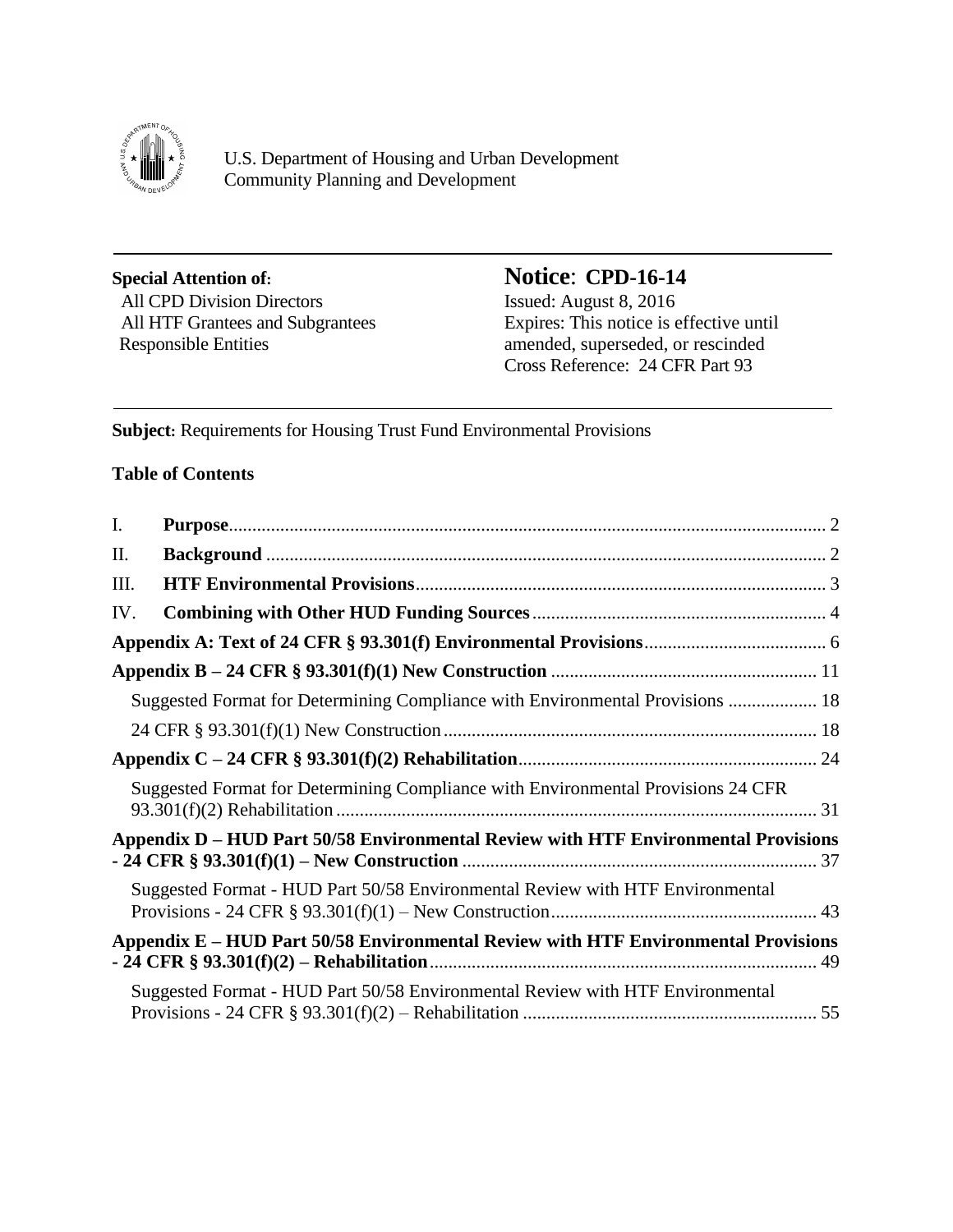## <span id="page-1-0"></span>**I. Purpose**

The purpose of this Notice is to describe the Environmental Provisions for new construction and rehabilitation that are required for Housing Trust Fund (HTF) projects under the Property Standards at 24 CFR § 93.301(f)(1) and (2). These HTF Environmental Provisions are similar to the Environmental Review Requirements under 24 CFR Part 50 and Part 58. The Notice will provide HTF agencies with guidance on how to meet the HTF Environmental Provisions. The Notice will also explain how Environmental Reviews under 24 CFR Part 50 and Part 58 must meet the HTF Environmental Provisions when combining HTF with other HUD funding sources.

## <span id="page-1-1"></span>**II. Background**

#### Housing Trust Fund

The HTF was established under section 1131 of Title I of the Housing and Economic Recovery Act (HERA) of 2008 [\(Public Law 110-289\)](https://www.hudexchange.info/resource/4405/housing-and-economic-recovery-act-of-2008/). Section 1131 of HERA amended the Federal Housing Enterprises Financial Safety and Soundness Act of 1992 (12 U.S.C. 4501 *et seq.*) (Act) to add a new section 1337, entitled "Affordable Housing Allocation" and a new section 1338, entitled "Housing Trust Fund." In general, under the HTF program, HUD allocates funds by formula to eligible States to increase and preserve the supply of decent, safe, sanitary, and affordable housing, with primary attention to rental housing for extremely low-income and very low-income households, including homeless families. States are defined as the 50 states, District of Columbia, Puerto Rico, American Samoa, Guam, the Northern Mariana Islands, and U.S. Virgin Islands. States and state-designated entities are eligible grantees for the HTF, they may choose to subgrant their HTF funding to subgrantees.

#### National Environmental Policy Act

The National Environmental Policy Act (NEPA) of 1969 was created to ensure that federal agencies consider the environmental impacts of their actions and decisions. Federal agencies are required to systematically assess the environmental impacts of their proposed actions and consider alternative ways of accomplishing their missions that are less damaging to and protective of the environment.

HUD implements NEPA through its Environmental Regulations at 24 CFR Parts 50 and 58. Part 50 Environmental Reviews are completed by HUD staff, while Part 58 Environmental Reviews are completed by Responsible Entities, which are States, tribes, and units of general local government, such as a town, city, or county. Under Part 58 local governments must assume responsibility for grants made directly to the local government when legislation permits. Part 50 and Part 58 determine whether a project complies with NEPA and related laws and authorities. All HUD-assisted projects are required to undergo an environmental review to evaluate environmental impacts.

#### NEPA and HTF

Under the HTF HUD has no discretion over the State's selection or rejection of individual projects. HUD's Office of General Counsel (OGC) determined that individual project selection is not a federal action to which the NEPA environmental assessment requirements, or consultation requirements under other Federal authorities such as the National Historic Preservation Act or the Endangered Species Act, would apply. Unlike some other HUD statutes, the HTF statute does not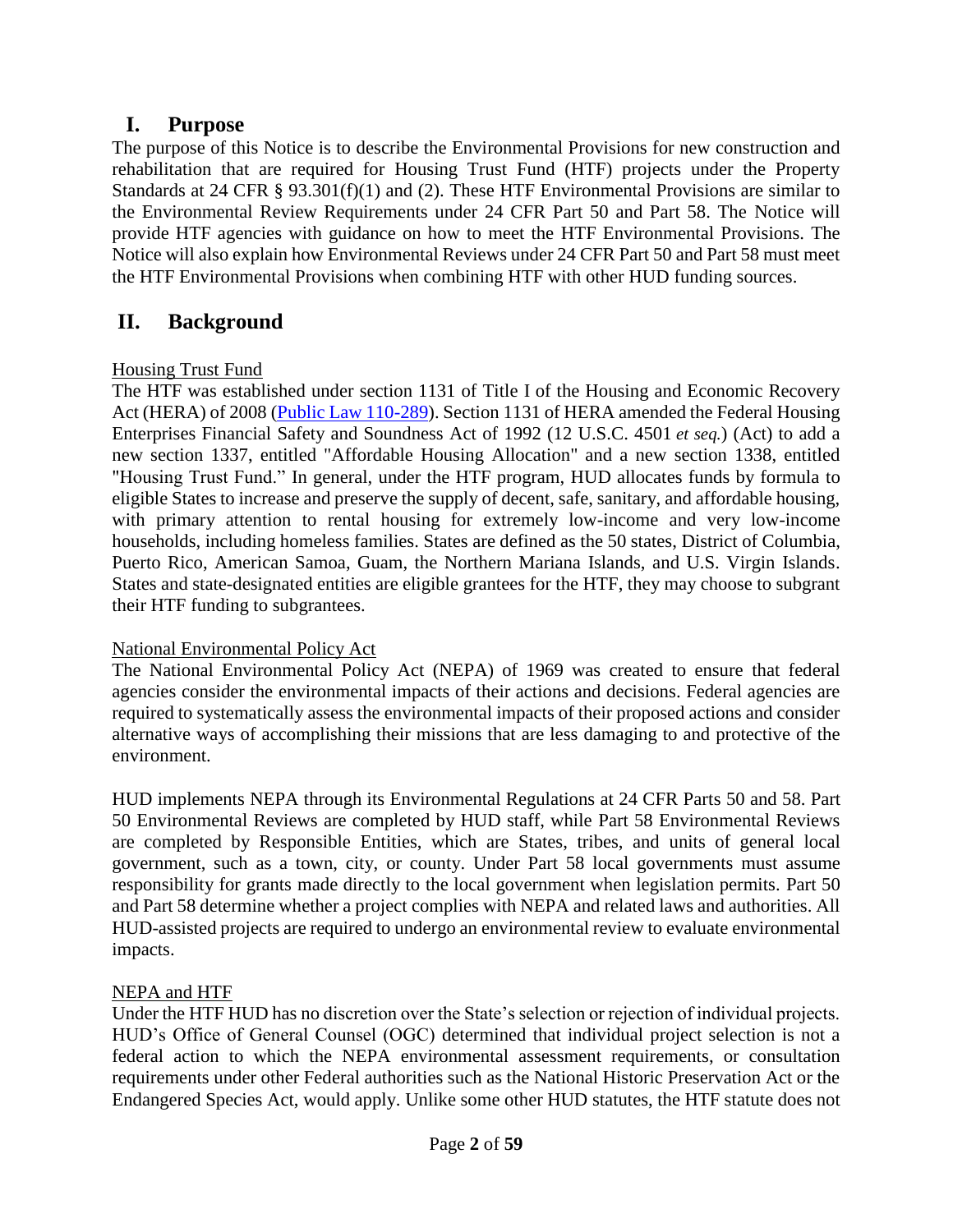include a provision for Environmental Review.

HUD is committed to the principles of NEPA and ensuring decent, safe, sanitary, and affordable housing for extremely low and very low income families. Consequently, HUD has developed HTF Environmental Provisions under the HTF Property Standards at 24 CFR § 93.301(f) for new construction and rehabilitation. The state, state-designated entity, or subgrantee administering HTF is responsible for ensuring that projects funded by HTF meet the property standards at the time of project completion.

## <span id="page-2-0"></span>**III. HTF Environmental Provisions**

The HTF regulations establish specific property standards for housing that receives HTF funds. These standards include Environmental Provisions for projects involving new construction and rehabilitation. The HTF Environmental Provisions for new construction and rehabilitation under the Property Standards at 24 CFR  $\S$  93.301(f)(1) and (2) are similar to HUD's Environmental Regulations at 24 CFR Parts 50 and 58. HTF projects are subject to the same environmental concerns that HUD-assisted projects are subject to. The main difference is that the HTF Environmental Provisions are outcome based, and exclude consultation procedures that would be applicable if HTF project selection was a federal action. Parts 50 and 58 are process based, and include consultation procedures for several laws and authorities where there may be environmental impacts. Due to the outcome based nature of the HTF Environmental Provisions and lack of a federal action, compliance with some environmental property standards is streamlined because consultation is not required.

#### Timing

HTF housing projects must meet the applicable Property Standards, including the HTF Environmental Provisions at 24 CFR  $\S$  93.301(f)(1) or (2) at project completion [§ 93.407(a)(2)(iv)]. Project completion as defined at 24 CFR § 93.2 requires, among other things, that the project complies with the requirements of Part 93 (including the property standards under 24 CFR § 93.301). However, it should be determined prior to construction if a project will meet the HTF Environmental Provisions. If a project cannot meet the HTF Environmental Provisions, the project cannot be funded by HTF. For example, if a project will impact a wetland, it cannot be funded by HTF. It is possible to fund projects that do not meet the Environmental Provisions with other HUD funds after completion of a Part 50 or Part 58 environmental review.

#### Recordkeeping and Resources

The state, state-designated entity, or subgrantee administering HTF must maintain documentation demonstrating that each project meets the HTF Environmental Provisions at project completion [§ 93.407(a)(2)(iv)]. Appendices B and C attached to this notice layout the HTF Environmental Provisions for new construction and rehabilitation, and provide resources for each of the environmental requirements and how to document compliance.

Due to the streamlined HTF Environmental Provisions, the HUD Environmental Review Online System (HEROS) may not be used to document the Environmental Provisions for projects funded by HTF. Appendices B and C include suggested formats to document compliance with the HTF Environmental Provisions.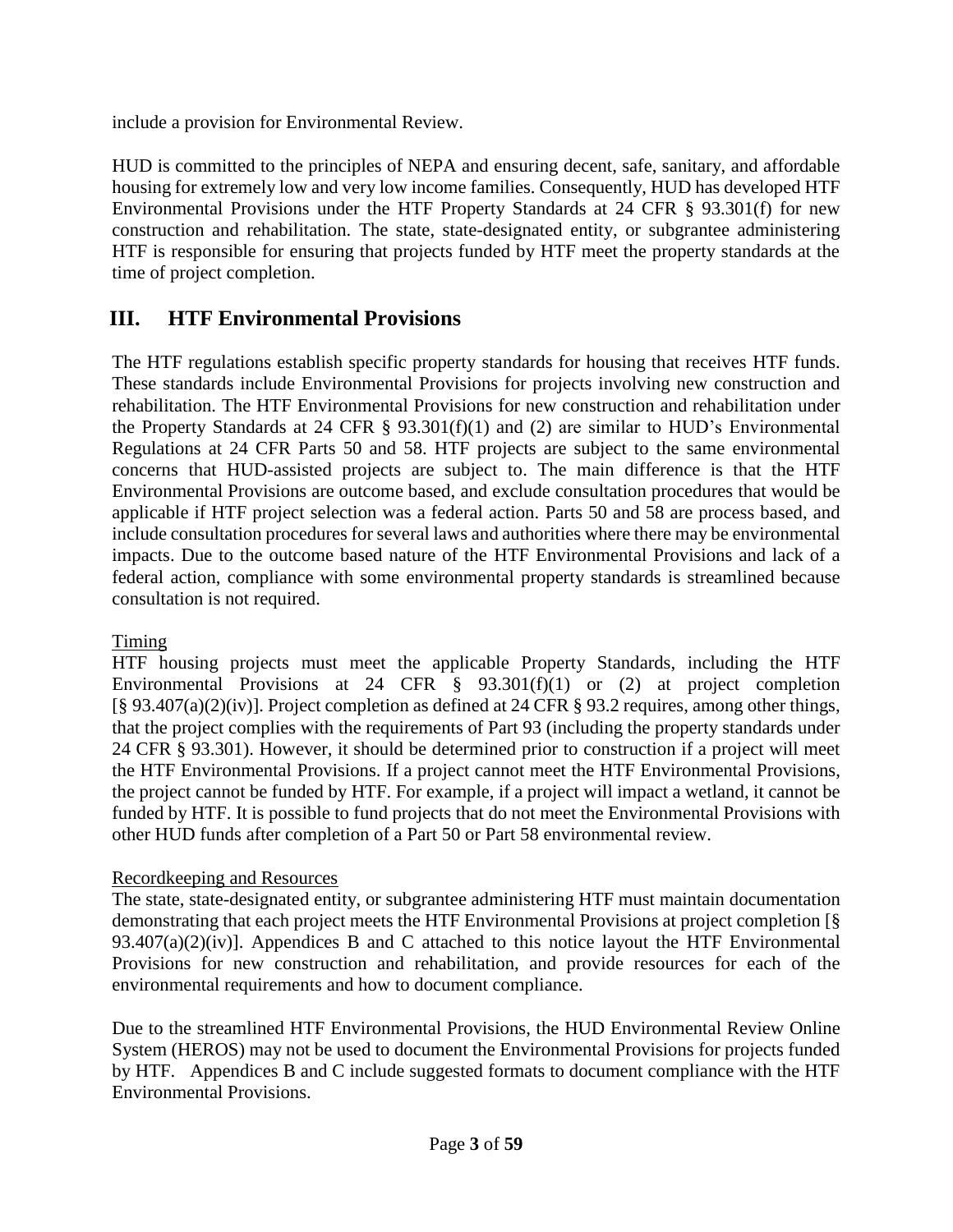## <span id="page-3-0"></span>**IV. Combining with Other HUD Funding Sources**

In order to effectively assist low- and very-low income families it is likely that State Agencies and HTF subgrantees will combine HTF funding with other HUD funding sources. Other HUD funding sources include, but are not limited to, HOME Investment Partnerships (HOME), Rental Assistance Demonstration (RAD), or Public Housing Capital Funds that are subject to environmental review under 24 CFR Part 50 or Part 58.

When combining HTF with these funding sources a Part 50 or Part 58 environmental review must be done, and the review must meet the HTF Environmental Provisions. Work closely with the HUD grantee providing the additional HUD funding to determine who will be completing the Part 50 or Part 58 environmental review. Depending on the type of HUD funding that is being used for the project an environmental review will be completed by HUD staff under Part 50, or a Responsible Entity under Part 58. The HUD grantee must be informed early on that the HTF Environmental Provisions must be met as part of the environmental review.

#### Part 58 - Public comment and Request for Release of Funds Requirements

Public comment and Request for Release of Funds requirements for Categorical Exclusion Subject to 24 CFR § 58.5 reviews and Environmental Assessments under 24 CFR § 58.45 are still applicable when combining HUD funds with HTF. The Request for Release of Funds and Certification shall be sent to the appropriate HUD Field Office (or the State, if applicable).

#### Recordkeeping and Resources

The state-designated entity or subgrantees administering HTF must maintain documentation demonstrating that each project meets the HTF Environmental Provisions at project completion [24 CFR § 93.407(a)(2)(iv)]. Appendices D and E of this notice provide the entity completing the environmental review under Part 50 or Part 58 with the requirements of the HTF Environmental Provisions for new construction and rehabilitation and how they must be met as part of the environmental review.

Due to the HTF Environmental Provisions streamlined approach, the HUD Environmental Review Online System (HEROS) may not be used to document environmental provisions for projects funded by HTF. Appendices D and E include suggested formats to document compliance with the HTF Environmental Provisions. The Responsible Entity or HUD must maintain the Environmental Review Record, and provide a copy to the agency administering HTF.

#### HUD funding (not including HOME funds) and Commitments

Under 24 CFR Part 50 and Part 58 HUD funds cannot be committed to a project until the environmental review is complete. The Part 50 or Part 58 environmental review that will meet the HTF Environmental Provisions at project completion must be completed prior to commitment of other HUD funding. If a project cannot meet the HTF Environmental Provisions, the project cannot be funded by HTF. For example, if a project will impact a wetland, it cannot be funded by HTF. It is possible to fund projects that do not meet the Environmental Provisions with other HUD funds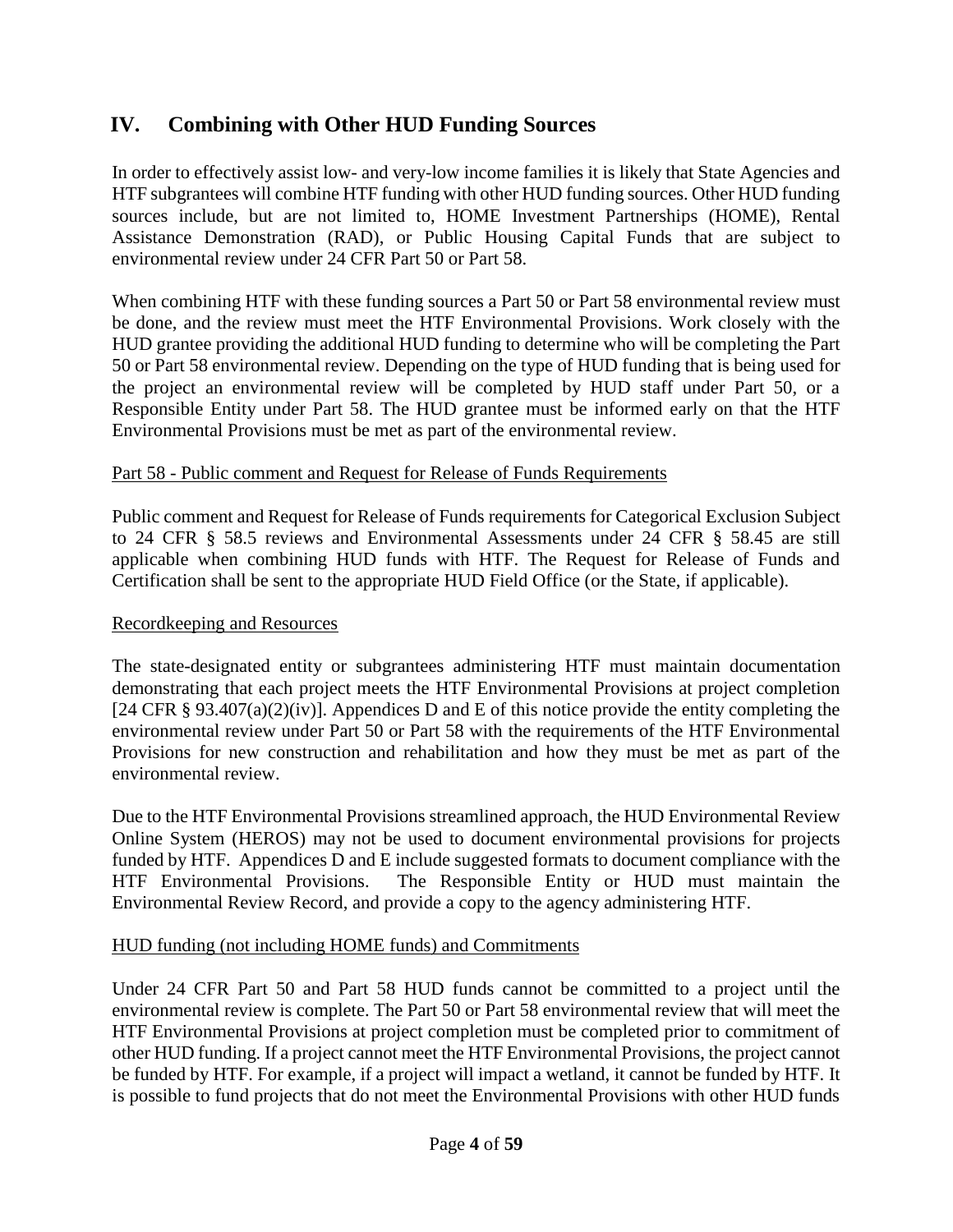after completion of a Part 50 or Part 58 environmental review

#### HOME Funds and Conditional Commitments

It is possible to make a "conditional commitment" pending completion of environmental review in which the Participating Jurisdiction (PJ) conditions the commitment of HOME funds on the successful completion of the environmental review. However, this conditional commitment may only be made in a HOME written agreement as provided in Notice CPD 15-09. It is not permissible in purchase and sales agreements, conditional contracts, or any other form of commitments.

As explained in Notice CPD-15-09, a conditional commitment pending completion of environmental review may be counted toward meeting the commitment requirement in 24 CFR § 92.500. However, a HOME written agreement can ONLY be conditioned on completion of an environmental review. The project must meet all of the requirements under the definition of "commitment" at 24 CFR § 92.2 and of § 92.250(b) at the time the written agreement is executed.

When combining HTF with HOME Funds the conditional commitment agreement must:

- contain a provision prohibiting the State recipient, subrecipient, or contractor from undertaking or committing any funds (not limited to HOME funds) to physical or choicelimiting actions. Physical or choice-limiting actions include entering into contracts (including conditional contracts) for property acquisition, demolition, movement, rehabilitation, conversion, repair or construction prior to the environmental clearance;
- indicate that the violation of this provision may result in the denial of any funds under the agreement; and
- explicitly state **that the agreement to provide funds to the project is conditioned on the PJ's determination to proceed with, modify or cancel the project based on the results of a subsequent environmental review meeting HTF Environmental Provisions.**

In addition to the required provisions listed above, the following language is acceptable in an otherwise appropriately drafted agreement committing HOME funds:

Notwithstanding any provision of this Agreement, the parties agree and acknowledge that this Agreement does not constitute a commitment of funds or site approval, and that such commitment of funds or approval may occur only upon satisfactory completion of environmental review and receipt by [the participating jurisdiction, insular area or state recipient] of an Authority to Use Grant Funds from the U.S. Department of Housing and Urban Development [ or the state of ....] under 24 CFR Part 58. The parties further agree that the provision of any funds to the project is conditioned on the [participating jurisdiction, insular area or state recipient's] determination to proceed with, modify or cancel the project based on the results of a subsequent environmental review meeting the Housing Trust Fund Environmental Provisions.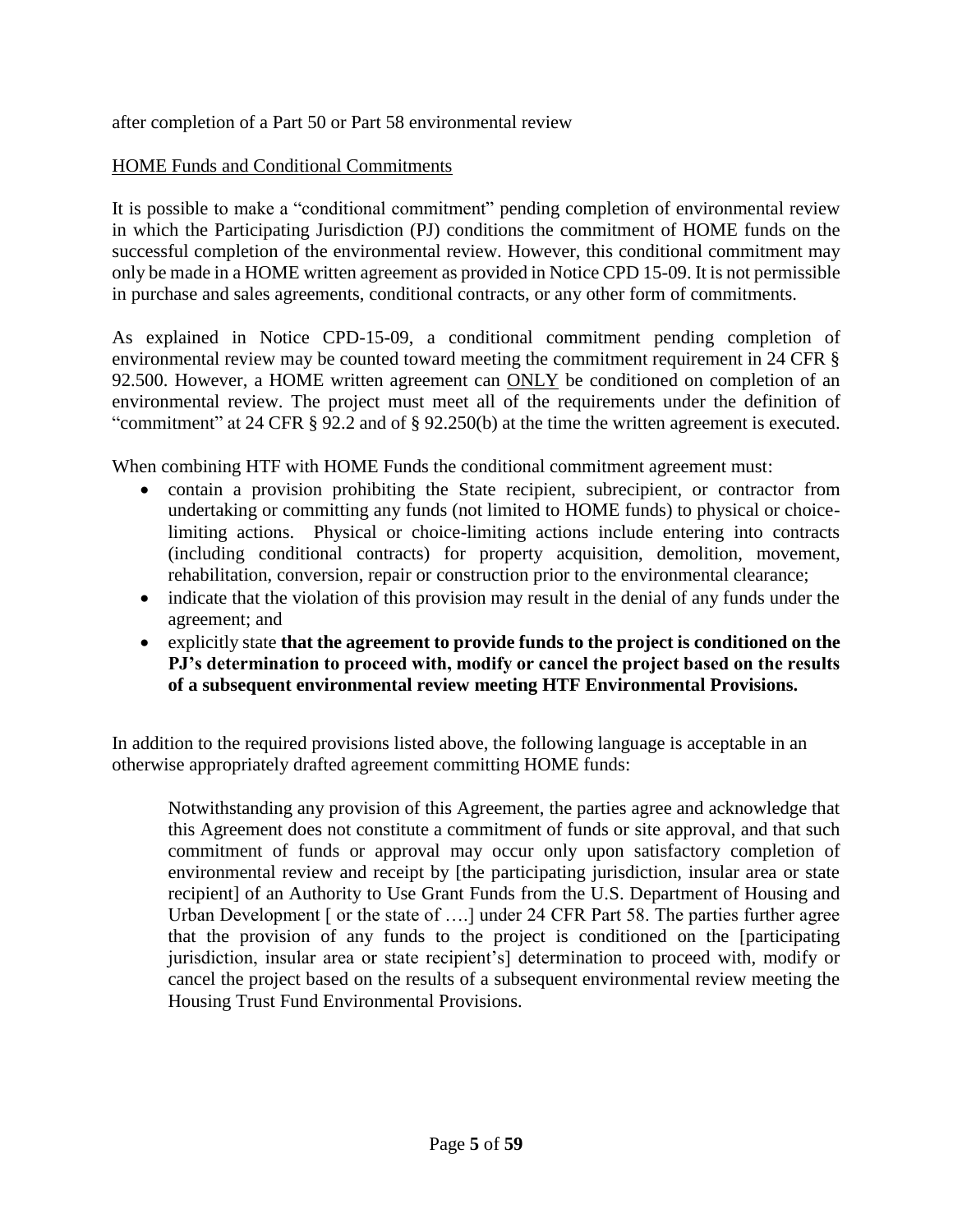## <span id="page-5-0"></span>**Appendix A: Text of 24 CFR § 93.301(f) Environmental Provisions**

(1) New construction projects environmental requirements—

(i) Historic preservation—(A) Standards. The project activities (including demolition) must not be performed on properties that are either listed in or determined eligible for listing in the National Register of Historic Places, unless the project activities meet the Secretary of the Interior's Standards for Rehabilitation, either as certified through the Federal and/or State historic rehabilitation tax credit programs or as verified by someone that meets the relevant Secretary of the Interior's Professional Qualification Standards; (B) Archaeological resources. If archaeological resources or human remains are discovered on the project site during construction, the grantee must consult with affected tribes and/or descendant communities and comply with the Native American Graves Protection and Repatriation Act (25 U.S.C. 3001– 3013), State law and/or local ordinance (e.g., State unmarked burial law).

(ii) Farmland. Project activities must not result in the conversion of unique, prime, or statewide or locally significant agricultural properties to urban uses.

(iii) Airport zones. Projects are not permitted within the runway protection zones of civilian airports, or the clear zones or accident potential zones of military airfields.

(iv) Coastal Barrier Resource System. No projects may be assisted in Coastal Barrier Resource System (CBRS) units. CBRS units are mapped and available from the U.S. Fish and Wildlife Service.

(v) Coastal zone management. Development must be consistent with the appropriate State coastal zone management plan. Plans are available from the local coastal zone management agency.

(vi) Floodplains. Except as modified below, definitions for terms used below can be found at 24 CFR part 55. (A) Construction and other activities in the 100-year floodplain are to be avoided when practicable. If there are no practicable alternatives to new construction or substantial improvement in the 100-year floodplain, the structure must be elevated at least the base flood elevation (BFE) or floodproofed to one foot above the BFE. Elevated and floodproofed buildings must adhere to National Flood Insurance Program standards. The primary sources of floodplain data are Federal Emergency Management Agency (FEMA) Flood Insurance Rate Maps (FIRMs). When FEMA provides interim flood hazard data, such as Advisory Base Flood Elevations (ABFE) or preliminary maps or studies, the latest of these sources shall be used. (B) No HTF assistance may be approved with respect to: (1) Any action, other than a functionally dependent use, located in a floodway; (2) Any new construction critical action located in a coastal high hazard area, 100- or 500-year floodplain; or (3) Any non-critical new construction action in a coastal high hazard area, unless the action is reconstruction following destruction caused by a disaster and is designed for location in a coastal high hazard area consistent with the FEMA National Flood Insurance Program requirements for VZones.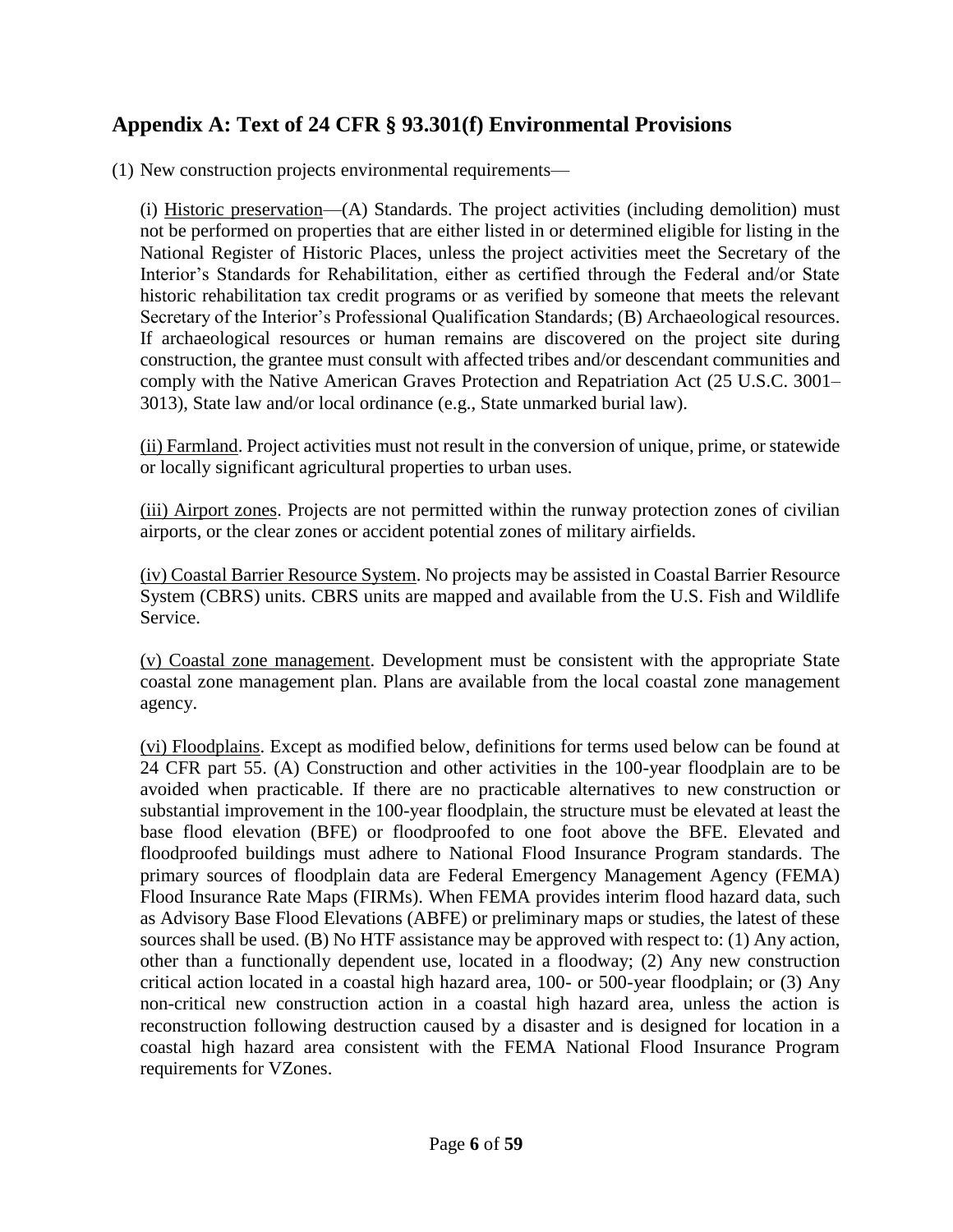(vii) Wetlands. (A) No draining, dredging, channelizing, filling, diking, impounding, or related grading activities are to be performed in wetlands. No activities, structures, or facilities funded under this program are to adversely impact a wetland. (B) A wetland means those areas that are inundated by surface or ground water with a frequency sufficient to support, and under normal circumstances, does or would support a prevalence of vegetative or aquatic life that requires saturated or seasonally saturated soil conditions for growth and reproduction. Wetlands generally include swamps, marshes, bogs, and similar areas such as sloughs, potholes, wet meadows, river overflows, mud flats, and natural ponds. This definition includes those wetland areas separated from their natural supply of water as a result of activities, such as the construction of structural flood protection methods or solid-fill road beds, or mineral extraction and navigation improvements. This definition is independent of the definition of jurisdictional wetland used by the U. S. Army Corps of Engineers under section 404 of the Clean Water Act (33 U.S.C. 1251 et seq.).

(viii) Explosives and hazards. Projects must be in compliance with the standards for acceptable separation distance, as set forth at 24 CFR part 51, subpart C.

(ix) Contamination. All properties assisted with HTF funds must be free of hazardous materials, contamination, toxic chemicals and gases, and radioactive substances, where a hazard could affect the health and safety of occupants or conflict with the intended use of the property. (A) All proposed multifamily (more than four housing units) HTF projects require a Phase I Environmental Site Assessment (ESA–ASTM). If the Phase I ESA identifies recognized environmental concerns [conditions] (RECs), a Phase II (ESA–ASTM) will be required. ASTM reports shall be prepared in accordance with the most current ASTM standard. Single family housing does not require a Phase I ESA. (B) HTF projects must avoid sites located within 0.25 miles of a Superfund or CERCLIS (Comprehensive Environmental Response, Compensation, and Liability Information System) site or other contaminated site reported to Federal, State, or local authorities without a statement in writing from the U.S. Environmental Protection Agency (EPA) or the appropriate State agency that there is no hazard that could affect the health and safety of the occupants or conflict with the intended use of the property.

(x) Noise. (A) Internal noise levels: All activities will be developed to ensure an interior noise level of no more than 45 decibels (dB). (B) External noise levels: (1) Project sites exposed to less than or equal to 65 dB of environmental noise are acceptable. (2) Sites between 65 dB and less than 75 dB are acceptable with mitigation (e.g., noise walls, careful site planning) that result in an interior standard of 45 dB. (3) Locations with environmental noise levels of 75 dB or greater may not have noise sensitive outdoor uses (e.g., picnic areas, tot lots, balconies, or patios) and require sound attenuation in the building shell to achieve the 45 dB interior standard.

(xi) Endangered species. The grantee must avoid all actions which could jeopardize the continued existence of any endangered or threatened species, as designated by the U.S. Fish and Wildlife Service or National Marine Fisheries Service, or would result in the destruction or adversely modify the designated critical habitat of such species.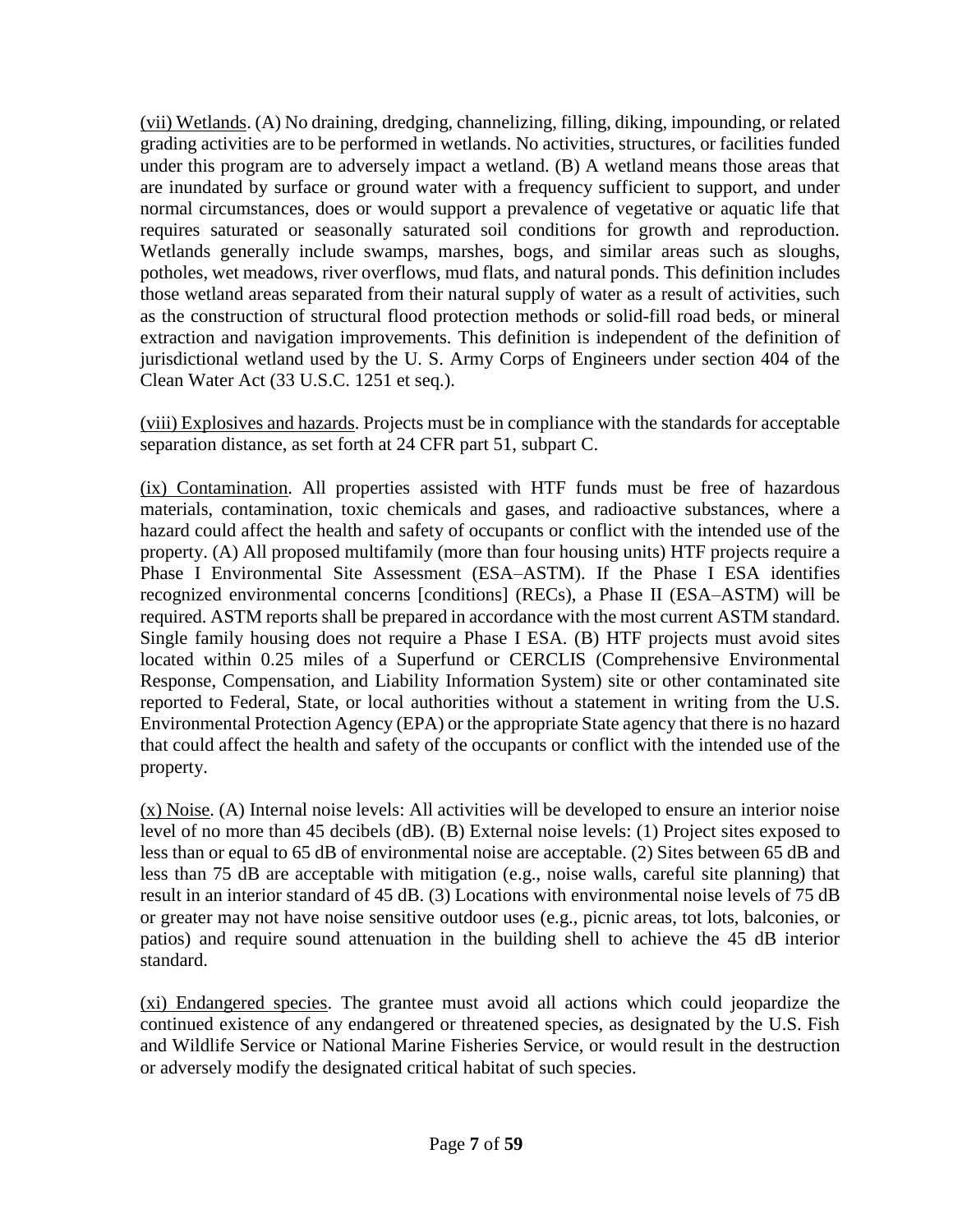(xii) Wild and scenic rivers. The grantee must avoid activities that are inconsistent with conservation easements, land-use protections, and restrictions adjacent to wild and scenic rivers, as designated/listed by the Department of … Interior. Maps for the National Wild and Scenic Rivers System are available at the governing departments.

(xiii) Safe drinking water. Projects with a potable water system must use only lead-free pipes, solder, and flux.

(xiv) Sole-source aquifers. Project activities should avoid sites and activities that have the potential to contaminate sole source aquifer areas (SSAs). EPA defines a sole or principal source aquifer as an aquifer that supplies at least 50 percent of the drinking water consumed in the area overlying the aquifer. If the project overlies an SSA, EPA must review the project. EPA review is designed to reduce the risk of ground water contamination that could pose a health hazard to those who use it.

(2) Rehabilitation projects environmental requirements—

(i) Historic preservation. (A) The project activities (including demolition) must not be performed on properties that are either listed in or determined eligible for listing in the National Register of Historic Places, unless the project activities meet the Secretary of the Interior's Standards for Rehabilitation, either as certified through the Federal and/or State historic rehabilitation tax credit programs or as verified by someone that meets the relevant Secretary of the Interior's Professional Qualification Standards; (B) Archaeological resources. If archaeological resources or human remains are discovered on the project site during construction or rehabilitation, the grantee must consult with affected tribes and/or descendant communities and comply with the Native American Graves Protection and Repatriation Act (25 U.S.C. 3001–3013), State law, and/or local ordinance (e.g., State unmarked burial law).

(ii) Farmland. Project activities must not result in the conversion of unique, prime, or locally significant agricultural properties to urban uses.

(iii) Airport zones. Projects are not permitted within the runway protection zones of civilian airports, or the clear zones or accident potential zones of military airfields.

(iv) Coastal Barrier Resource System. No projects may be assisted in Coastal Barrier Resource System (CBRS) units. CBRS units are mapped and available from the U.S. Fish and Wildlife Service.

(v) Coastal zone management. Development must be consistent with the appropriate State coastal zone management plan. Plans are available from the local coastal zone management agency.

(vi) Floodplains. Except as modified below, definitions for terms used below can be found at 24 CFR part 55. (A) Construction and other activities in the 100-year floodplain are to be avoided when practicable. If there are no practicable alternatives to new construction or substantial improvement in the 100-year floodplain, the structure must be elevated at least to the base flood elevation (BFE) or floodproofed to one foot above the BFE. Elevated and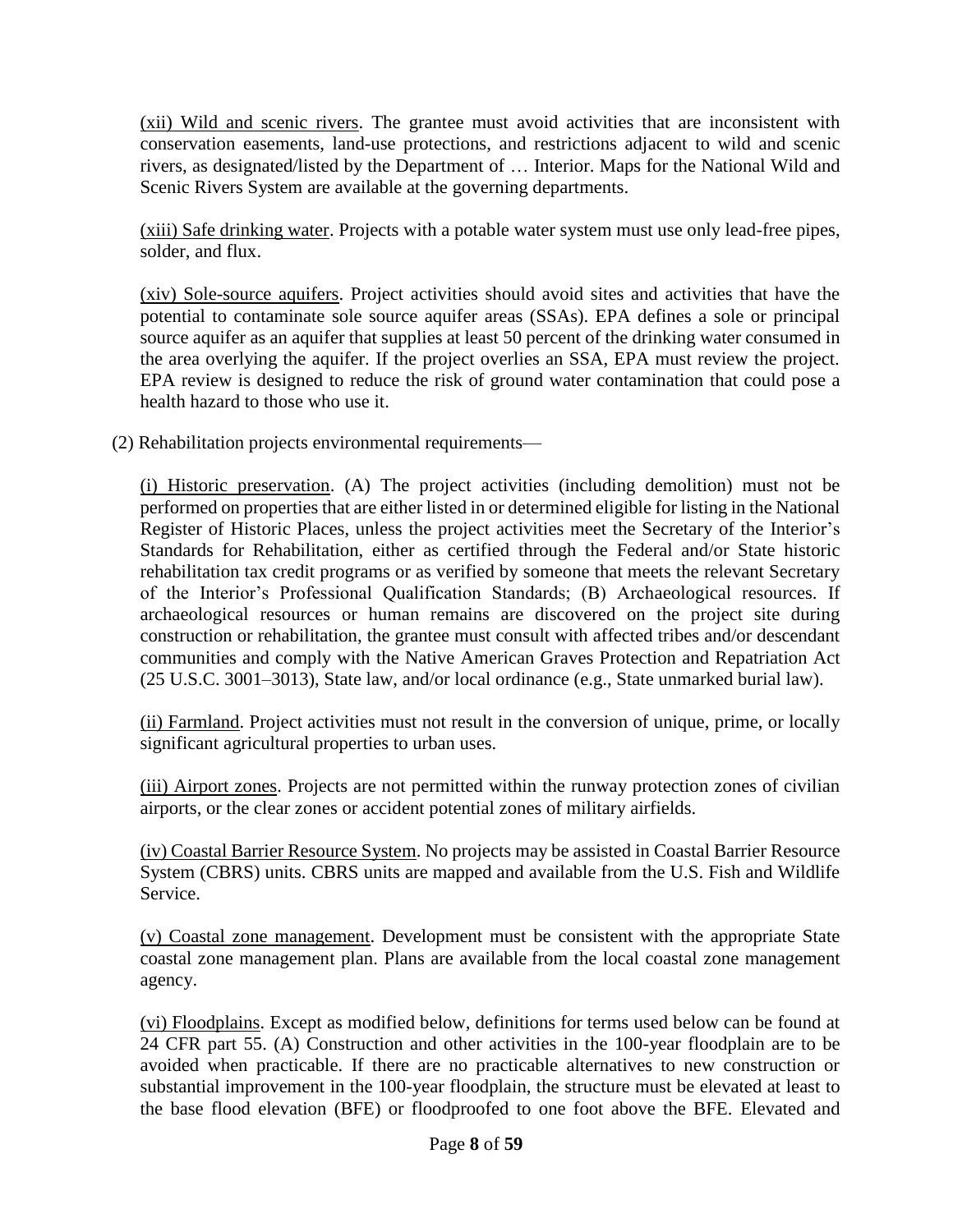floodproofed buildings must adhere to National Flood Insurance Program standards. The primary sources of floodplain data are Federal Emergency Management Agency (FEMA) Flood Insurance Rate Maps (FIRMS). When FEMA provides interim flood hazard data, such as Advisory Base Flood Elevations (ABFE) or preliminary maps or studies, the latest of these sources shall be used. (B) No HTF assistance may be approved with respect to: (1) Any action, other than functionally dependent uses, located in a floodway; (2) Any critical action located in a coastal high hazard area, 100- or 500- year floodplain; or (3) Any non-critical action located in a coastal high hazard area, unless the action is designed for location in a coastal high hazard area consistent with the FEMA National Flood Insurance Program requirements for V-Zones. ''Any non-critical action in a coastal high hazard area, unless the action is reconstruction following destruction caused by a disaster and is designed for location in a coastal high hazard area consistent with the FEMA National Flood Insurance Program requirements for V-Zones.''

(vii) Wetlands. No rehabilitation of existing properties that expands the footprint into a wetland is allowed. A wetland means those areas that are inundated by surface or ground water with a frequency sufficient to support, and under normal circumstances, does or would support a prevalence of vegetative or aquatic life that requires saturated or seasonally saturated soil conditions for growth and reproduction. Wetlands generally include swamps, marshes, bogs, and similar areas such as sloughs, potholes, wet meadows, river overflows, mud flats, and natural ponds. This definition includes those wetland areas separated from their natural supply of water as a result of activities such as the construction of structural flood protection methods or solid-fill road beds and activities such as mineral extraction and navigation improvements. This definition is independent of the definition of jurisdictional wetland used by the U.S. Army Corps of Engineers under section 404 of the Clean Water Act (33 U.S.C. 1251 et seq.).

(viii) Explosives and hazards. If the rehabilitation of the building increases the number of dwelling units, then the project must be in compliance with the standards for acceptable separation distance as set forth at 24 CFR part 51, subpart C.

(ix) Contamination. All properties assisted with HTF funds must be free of hazardous materials, contamination, toxic chemicals and gases, and radioactive substances, where a hazard could affect the health and safety of occupants or conflict with the intended use of the property: (A) All proposed multifamily (more than four housing units) HTF project activities require a Phase I Environmental Site Assessment (ESA— ASTM). If the Phase I ESA identifies recognized environmental concerns [conditions] (RECs), a Phase II (ESA–ASTM) will be required. ASTM reports shall be prepared in accordance with the most current ASTM standard. Single family housing does not require a Phase I ESA. (B) HTF projects must avoid sites located within 0.25 miles of a Superfund or CERCLIS (Comprehensive Environmental Response, Compensation, and Liability Information System) site or other contaminated site reported to Federal, State, or local authorities without a statement in writing from EPA or the appropriate State agency that there is no hazard that could affect the health and safety of the occupants or conflict with the intended utilization of the property.

(x) Noise. (A) Internal noise levels. All activities will be developed to ensure an interior noise level of no more than45 decibels (dB). (B) [Reserved].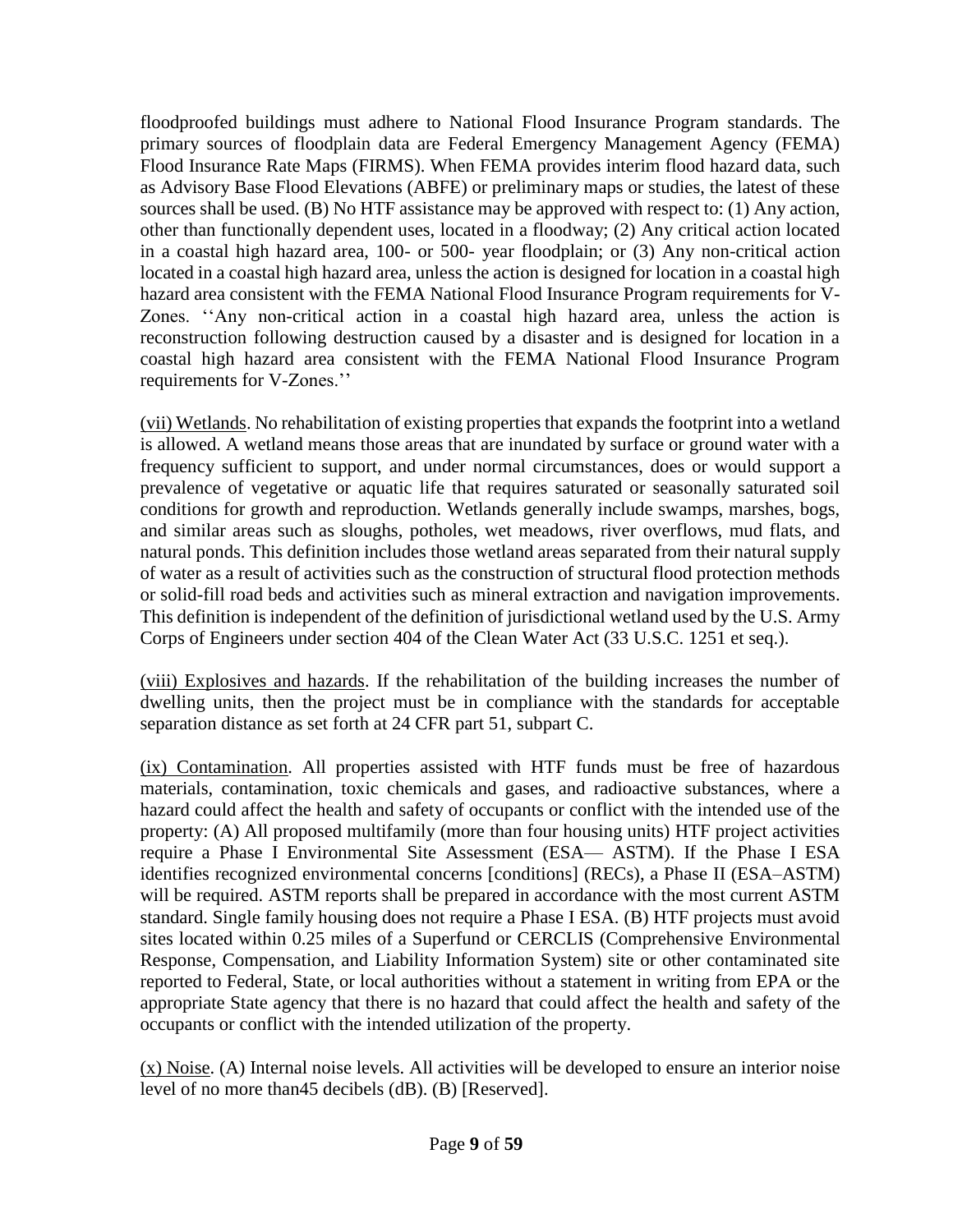(xi) Endangered species. (A) The grantee must avoid all actions that could jeopardize the continued existence of any species designated by the U.S. Fish and Wildlife Service or National Marine Fisheries Service as endangered or threatened. (B) The grantee must avoid all actions that adversely modify the critical habitat of such species.

(xii) Wild and scenic rivers. The grantee must avoid activities that are inconsistent with conservation easements, land-use protections, and restrictions adjacent to wild and scenic rivers, as designated/listed by the Department of . . . Interior. Maps for the National Wild and Scenic Rivers System are available at the governing departments.

(xiii) Safe drinking water. Projects with a potable water system must use only lead-free pipes, solder, and flux.

(xiv) Sole-source aquifers. Project activities should avoid sites and activities that have the potential to contaminate sole source aquifer areas (SSAs). The EPA defines a sole or principal source aquifer as an aquifer that supplies at least 50 percent of the drinking water consumed in the area overlying the aquifer. If the project overlies an SSA, the EPA must review the project. The EPA review is designed to reduce the risk of ground water contamination, which could pose a health hazard to those who use it.

- (3) Acquisition projects environmental requirements.  $(i)(A)$  Existing housing that is acquired with HTF funds, and has been newly constructed or rehabilitated less than 12 months before the commitment of HTF funds must meet the property standards at paragraph (f)(1) of this section. (B) All other existing housing that is acquired with HTF assistance must meet the property standards requirements of paragraph  $(f)(2)$  of this section. (ii) If under paragraph  $(f)(3)(i)(A)$ or paragraph (B) of this section, the property does not meet these standards, with the exception of the noise standards in paragraph  $(f)(2)$  of this section, HTF funds cannot be used to acquire the property.
- (4) Manufactured housing environmental requirements. Manufactured housing is subject to the environmental standards in paragraph  $(f)(1)$  of this section for new construction or paragraph  $(f)(2)$  of this section for rehabilitation, as applicable. If an existing property does not meet these standards, HTF funds cannot be used to acquire the property unless it is rehabilitated to meet the standards in paragraph (f)(2), as applicable, with the exception of noise standards in paragraph  $(f)(2)(x)$ .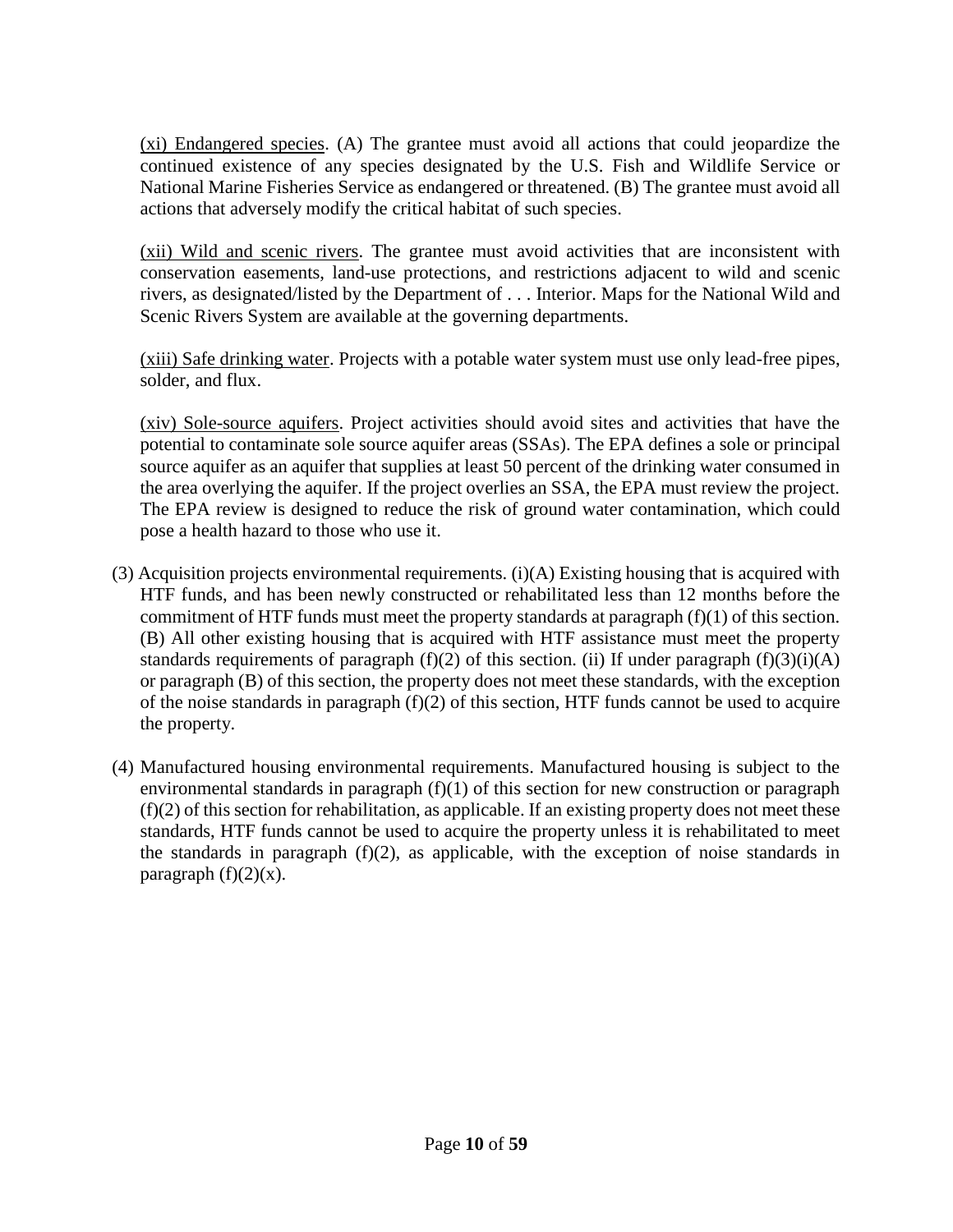## <span id="page-10-0"></span>**Appendix B – 24 CFR § 93.301(f)(1) New Construction**

(including new construction of manufactured housing or acquisition of existing housing that has been newly constructed or rehabilitated less than 12 months before the commitment of HTF funds) $<sup>1</sup>$ </sup>

#### **New construction projects environmental requirements—**

(i) **Historic preservation**—(A) Standards. The project activities (including demolition) must not be performed on properties that are either listed in or determined eligible for listing in the National Register of Historic Places, unless the project activities meet the Secretary of the Interior's Standards for Rehabilitation, either as certified through the Federal and/or State historic rehabilitation tax credit programs or as verified by someone that meets the relevant Secretary of the Interior's Professional Qualification Standards; (B) Archaeological resources. If archaeological resources or human remains are discovered on the project site during construction, the grantee must consult with affected tribes and/or descendant communities and comply with the Native American Graves Protection and Repatriation Act (25 U.S.C. 3001–3013), State law and/or local ordinance (e.g., State unmarked burial law).

#### Resources:

Check to see if the property is listed or eligible for listing in the National Register of Historic Places or located within a historic district - <https://www.nps.gov/nr/research/> Secretary of the Interior's Standards for Rehabilitation - including the Standards related to new

construction - <https://www.nps.gov/tps/standards/four-treatments/treatment-rehabilitation.htm>

Documentation:

 $\overline{a}$ 

- Document if the project is not listed or eligible to be listed on the National Register of Historic Places (certification by a qualified professional).
- If the project is listed or eligible to be listed on the National Register of Historic Places, provide documentation on how the work meets the Secretary of Interior's Standards for Rehabilitation (photos, architectural plans, and certification by a qualified professional).
- If archaeological resources or human remains are discovered on the project site during construction, document all consultation correspondence with affected tribes and/or descendant communities and how the project complies with the Native American Graves

<sup>&</sup>lt;sup>1</sup> 93.301(f)(3) Acquisition projects environmental requirements. (i)(A) Existing housing that is acquired with HTF funds, and has been newly constructed or rehabilitated less than 12 months before the commitment of HTF funds must meet the property standards at paragraph  $(f)(1)$  of this section. (B) All other existing housing that is acquired with HTF assistance must meet the property standards requirements of paragraph (f)(2) of this section. (ii) If under paragraph  $(f)(3)(i)(A)$  or paragraph  $(B)$  of this section, the property does not meet these standards, with the exception of the noise standards in paragraph  $(f)(2)$  of this section, HTF funds cannot be used to acquire the property. (4) Manufactured housing environmental requirements. Manufactured housing is subject to the environmental standards in paragraph  $(f)(1)$  of this section for new construction or paragraph  $(f)(2)$  of this section for rehabilitation, as applicable. If an existing property does not meet these standards, HTF funds cannot be used to acquire the property unless it is rehabilitated to meet the standards in paragraph  $(f)(2)$ , as applicable, with the exception of noise standards in paragraph  $(f)(2)(x)$ .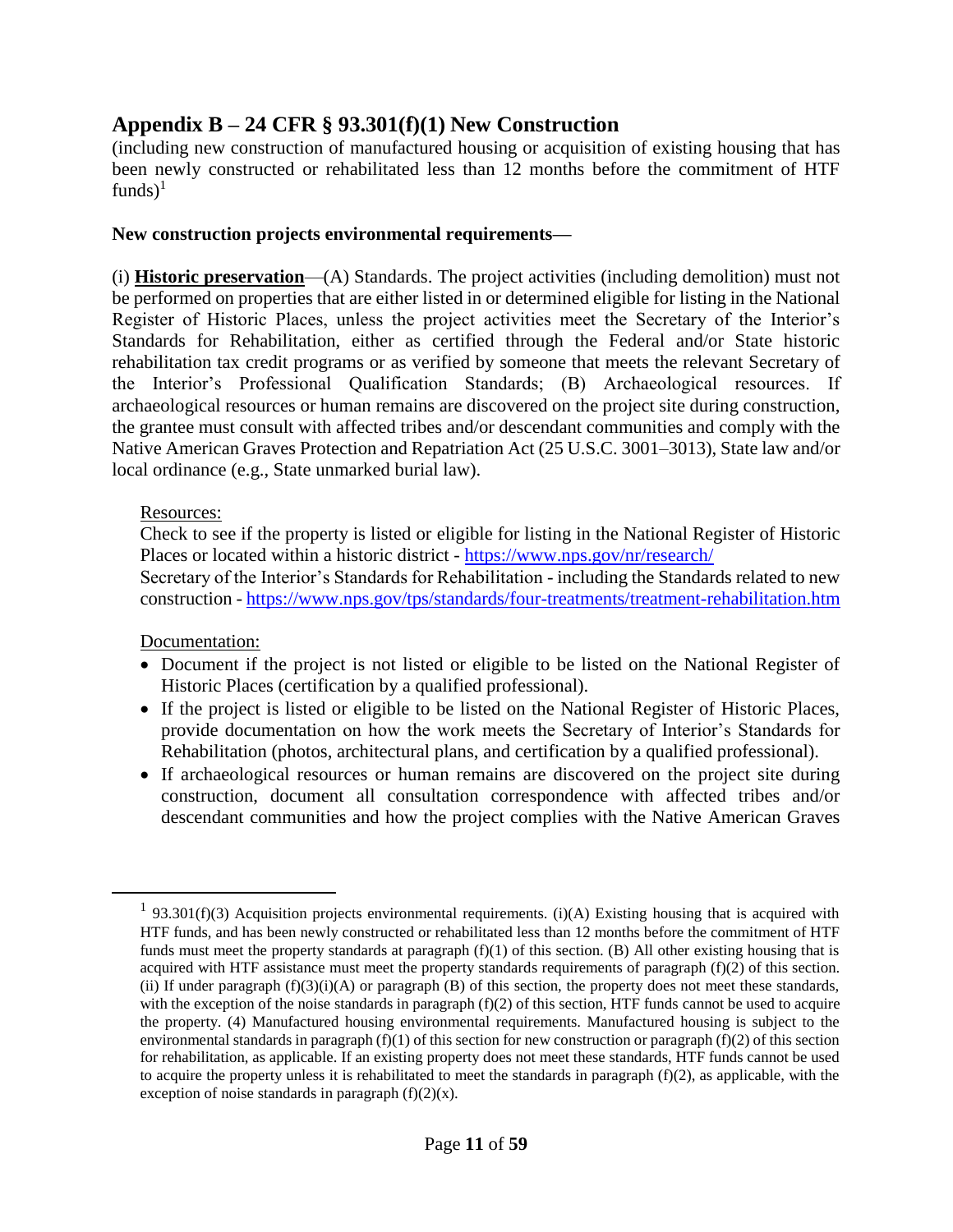Protection and Repatriation Act (25 U.S.C. 3001–3013), State law and/or local ordinance (e.g., State unmarked burial law).

(ii) **Farmland**. Project activities must not result in the conversion of unique, prime, or statewide or locally significant agricultural properties to urban uses.

#### Resources:

USDA Web Soil Survey - <http://websoilsurvey.nrcs.usda.gov/app/WebSoilSurvey.aspx>

#### Documentation:

A map from the Web Soil Survey showing that the project site is not a unique, prime or statewide or locally significant agricultural property.

(iii) **Airport zones**. Projects are not permitted within the Runway Protection Zones (RPZ) of civilian airports, or the clear zones or Accident Potential Zones (APZ) of military airfields.

Resources:

NEPAssist - <https://www.epa.gov/nepa/nepassist> (Airport polygons under Transportation)

#### Documentation:

- A map showing the site is not within 15,000 feet of a military airport or within 2,500 feet of a civilian airport.
- If within 15,000 feet of a military airport, a map showing the site is not within a designated APZ or a letter from the airport operator stating so.
- If within 2,500 feet of a civilian airport, a map showing the site is not within a designated RPZ or a letter from the airport operator stating so.

(iv) **Coastal Barrier Resource System**. No projects may be assisted in Coastal Barrier Resource System (CBRS) units. CBRS units are mapped and available from the U.S. Fish and Wildlife Service (FWS).

Resources:

FWS Coastal Barrier Resources System Mapper - [http://www.fws.gov/ecological](http://www.fws.gov/ecological-services/habitat-conservation/cbra/maps/mapper.html)[services/habitat-conservation/cbra/maps/mapper.html](http://www.fws.gov/ecological-services/habitat-conservation/cbra/maps/mapper.html)

#### Documentation:

A map showing that the project site is not located in a CBRS unit or a statement that the state contains no CBRS unit.

(v) **Coastal zone management**. Development must be consistent with the appropriate State coastal zone management plan. Plans are available from the local coastal zone management agency.

Resources:

HUD's Environmental Review Page – Coastal Zone Management <https://www.hudexchange.info/environmental-review/coastal-zone-management/>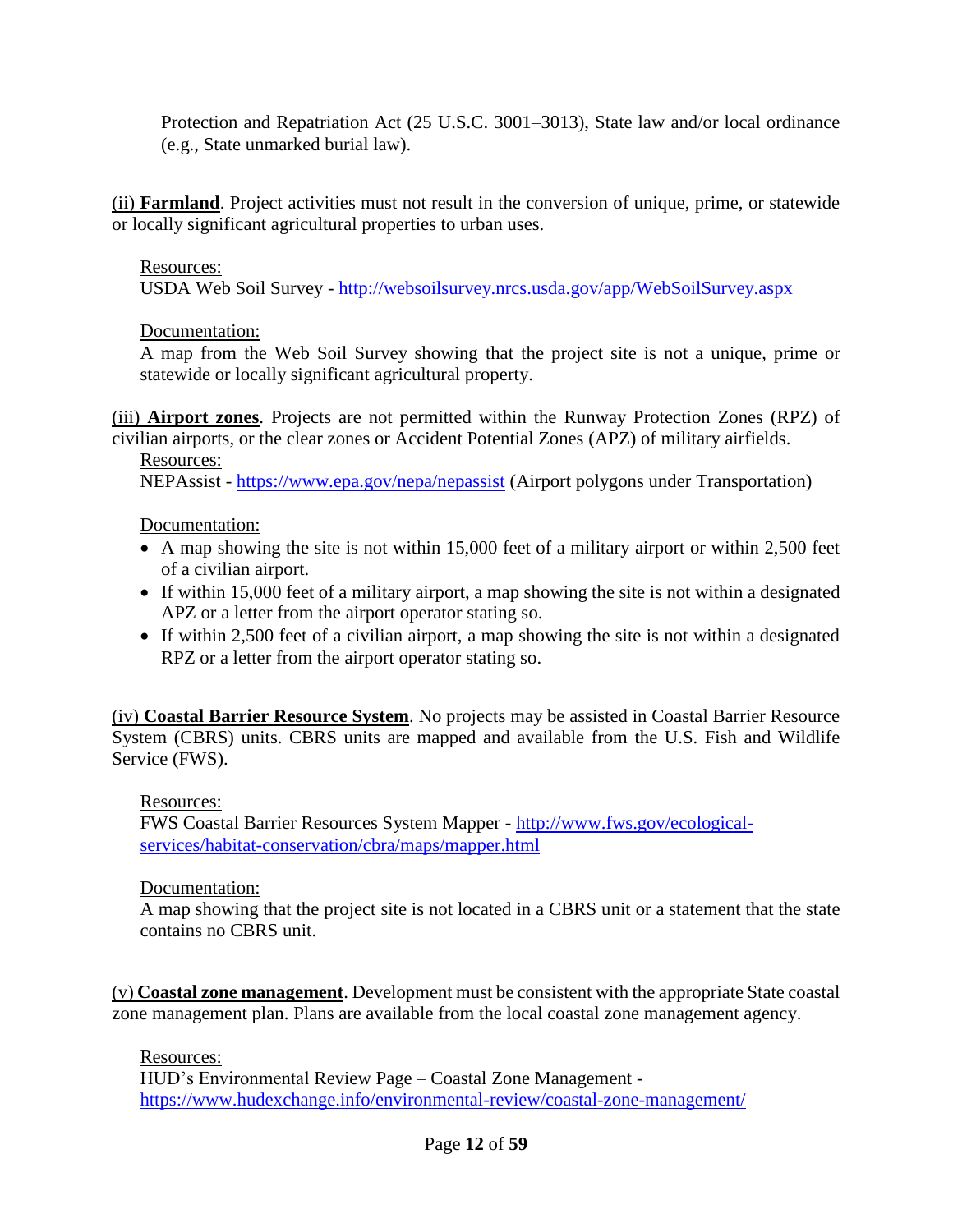Documentation:

- Document that the project site is not located in a Coastal Zone.
- If a project is located within a Coastal Zone document that the project is consistent with the State Coastal Zone Management Plan, this may require contacting the state Coastal Zone Management Agency to obtain a letter of consistency for the project.

(vi) **Floodplains**. Except as modified below, definitions for terms used below can be found at 24 CFR part 55. (A) Construction and other activities in the 100-year floodplain are to be avoided when practicable. If there are no practicable alternatives to new construction or substantial improvement in the 100-year floodplain, the structure must be elevated at least the base flood elevation (BFE) or floodproofed to one foot above the BFE. Elevated and floodproofed buildings must adhere to National Flood Insurance Program standards. The primary sources of floodplain data are Federal Emergency Management Agency (FEMA) Flood Insurance Rate Maps (FIRMs). When FEMA provides interim flood hazard data, such as Advisory Base Flood Elevations (ABFE) or preliminary maps or studies, the latest of these sources shall be used. (B) No HTF assistance may be approved with respect to: (1) Any action, other than a functionally dependent use, located in a floodway; (2) Any new construction critical action located in a coastal high hazard area, 100 or 500-year floodplain; or (3) Any non-critical new construction action in a coastal high hazard area, unless the action is reconstruction following destruction caused by a disaster and is designed for location in a coastal high hazard area consistent with the FEMA National Flood Insurance Program requirements for VZones.

#### Resources: FEMA Flood Map Service Center - <https://msc.fema.gov/portal>

Documentation:

- FEMA FIRM or other latest-available FEMA data showing the project location is not within a floodplain.
- If the project site is within the 100-year floodplain, document whether there is a practicable alternative. If so, select a site outside the floodplain. If there is no practicable alternative, provide the FIRM or later FEMA data and document that the structure has been elevated to at least the BFE or floodproofed to one foot above the BFE, that elevated and floodproofed buildings adhere to National Flood Insurance Program standards, and that the project is a not a Critical Action.
- If the project site is within a Floodway, provide the FIRM or latest-available FEMA data and document that the structure is a functionally dependent use.
- If the project site is within a Coastal High Hazard area, provide the FIRM or latest-available FEMA data and document that the structure is reconstruction following destruction caused by a disaster and is designed for location in a coastal high hazard area consistent with the FEMA National Flood Insurance Program requirements for V Zones, and that the structure is not a Critical Action.
- If the project site is within the 500-year floodplain provide the FIRM or later FEMA data and document that the structure is not a Critical Action.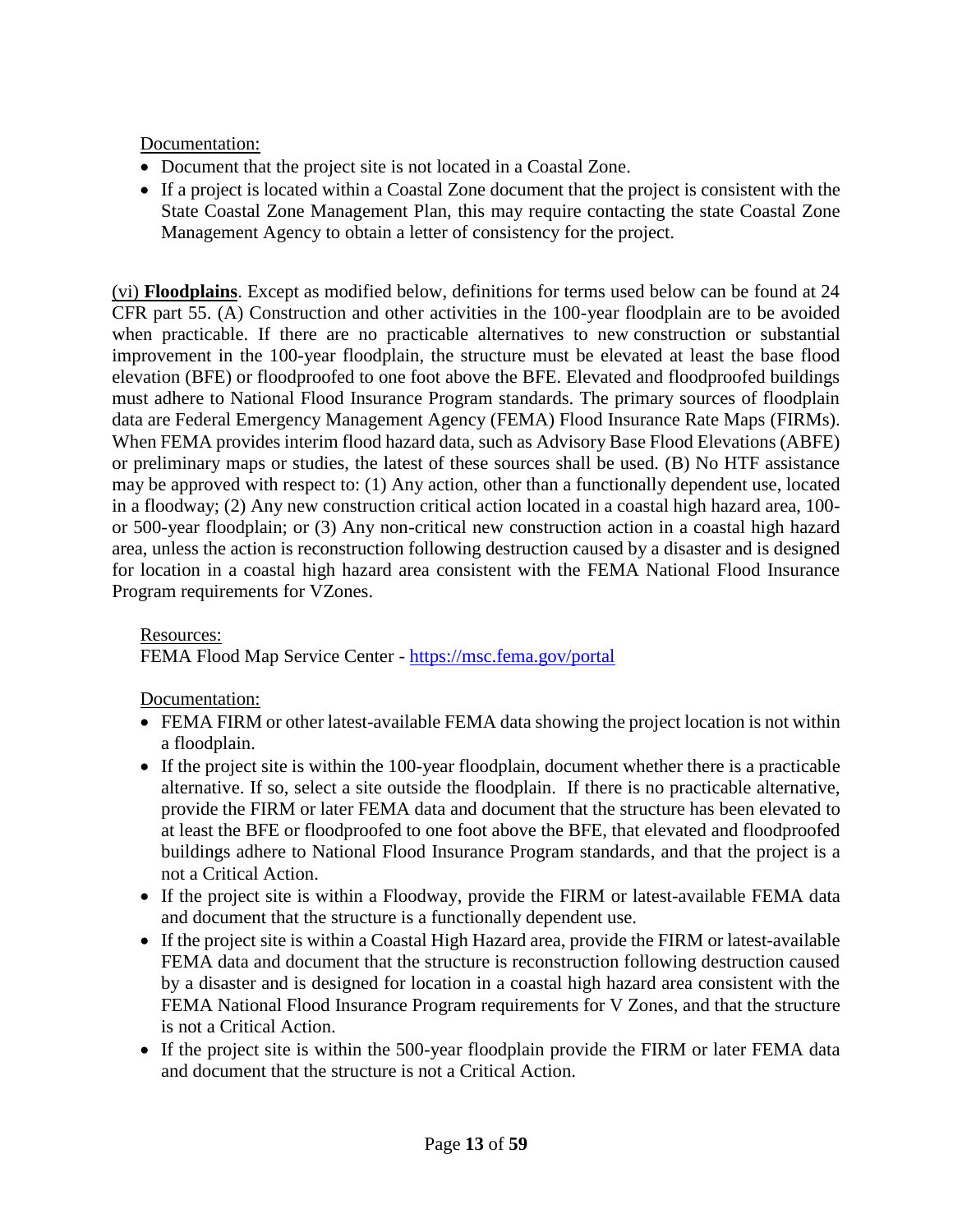(vii) **Wetlands**. (A) No draining, dredging, channelizing, filling, diking, impounding, or related grading activities are to be performed in wetlands. No activities, structures, or facilities funded under this program are to adversely impact a wetland. (B) A wetland means those areas that are inundated by surface or ground water with a frequency sufficient to support, and under normal circumstances, does or would support a prevalence of vegetative or aquatic life that requires saturated or seasonally saturated soil conditions for growth and reproduction. Wetlands generally include swamps, marshes, bogs, and similar areas such as sloughs, potholes, wet meadows, river overflows, mud flats, and natural ponds. This definition includes those wetland areas separated from their natural supply of water as a result of activities, such as the construction of structural flood protection methods or solid-fill road beds, or mineral extraction and navigation improvements. This definition is independent of the definition of jurisdictional wetland used by the U. S. Army Corps of Engineers under section 404 of the Clean Water Act (33 U.S.C. 1251 et seq.).

#### Resources:

FWS National Wetlands Inventory - <http://www.fws.gov/wetlands/Data/Mapper.html>

#### Documentation:

A map showing the project is not located in jurisdictional or non-jurisdictional wetland.

(viii) **Explosives and hazards**. Projects must be in compliance with the standards for acceptable separation distance, as set forth at 24 CFR part 51, subpart C.

#### Resources:

HUD's Environmental Review Page – Explosives and Flammable Facilities [https://www.hudexchange.info/programs/environmental-review/explosive-and-flammable](https://www.hudexchange.info/programs/environmental-review/explosive-and-flammable-facilities/)[facilities/](https://www.hudexchange.info/programs/environmental-review/explosive-and-flammable-facilities/)

#### Documentation:

Document that the project meets the standards for acceptable separation distance.

(ix) **Contamination**. All properties assisted with HTF funds must be free of hazardous materials, contamination, toxic chemicals and gases, and radioactive substances, where a hazard could affect the health and safety of occupants or conflict with the intended use of the property. (A) All proposed multifamily (more than four housing units) HTF projects require a Phase I Environmental Site Assessment (ESA–ASTM). If the Phase I ESA identifies recognized environmental conditions (RECs), a Phase II (ESA–ASTM) will be required. ASTM reports shall be prepared in accordance with the most current ASTM standard. Single family housing does not require a Phase I ESA. (B) HTF projects must avoid sites located within 0.25 miles of a Superfund or CERCLIS (Comprehensive Environmental Response, Compensation, and Liability Information System) site or other contaminated site reported to Federal, State, or local authorities without a statement in writing from the U.S. Environmental Protection Agency (EPA) or the appropriate State agency that there is no hazard that could affect the health and safety of the occupants or conflict with the intended use of the property.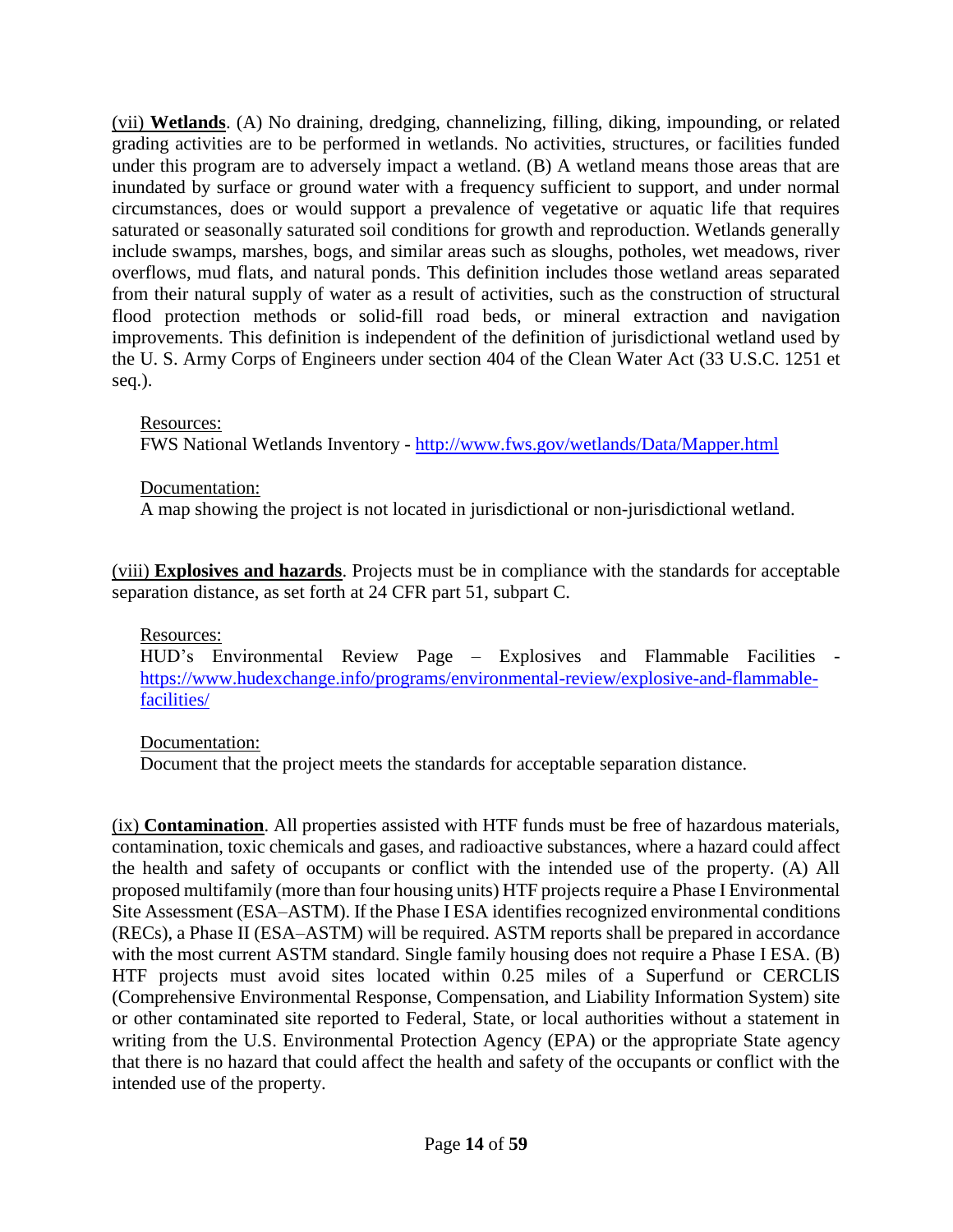Resources: HUD's Environmental Review Page – Site Contamination <https://www.hudexchange.info/environmental-review/site-contamination/>

Documentation:

- Document that the project is free of hazardous materials, contamination, toxic chemicals and gases, and radioactive substances, where a hazard could affect the health and safety of occupants or conflict with the intended use of the property.
- Document that the project is not located within 0.25 miles of a Superfund or CERCLIS site or other contaminated site reported to Federal, State, or local authorities without a statement in writing from the EPA or the appropriate State agency that there is no hazard that could affect the health and safety of the occupants or conflict with the intended use of the property.
- Multifamily properties (4 or more units) a Phase I ESA–ASTM is required. If the Phase I ESA identifies RECs, a Phase II ESA–ASTM will be required. If the Phase II indicates the presence of hazardous substances or petroleum products above applicable local, state, tribal or federal (LSTF) screening levels, coordination with the relevant LSTF oversight agency will be required to complete the remediation process and obtain a determination that no further action is required. Development of more than four single family structures in the same location, such as subdivision development, should be evaluated as multifamily.
- Single family properties projects must avoid sites located within 0.25 miles of a Superfund or CERCLIS site or other contaminated site reported to Federal, State, or local authorities without a statement in writing from the EPA or the appropriate State agency that there is no hazard that could affect the health and safety of the occupants or conflict with the intended use of the property. In addition to the government records search, the screening process for single family does include a site visit. When the screening process raises concerns related to site contamination, it may be appropriate to contract with an environmental professional for preparation of a Phase I, testing and sampling, or other investigation.

Note: The CERCLIS Public Access Database has been retired. The EPA is transitioning to the Superfund Enterprise Management System, or SEMS. SEMS includes the same data fields and content as CERCLIS.

(x) **Noise**. (A) Internal noise levels: All activities will be developed to ensure an interior noise level of no more than 45 decibels (dB). (B) External noise levels: (1) Project sites exposed to less than or equal to 65 dB of environmental noise are acceptable. (2) Sites between 65 dB and less than 75 dB are acceptable with mitigation (e.g., noise walls, careful site planning) that result in an interior standard of 45 dB. (3) Locations with environmental noise levels of 75 dB or greater may not have noise sensitive outdoor uses (e.g., picnic areas, tot lots, balconies, or patios) and require sound attenuation in the building shell to achieve the 45 dB interior standard.

Resources:

HUD's Environmental Review Page – Noise Abatement and Control [https://www.hudexchange.info/programs/environmental-review/noise-abatement-and](https://www.hudexchange.info/programs/environmental-review/noise-abatement-and-control/)[control/](https://www.hudexchange.info/programs/environmental-review/noise-abatement-and-control/)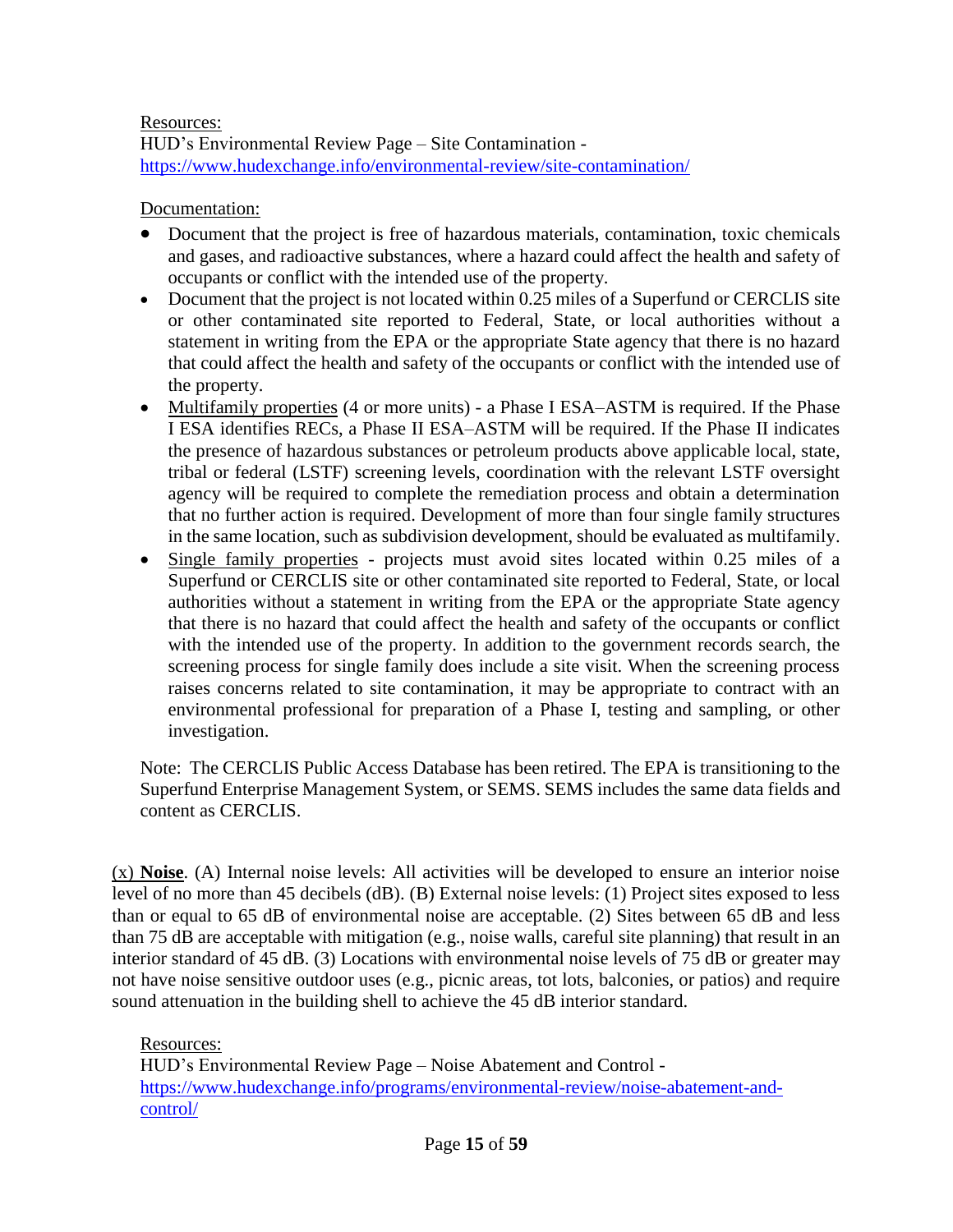Documentation:

- Document the external noise level.
- If the exterior noise level is between 65 dB and less than 75 dB, document the mitigation measures taken to meet the interior noise level standard of no more than 45 dB.
- If there are exterior noise levels of 75 dB or greater, document the mitigation measures taken to meet the interior noise level standard of no more than 45 dB. Also document that there are no outside noise sensitive uses involved in the project.

(xi) **Endangered species**. The grantee must avoid all actions which could jeopardize the continued existence of any endangered or threatened species, as designated by the U.S. Fish and Wildlife Service (FWS) or National Marine Fisheries Service (NMFS), or would result in the destruction or adversely modify the designated critical habitat of such species.

Resources:

HUD's Environmental Review Page – Endangered Species <https://www.hudexchange.info/environmental-review/endangered-species/> FWS – IPAC [Information for Planning and Conservation](https://ecos.fws.gov/ipac/) - <https://ecos.fws.gov/ipac/> NMFS - Endangered and Threatened Marine Species under NMFS' Jurisdiction <http://www.nmfs.noaa.gov/pr/species/esa/listed.htm>

Documentation:

- Provide documentation that there are no endangered, threatened species, or critical habitat on the project site.
- If there are endangered, threatened species or critical habitat on the project site, document that the project will not jeopardize an endangered or threatened species, and will not adversely modify critical habitat. This may require informal consultation with FWS and/or NMFS.

(xii) **Wild and scenic rivers**. The grantee must avoid activities that are inconsistent with conservation easements, land-use protections, and restrictions adjacent to wild and scenic rivers, as designated/listed by the Department of Interior. Maps for the National Wild and Scenic Rivers System are available at the governing departments.

#### Resources:

HUD's Environmental Review Page – Wild and Scenic Rivers - Guidance <https://www.hudexchange.info/environmental-review/wild-and-scenic-rivers/>

#### Documentation:

- Document that the project is not located near a Wild and Scenic River.
- If the project site is located near a Wild and Scenic river document that the project is consistent with the River's Management Plan.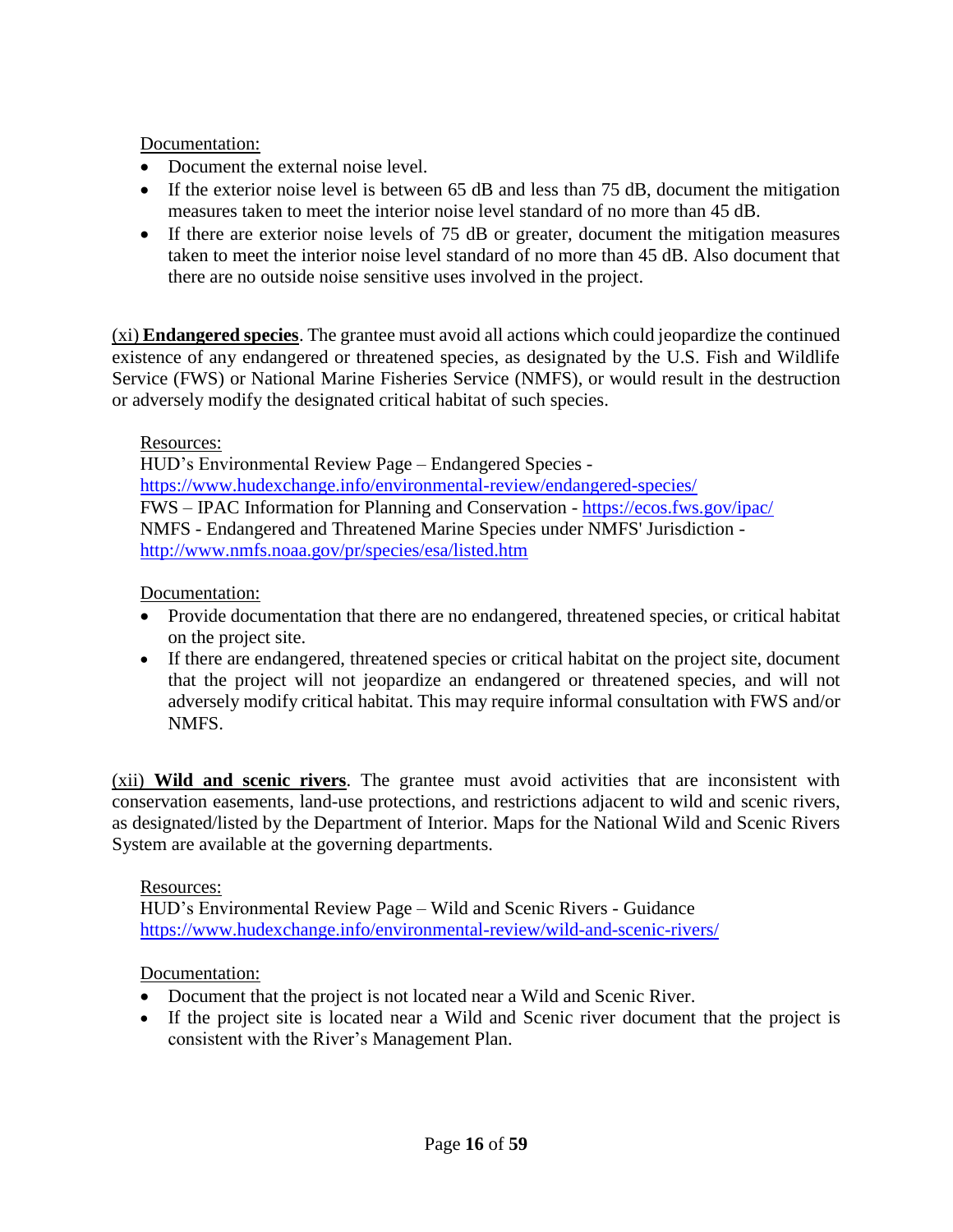**(xiii) Safe drinking water**. Projects with a potable water system must use only lead-free pipes, solder, and flux.

#### Resources:

EPA's Drinking Water Requirements for States and Public Water Systems <https://www.epa.gov/dwreginfo>

### Documentation:

Document that the project only uses lead-free pipes, solder, and flux. This may include architectural plans, building specifications, and certification by qualified professional.

(xiv) **Sole-source aquifers**. Project activities should avoid sites and activities that have the potential to contaminate sole source aquifer areas (SSAs). EPA defines a sole or principal source aquifer as an aquifer that supplies at least 50 percent of the drinking water consumed in the area overlying the aquifer. If the project overlies an SSA, EPA must review the project. EPA review is designed to reduce the risk of ground water contamination that could pose a health hazard to those who use it.

#### Resources:

HUD's Environmental Review Page – Sole Source Aquifers - Guidance <https://www.hudexchange.info/environmental-review/sole-source-aquifers/>

## Documentation:

- Document that the project site is not located on a SSA.
- If the project site located on a SSA provide documentation from EPA that the project will not impact the SSA (including regional MOUs).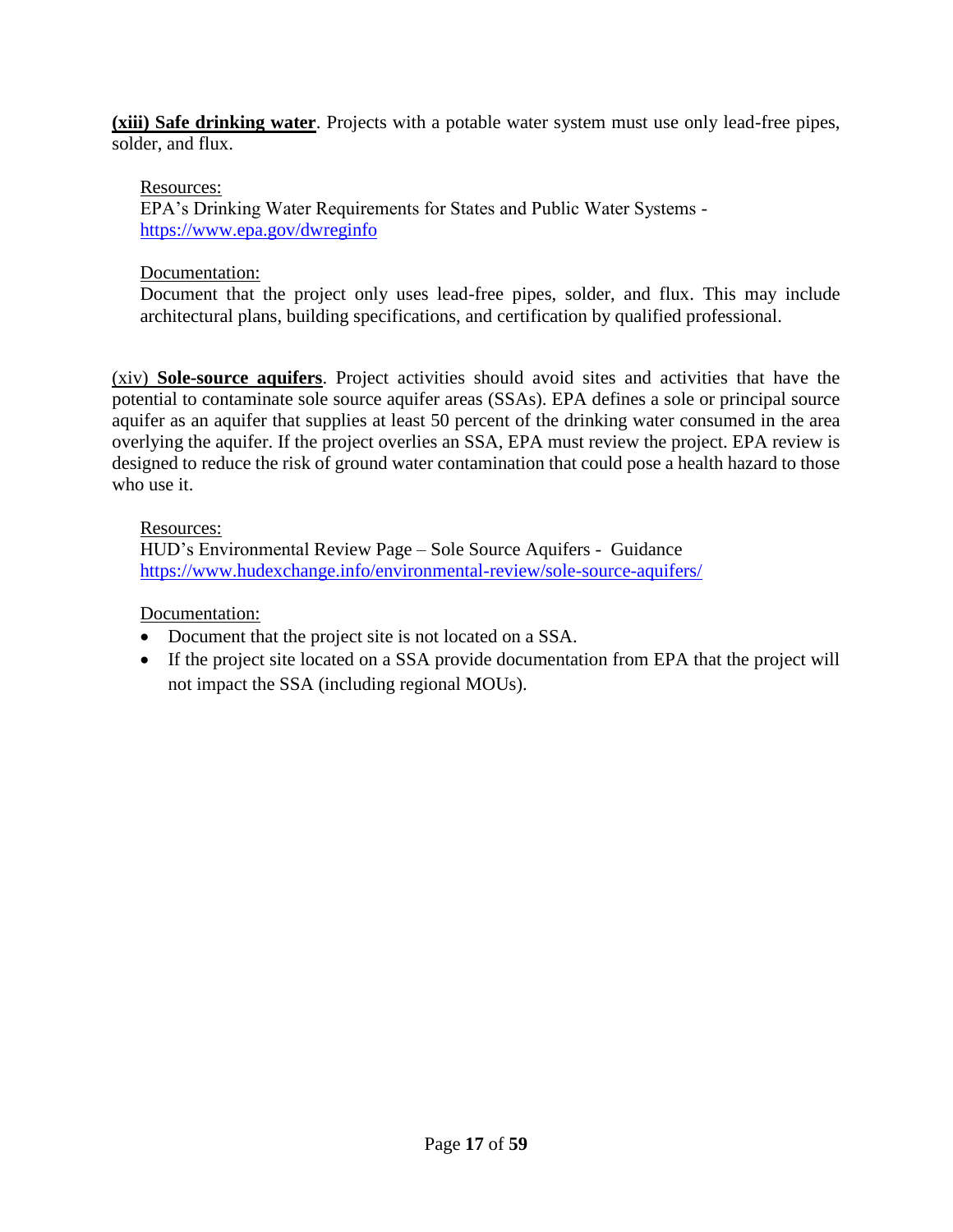## <span id="page-17-0"></span>**Suggested Format for Determining Compliance with Environmental Provisions 24 CFR § 93.301(f)(1) New Construction**

<span id="page-17-1"></span>(including new construction of manufactured housing or acquisition of existing housing that has been newly constructed or rehabilitated less than 12 months before the commitment of HTF funds)

| <b>Environmental Provision and</b><br><b>Resource</b>                                                                                                                                                                                                                                                                                                                          | Yes/<br>N <sub>0</sub> | Recordkeeping                                                                                                                                                                                                                                                                                                                  |
|--------------------------------------------------------------------------------------------------------------------------------------------------------------------------------------------------------------------------------------------------------------------------------------------------------------------------------------------------------------------------------|------------------------|--------------------------------------------------------------------------------------------------------------------------------------------------------------------------------------------------------------------------------------------------------------------------------------------------------------------------------|
| <b>Historic Preservation</b><br>The project is NOT listed or eligible for<br>listing in the National Register of Historic<br>Places individually or as part of an historic<br>district.<br>http://www.nps.gov/nr/research/                                                                                                                                                     |                        | Document that the project is not listed or eligible<br>to be listed on the National Register of Historic<br>Places by a qualified professional.                                                                                                                                                                                |
| <b>OR</b>                                                                                                                                                                                                                                                                                                                                                                      |                        | <b>OR</b>                                                                                                                                                                                                                                                                                                                      |
| The project is listed or eligible to be listed<br>on the National Register of Historic Places,<br>individually or as part of an historic<br>district, and MEETS the Secretary of<br>Interior's Standards for Rehabilitation -<br>including the Standards related to new<br>construction.<br>https://www.nps.gov/tps/standards/four-<br>treatments/treatment-rehabilitation.htm |                        | If the project is listed or eligible to be listed on<br>the National Register of Historic Places, provide<br>documentation on how the work meets the<br>for<br>Secretary<br>of<br>Interior's<br>Standards<br>Rehabilitation                                                                                                    |
| <b>AND</b>                                                                                                                                                                                                                                                                                                                                                                     |                        | <b>AND</b>                                                                                                                                                                                                                                                                                                                     |
| If archaeological resources or human<br>remains are discovered on the project site<br>during construction, consult with affected<br>tribes and/or descendant communities and<br>comply with the Native American Graves<br>Protection and Repatriation Act (25 U.S.C.<br>3001-3013), State law<br>and/or local<br>ordinance (e.g., State unmarked burial<br>law).               |                        | Document all consultation correspondence with<br>tribe<br>and/or<br>affected<br>descendant<br>the<br>communities, and how compliance with the<br>American Graves Protection<br>Native<br>and<br>Repatriation Act (25 U.S.C. 3001-3013), State<br>law and/or local ordinance (e.g., State unmarked<br>burial law) has been met. |
| <b>Farmlands</b><br>The project will NOT convert unique,<br>prime or significant (state or local)<br>farmland to an urban use.<br>http://websoilsurvey.nrcs.usda.gov/app/W<br>ebSoilSurvey.aspx                                                                                                                                                                                |                        | A map from the Web Soil Survey showing that<br>the project site is not a unique, prime or<br>statewide or locally significant agricultural<br>property.                                                                                                                                                                        |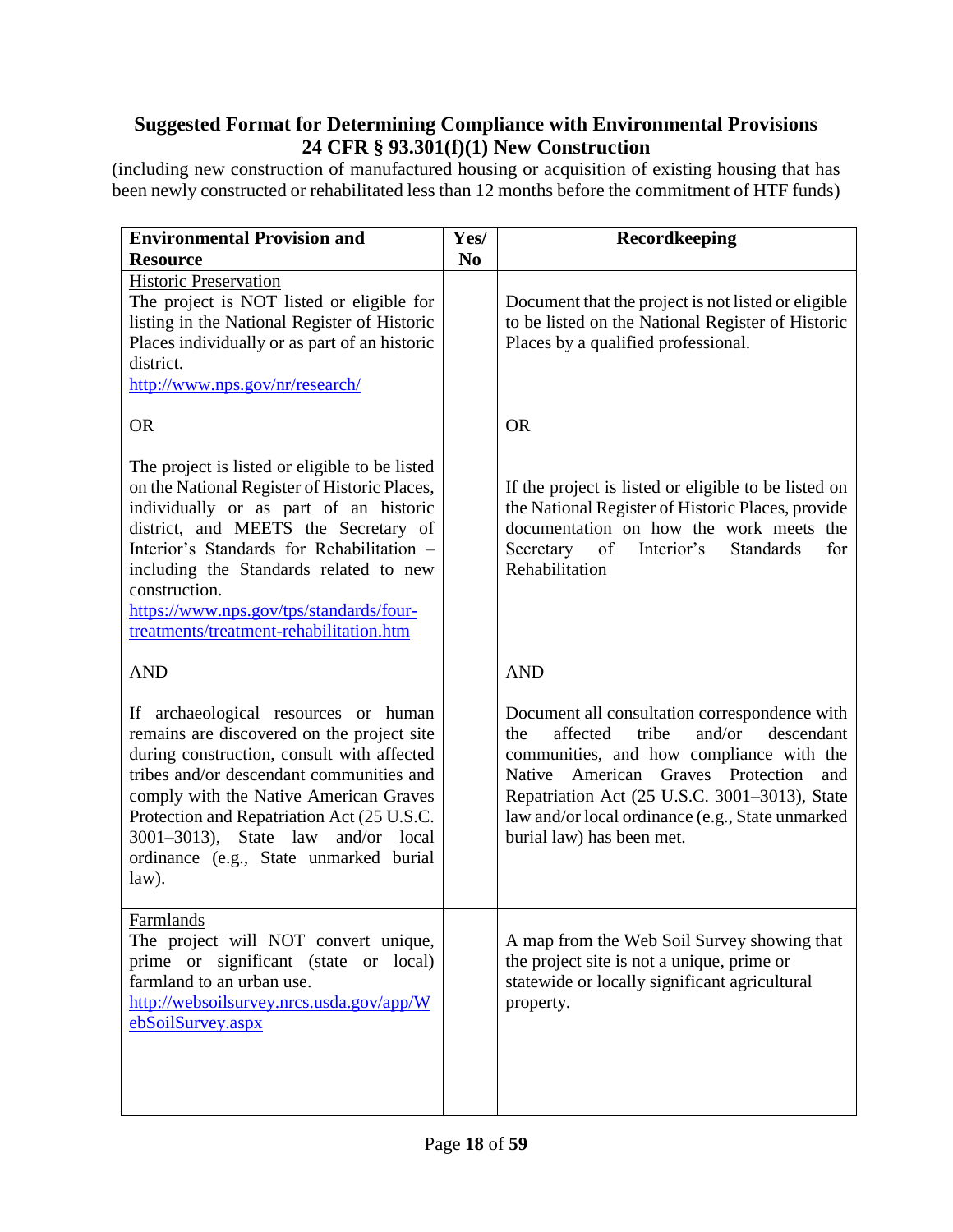| <b>Environmental Provision and</b>                                                                                                                                                                                                                                               | Yes/           | <b>Recordkeeping</b>                                                                                                                                                                                                                                                                                                                                                                                                                                |
|----------------------------------------------------------------------------------------------------------------------------------------------------------------------------------------------------------------------------------------------------------------------------------|----------------|-----------------------------------------------------------------------------------------------------------------------------------------------------------------------------------------------------------------------------------------------------------------------------------------------------------------------------------------------------------------------------------------------------------------------------------------------------|
| <b>Resource</b>                                                                                                                                                                                                                                                                  | N <sub>0</sub> |                                                                                                                                                                                                                                                                                                                                                                                                                                                     |
| <b>Airport Zones</b><br>The project is NOT located within a<br>Runway Protection Zone (RPZ) of a<br>civilian airport or the clear zone<br><b>or</b><br>Accident Potential Zone (APZ) of a<br>military airfield.<br>https://www.epa.gov/nepa/nepassist                            |                | A map showing the site is not within 15,000 feet<br>of a military airport or within 2,500 feet of a<br>civilian airport.<br>If within 15,000 feet of a military airport, a map<br>showing the site is not within a designated APZ<br>or a letter from the airport operator stating so.<br>If within 2,500 feet of a civilian airport, a map<br>showing the site is not within a designated RPZ<br>or a letter from the airport operator stating so. |
| <b>Coastal Barrier Resources</b><br>The project is NOT located within a<br>Coastal Barrier Resources System unit.<br>http://www.fws.gov/CBRA/Maps/Mapper<br>.html                                                                                                                |                | A map showing that the project site is not<br>located in a CBRS Unit or a statement that the<br>state contains no CBRS units.                                                                                                                                                                                                                                                                                                                       |
| <b>Coastal Zone Management</b><br>The project is NOT located in a Coastal<br>Zone, or it has been determined that the<br>project IS CONSISTENT with the State<br>Coastal Zone Management Plan.<br>https://www.hudexchange.info/environme<br>ntal-review/coastal-zone-management/ |                | Document that the project site is not located in a<br>Coastal Zone. If a project is located within a<br>Coastal Zone document that the project is<br>consistent with the State Coastal Zone<br>Management Plan, this may require contacting<br>the state Coastal Zone Management Agency to<br>obtain a letter of consistency for the project.                                                                                                       |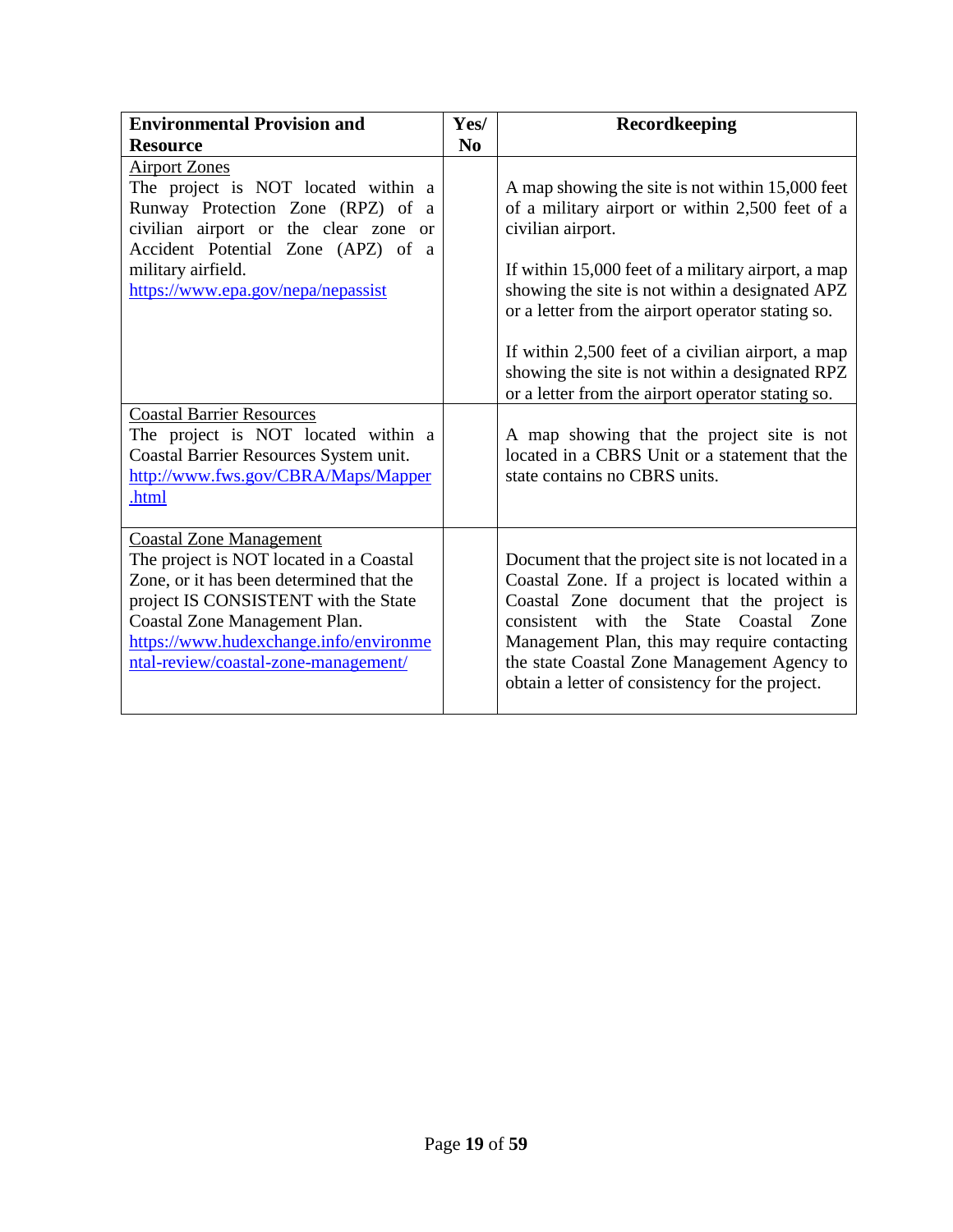#### Floodplains

The project is NOT located in the Floodway, Coastal High Hazard Area or 100-year or 500-year floodplain on the latest FEMA floodmap (including preliminary maps and Advisory Base Flood Elevations).

<https://msc.fema.gov/portal>

#### OR

#### 100-year floodplain -

If there are no practicable alternatives to new construction or substantial improvement the structure IS elevated at least to the base flood elevation (BFE) or floodproofed to one foot above the BFE and the project IS NOT a Critical Action.

#### OR

Floodway – The project IS a functionally dependent use.

OR

## Coastal High Hazard Area –

The project IS reconstruction following destruction caused by a disaster and is designed for location in a coastal high hazard area consistent with the FEMA National Flood Insurance Program requirements for V Zones.

OR

500-year floodplain – The project is NOT a Critical Action. FEMA FIRM or other latest-available data from FEMA showing the project location is not within a floodplain.

## OR

If the project site is within the 100-year floodplain, document whether there is a practicable alternative. If so, select a site outside the floodplain. If there is no practicable alternative, provide the FIRM or latest-available FEMA data and document that the structure has been elevated at least the BFE or floodproofed to one foot above the BFE, that elevated and floodproofed buildings adhere to National Flood Insurance Program standards, and that the project is a not a Critical Action.

OR

If the project site is within a Floodway, provide the FIRM or latest-available FEMA data and document that the structure is a functionally dependent use.

#### OR

If the project site is within a Coastal High Hazard Area, provide the FIRM or latestavailable FEMA data and document that the structure is reconstruction following destruction caused by a disaster and is designed for location in a coastal high hazard area consistent with the FEMA National Flood Insurance Program requirements for V Zones, and that the structure is not a Critical Action.

OR

If the project site is within the 500-year floodplain provide the FIRM or later FEMA data and document that the structure is not a Critical Action.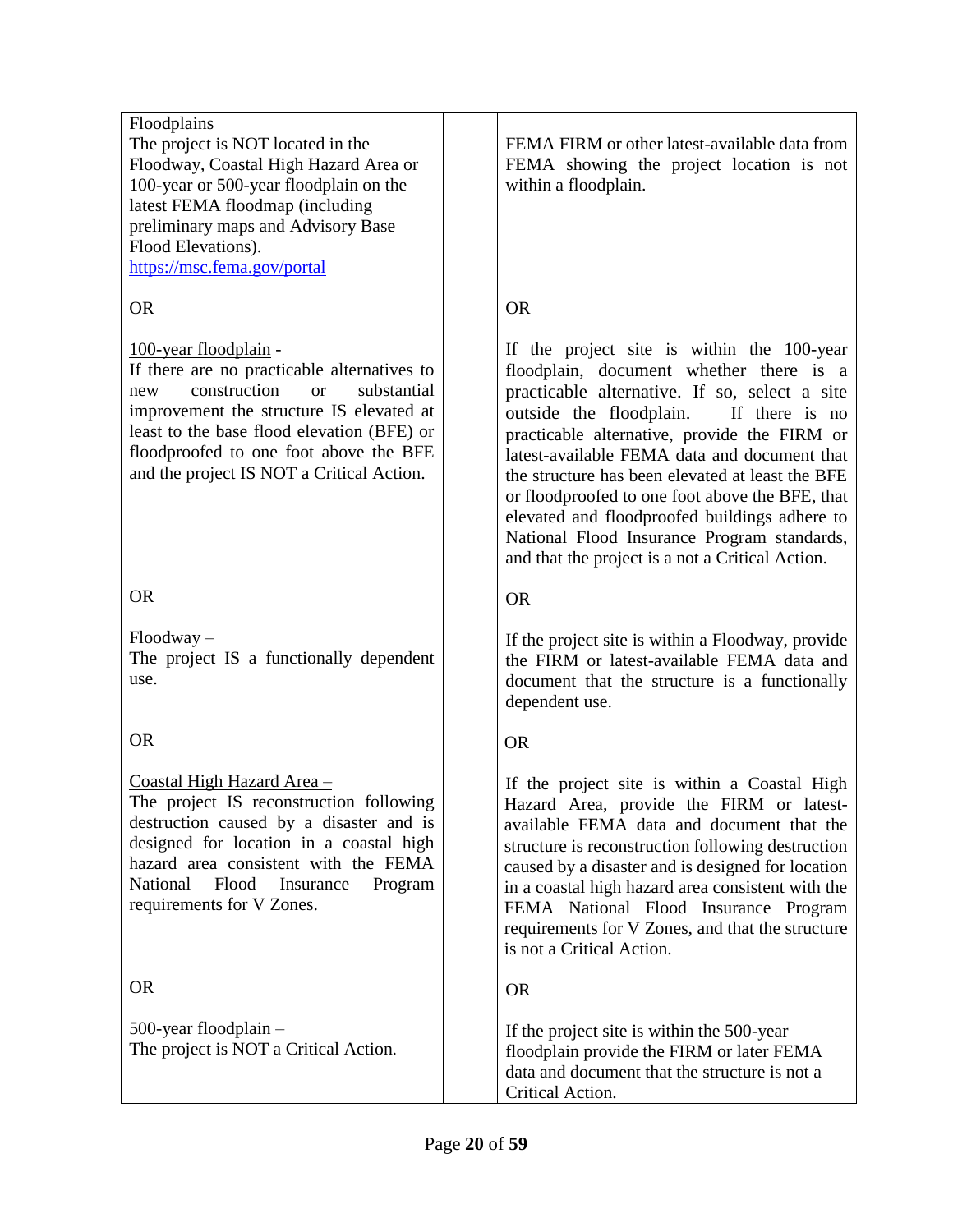| <b>Environmental Provision and</b>                                                                                                                                                                                                                                                                                                                                                                                                                                                                                                                                                   | Yes/           | Recordkeeping                                                                                                                                                                                                                                                                                                                                                                                                                                                                                                                                                                                                                                                                  |
|--------------------------------------------------------------------------------------------------------------------------------------------------------------------------------------------------------------------------------------------------------------------------------------------------------------------------------------------------------------------------------------------------------------------------------------------------------------------------------------------------------------------------------------------------------------------------------------|----------------|--------------------------------------------------------------------------------------------------------------------------------------------------------------------------------------------------------------------------------------------------------------------------------------------------------------------------------------------------------------------------------------------------------------------------------------------------------------------------------------------------------------------------------------------------------------------------------------------------------------------------------------------------------------------------------|
| <b>Resource</b>                                                                                                                                                                                                                                                                                                                                                                                                                                                                                                                                                                      | N <sub>0</sub> |                                                                                                                                                                                                                                                                                                                                                                                                                                                                                                                                                                                                                                                                                |
| Wetlands<br>The project will NOT adversely impact a<br>wetland. The project will NOT drain,<br>dredge, channelize, fill, dike, impound, or<br>perform grading activities in wetlands.<br>http://www.fws.gov/wetlands/Data/Mappe<br>r.html                                                                                                                                                                                                                                                                                                                                            |                | A map showing the project is not located in a<br>jurisdictional or non-jurisdictional wetland.                                                                                                                                                                                                                                                                                                                                                                                                                                                                                                                                                                                 |
| <b>Explosives and Hazards</b><br>The project IS in compliance with the<br>standards for acceptable separation<br>distances, as set forth at 24 CFR part 51,<br>subpart C.<br>https://www.hudexchange.info/programs/<br>environmental-review/explosive-and-<br>flammable-facilities/                                                                                                                                                                                                                                                                                                  |                | Document that the project meets the standards<br>for acceptable separation distance.                                                                                                                                                                                                                                                                                                                                                                                                                                                                                                                                                                                           |
| Contamination<br>The project is FREE of hazardous<br>materials, contamination, toxic chemicals<br>and gases, and radioactive substances,<br>where a hazard could affect the health and<br>safety of occupants or conflict with the<br>intended use of the property.<br><b>AND</b><br>The project IS NOT located within 0.25<br>miles of a Superfund or CERCLIS<br>(Comprehensive Environmental Response,<br>Compensation, and Liability Information<br>System) site or other contaminated site<br>reported to Federal, State, or local<br>authorities without a statement in writing |                | Document that the project is free of hazardous<br>materials, contamination, toxic chemicals and<br>gases, and radioactive substances, where a<br>hazard could affect the health and safety of<br>occupants or conflict with the intended use of<br>the property. Document that the project is not<br>located within 0.25 miles of a Superfund or<br>CERCLIS site or other contaminated site<br>reported to Federal, State, or local authorities<br>without a statement in writing from the EPA or<br>the appropriate State agency that there is no<br>hazard that could affect the health and safety of<br>the occupants or conflict with the intended use<br>of the property. |
| from the U.S. Environmental Protection<br>Agency (EPA) or the appropriate State<br>agency that there is no hazard that could<br>affect the health and safety of the<br>occupants or conflict with the intended use<br>of the property.<br>The CERCLIS Public Access<br>Note:<br>Database has been retired. The EPA is<br>transitioning to the Superfund Enterprise<br>Management System, or SEMS. SEMS<br>includes the same data fields and content                                                                                                                                  |                | Multifamily properties (4 or more units) - a<br>Phase I ESA-ASTM is required. If the Phase I<br>ESA identifies RECs, a Phase II ESA-ASTM<br>will be required. If the Phase II indicates the<br>presence of hazardous substances or petroleum<br>products above applicable local, state, tribal or<br>federal (LSTF) screening levels, coordination<br>with the relevant LSTF oversight agency will be<br>required to complete the remediation process<br>and obtain a determination that no further action<br>is required. Development of more than four<br>single family structures in the same location,                                                                     |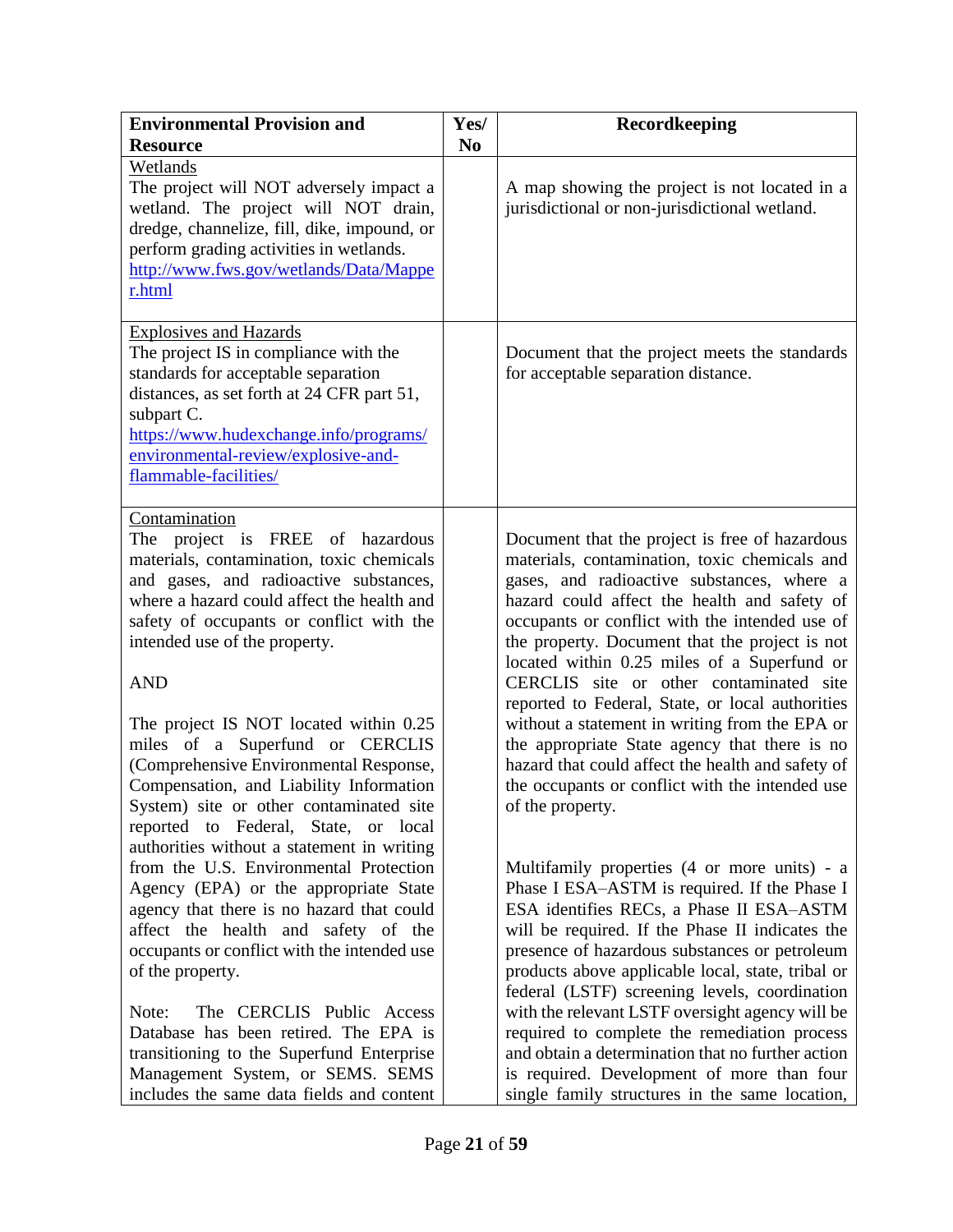| <b>Environmental Provision and</b>                                                                                                                                                                                                                                                                                                            |                | Recordkeeping                                                                                                                                                                                                                                                                                                                                                                                                                                                                                                                                                                                                                                                                                                                                                                                               |
|-----------------------------------------------------------------------------------------------------------------------------------------------------------------------------------------------------------------------------------------------------------------------------------------------------------------------------------------------|----------------|-------------------------------------------------------------------------------------------------------------------------------------------------------------------------------------------------------------------------------------------------------------------------------------------------------------------------------------------------------------------------------------------------------------------------------------------------------------------------------------------------------------------------------------------------------------------------------------------------------------------------------------------------------------------------------------------------------------------------------------------------------------------------------------------------------------|
| <b>Resource</b>                                                                                                                                                                                                                                                                                                                               | N <sub>0</sub> |                                                                                                                                                                                                                                                                                                                                                                                                                                                                                                                                                                                                                                                                                                                                                                                                             |
| as CERCLIS.<br>https://www.hudexchange.info/environme<br>ntal-review/site-contamination/                                                                                                                                                                                                                                                      |                | such as subdivision development, should be<br>evaluated as multifamily                                                                                                                                                                                                                                                                                                                                                                                                                                                                                                                                                                                                                                                                                                                                      |
|                                                                                                                                                                                                                                                                                                                                               |                | Single family properties - projects must avoid<br>sites located within 0.25 miles of a Superfund or<br>CERCLIS site or other contaminated site<br>reported to Federal, State, or local authorities<br>without a statement in writing from the EPA or<br>the appropriate State agency that there is no<br>hazard that could affect the health and safety of<br>the occupants or conflict with the intended use<br>of the property. In addition to the government<br>records search, the screening process for single<br>family does include a site visit. When the<br>screening process raises concerns related to site<br>contamination, it may be appropriate to contract<br>environmental professional<br>with<br>an<br>for<br>preparation of a Phase I, testing and sampling,<br>or other investigation. |
| Noise<br>External noise level is LESS THAN 65 dB.                                                                                                                                                                                                                                                                                             |                | Document the external noise level.                                                                                                                                                                                                                                                                                                                                                                                                                                                                                                                                                                                                                                                                                                                                                                          |
| <b>OR</b>                                                                                                                                                                                                                                                                                                                                     |                | <b>OR</b>                                                                                                                                                                                                                                                                                                                                                                                                                                                                                                                                                                                                                                                                                                                                                                                                   |
| External noise level is between 65 dB and<br>less than 75 dB. Mitigation measures result<br>in an interior standard of 45 dB.                                                                                                                                                                                                                 |                | Document the external noise level, and the<br>mitigation measures taken to meet the interior<br>noise level standard of no more than 45 dB.                                                                                                                                                                                                                                                                                                                                                                                                                                                                                                                                                                                                                                                                 |
| <b>OR</b>                                                                                                                                                                                                                                                                                                                                     |                | <b>OR</b>                                                                                                                                                                                                                                                                                                                                                                                                                                                                                                                                                                                                                                                                                                                                                                                                   |
| External noise level is 75 dB or greater.<br>There are NO noise sensitive outdoor uses<br>(e.g., picnic areas, tot lots, balconies, or<br>patios) and mitigation measures to the<br>building shell achieve the 45 dB interior<br>standard.<br>https://www.hudexchange.info/programs/<br>environmental-review/noise-abatement-<br>and-control/ |                | Document the exterior noise level, and the<br>mitigation measures taken to meet the interior<br>noise level standard of no more than 45 dB. Also<br>document that there are no outside noise<br>sensitive uses involved in the project.                                                                                                                                                                                                                                                                                                                                                                                                                                                                                                                                                                     |
| <b>Endangered Species</b><br>The project will NOT impact endangered<br>or threatened species or their habitat.<br>https://www.hudexchange.info/programs/<br>environmental-review/endangered-                                                                                                                                                  |                | Provide documentation that there<br>are no<br>endangered, threatened species, or critical<br>habitat on the project site.<br>If there are<br>endangered, threatened species or<br>critical                                                                                                                                                                                                                                                                                                                                                                                                                                                                                                                                                                                                                  |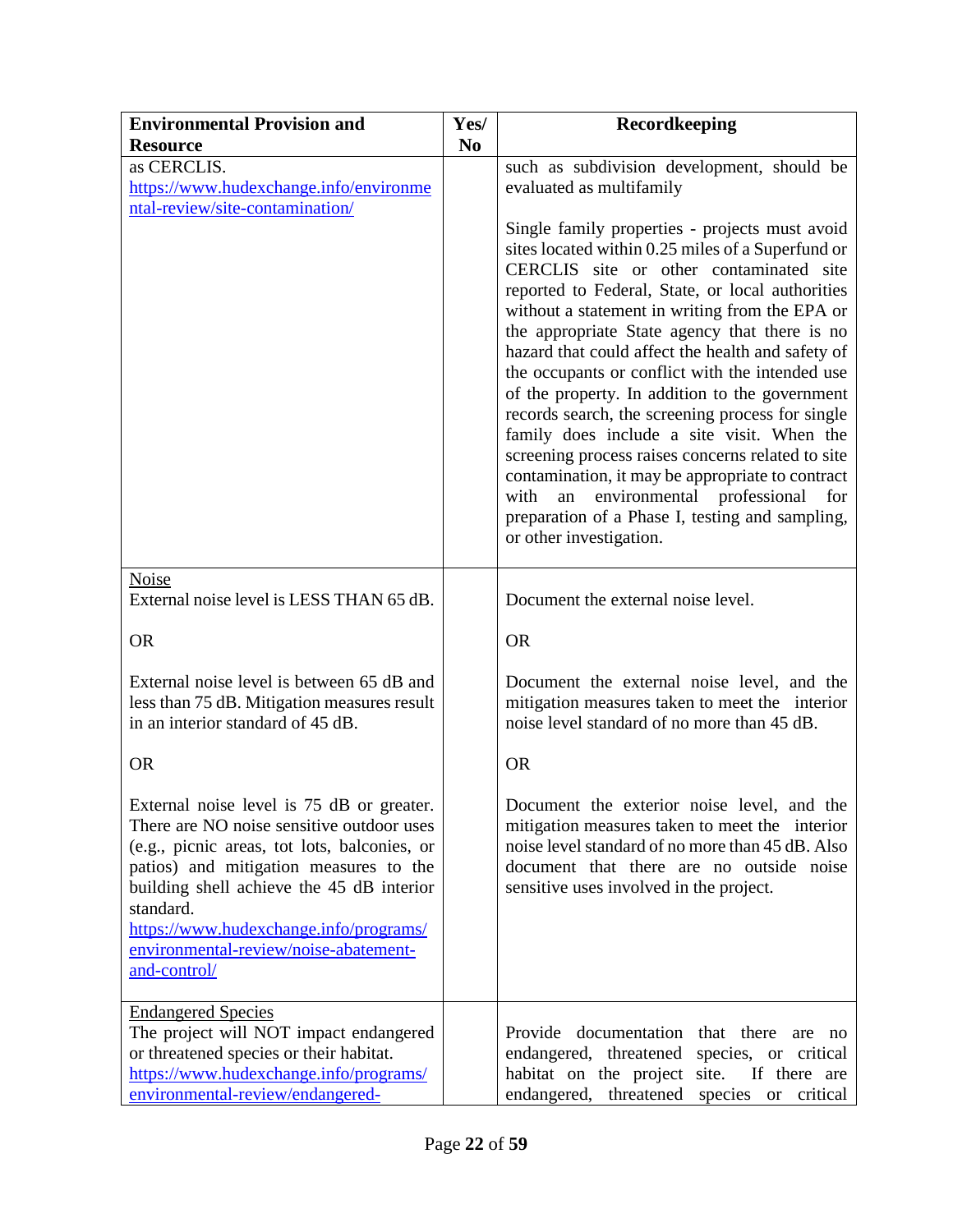| <b>Environmental Provision and</b>                                                                                                                                                                          | Yes/           | Recordkeeping                                                                                                                                                                                                                            |
|-------------------------------------------------------------------------------------------------------------------------------------------------------------------------------------------------------------|----------------|------------------------------------------------------------------------------------------------------------------------------------------------------------------------------------------------------------------------------------------|
| <b>Resource</b>                                                                                                                                                                                             | N <sub>0</sub> |                                                                                                                                                                                                                                          |
| species/                                                                                                                                                                                                    |                | habitat on the project site, document that the<br>project will not jeopardize an endangered or<br>threatened species, and will not adversely<br>modify critical habitat. This may require<br>informal consultation with FWS and/or NMFS. |
| Wild and Scenic Rivers<br>The project is NOT located near a Wild<br>and Scenic River.<br><b>OR</b>                                                                                                          |                | Document that the project is not located near a<br>Wild and Scenic River.<br><b>OR</b>                                                                                                                                                   |
|                                                                                                                                                                                                             |                |                                                                                                                                                                                                                                          |
| The project is located near a Wild and<br>Scenic River and IS CONSISTENT with<br>the River's Management Plan.<br>https://www.hudexchange.info/programs/<br>environmental-review/wild-and-scenic-<br>rivers/ |                | Document that the project is located near a Wild<br>and Scenic River and the project is consistent<br>with the River's Management Plan.                                                                                                  |
| <b>Sole Source Aquifers</b><br>The project will NOT impact a Sole Source<br>Aquifer.<br>https://www.hudexchange.info/programs/<br>environmental-review/sole-source-<br>aquifers/                            |                | Document that the project site is not located on<br>a SSA. If the project site located on a SSA<br>provide documentation from EPA that the<br>project will not impact the SSA (including<br>regional MOUs).                              |
| <b>Safe Drinking Water</b><br>The project is CONSTRUCTED WITH<br>lead-free pipes, solder, and flux.<br>https://www.epa.gov/dwreginfo                                                                        |                | Document that the project only uses lead-free<br>pipes, solder, and flux (architectural plans,<br>building specifications, and certification by<br>qualified professional).                                                              |

If any of the answers to the worksheet above are "No" the project cannot be funded through the Housing Trust Fund. However, it is possible that the project can be funded using other HUD funds.<sup>2</sup>

 $\overline{a}$ 

<sup>&</sup>lt;sup>2</sup> 93.301(f)(3) Acquisition projects environmental requirements. (i)(A) Existing housing that is acquired with HTF funds, and has been newly constructed or rehabilitated less than 12 months before the commitment of HTF funds must meet the property standards at paragraph (f)(1) of this section. (B) All other existing housing that is acquired with HTF assistance must meet the property standards requirements of paragraph (f)(2) of this section. (ii) If under paragraph  $(f)(3)(i)(A)$  or paragraph  $(B)$  of this section, the property does not meet these standards, with the exception of the noise standards in paragraph  $(f)(2)$  of this section, HTF funds cannot be used to acquire the property. (4) Manufactured housing environmental requirements. Manufactured housing is subject to the environmental standards in paragraph  $(f)(1)$  of this section for new construction or paragraph  $(f)(2)$  of this section for rehabilitation, as applicable. If an existing property does not meet these standards, HTF funds cannot be used to acquire the property unless it is rehabilitated to meet the standards in paragraph  $(f)(2)$ , as applicable, with the exception of noise standards in paragraph  $(f)(2)(x)$ .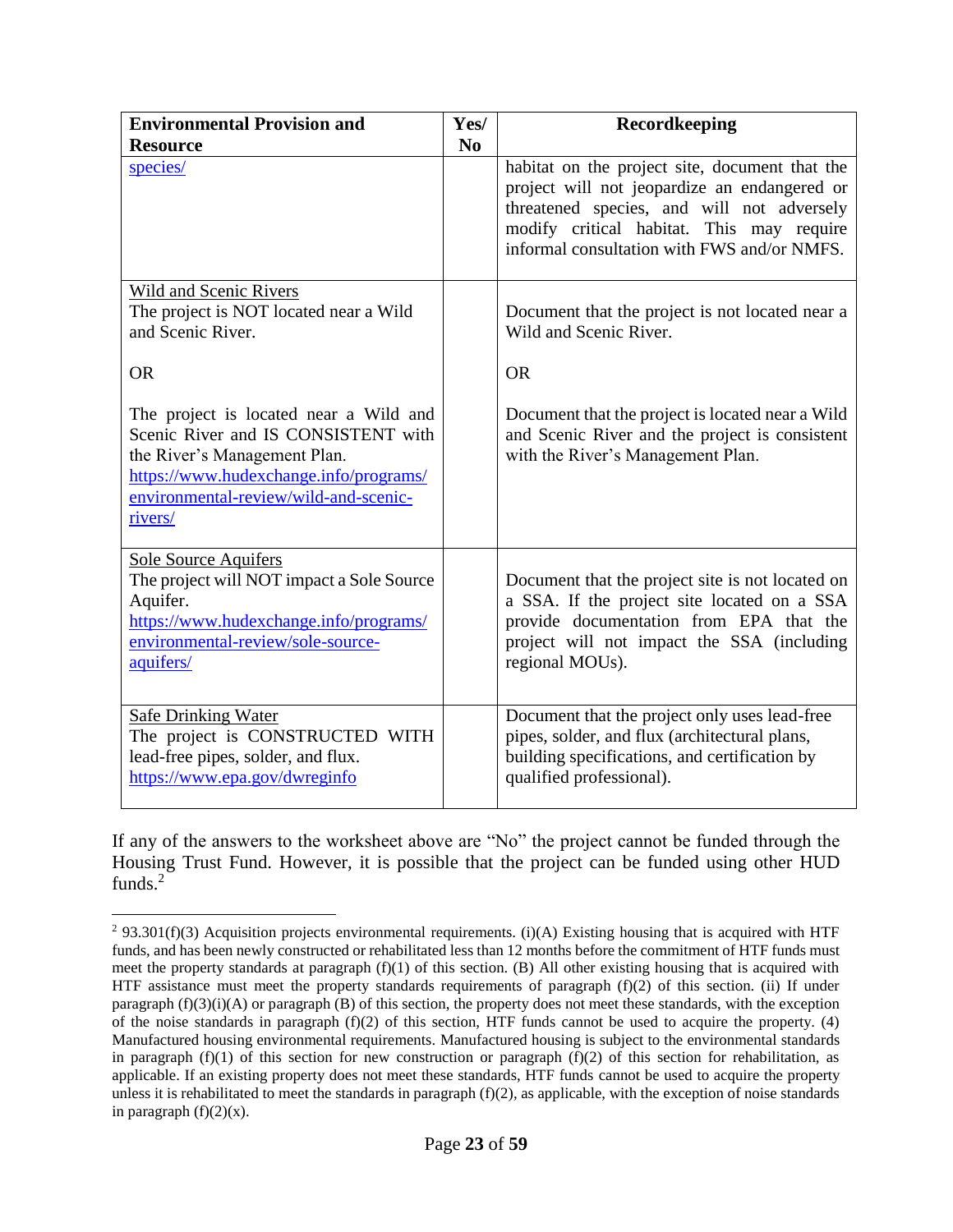## <span id="page-23-0"></span>**Appendix C – 24 CFR § 93.301(f)(2) Rehabilitation**

(including rehabilitation of manufactured housing or acquisition of existing housing that has not been newly constructed or rehabilitated less than 12 months before the commitment of HTF funds $)^3$ 

#### **Rehabilitation projects environmental requirements—**

(i) **Historic preservation**. (A) The project activities (including demolition) must not be performed on properties that are either listed in or determined eligible for listing in the National Register of Historic Places, unless the project activities meet the Secretary of the Interior's Standards for Rehabilitation, either as certified through the Federal and/or State historic rehabilitation tax credit programs or as verified by someone that meets the relevant Secretary of the Interior's Professional Qualification Standards; (B) Archaeological resources. If archaeological resources or human remains are discovered on the project site during construction or rehabilitation, the grantee must consult with affected tribes and/or descendant communities and comply with the Native American Graves Protection and Repatriation Act (25 U.S.C. 3001–3013), State law, and/or local ordinance (e.g., State unmarked burial law).

#### Resources:

Check to see if the property is listed or eligible for listing in the National Register of Historic Places or located within a historic district - <https://www.nps.gov/nr/research/> Secretary of the Interior's Standards for Rehabilitation - including the Standards related to new construction - <https://www.nps.gov/tps/standards/four-treatments/treatment-rehabilitation.htm>

Documentation:

 $\overline{a}$ 

- Document if the project is not listed or eligible to be listed on the National Register of Historic Places (certification by a qualified professional).
- If the project is listed or eligible to be listed on the National Register of Historic Places, provide documentation on how the work meets the Secretary of Interior's Standards for Rehabilitation (photos, architectural plans, and certification by a qualified professional).
- If archaeological resources or human remains are discovered on the project site during construction, document all consultation correspondence with affected tribes and/or descendant communities and how the project complies with the Native American Graves Protection and Repatriation Act (25 U.S.C. 3001–3013), State law and/or local ordinance (e.g., State unmarked burial law).

 $3$  93.301(f)(3) Acquisition projects environmental requirements. (i)(A) Existing housing that is acquired with HTF funds, and has been newly constructed or rehabilitated less than 12 months before the commitment of HTF funds must meet the property standards at paragraph (f)(1) of this section. (B) All other existing housing that is acquired with HTF assistance must meet the property standards requirements of paragraph (f)(2) of this section. (ii) If under paragraph (f)(3)(i)(A) or paragraph (B) of this section, the property does not meet these standards, with the exception of the noise standards in paragraph  $(f)(2)$  of this section, HTF funds cannot be used to acquire the property. (4) Manufactured housing environmental requirements. Manufactured housing is subject to the environmental standards in paragraph  $(f)(1)$  of this section for new construction or paragraph  $(f)(2)$  of this section for rehabilitation, as applicable. If an existing property does not meet these standards, HTF funds cannot be used to acquire the property unless it is rehabilitated to meet the standards in paragraph  $(f)(2)$ , as applicable, with the exception of noise standards in paragraph  $(f)(2)(x)$ .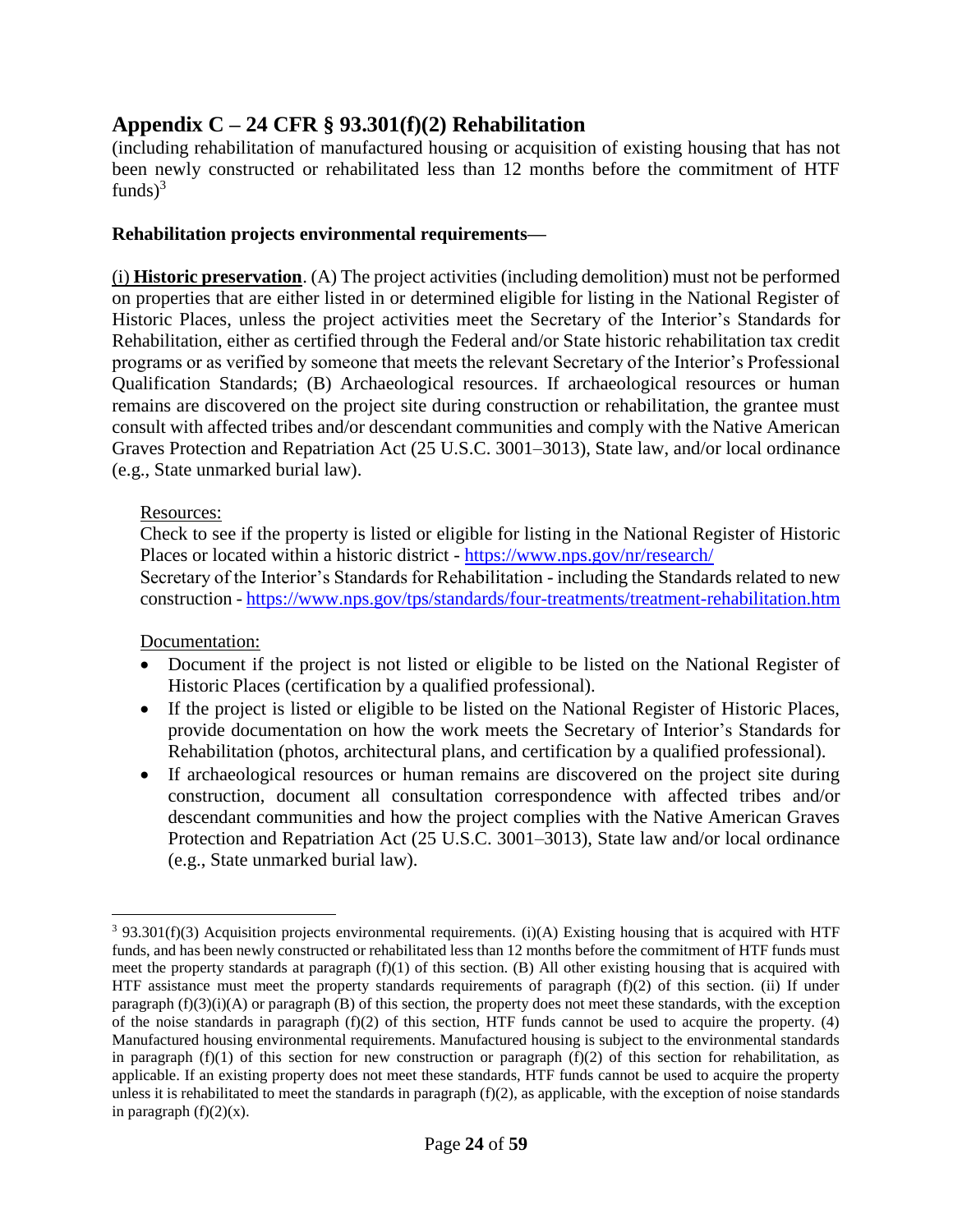(ii) **Farmland**. Project activities must not result in the conversion of unique, prime, or locally significant agricultural properties to urban uses.

#### Resources:

USDA Web Soil Survey - <http://websoilsurvey.nrcs.usda.gov/app/WebSoilSurvey.aspx>

Documentation:

- If the project activities consist solely of rehabilitation, then the project will not result in the conversion of unique, prime, or locally significant agricultural properties to urban uses. Document a summary of rehabilitation activities that are part of the project.
- If project activities are not solely rehabilitation provide a map from the Web Soil Survey showing that the project site is not a unique, prime or statewide or locally significant agricultural property.

(iii) **Airport zones**. Projects are not permitted within the Runway Protection Zones (RPZ) of civilian airports, or the clear zones or Accident Potential Zones (APZ) of military airfields.

#### Resources:

NEPAssist - <https://www.epa.gov/nepa/nepassist> (Airport polygons under Transportation)

Documentation:

- A map showing the site is not within 15,000 feet of a military airport or within 2,500 feet of a civilian airport.
- If within 15,000 feet of a military airport, a map showing the site is not within a designated APZ or a letter from the airport operator stating so.
- If within 2,500 feet of a civilian airport, a map showing the site is not within a designated RPZ or a letter from the airport operator stating so.

(iv) **Coastal Barrier Resource System**. No projects may be assisted in Coastal Barrier Resource System (CBRS) units. CBRS units are mapped and available from the U.S. Fish and Wildlife Service.

#### Resources:

FWS Coastal Barrier Resources System Mapper - [http://www.fws.gov/ecological](http://www.fws.gov/ecological-services/habitat-conservation/cbra/maps/mapper.html)[services/habitat-conservation/cbra/maps/mapper.html](http://www.fws.gov/ecological-services/habitat-conservation/cbra/maps/mapper.html)

#### Documentation:

A map showing that the project site is not located in a CBRS unit or a statement that the state contains no CBRS units.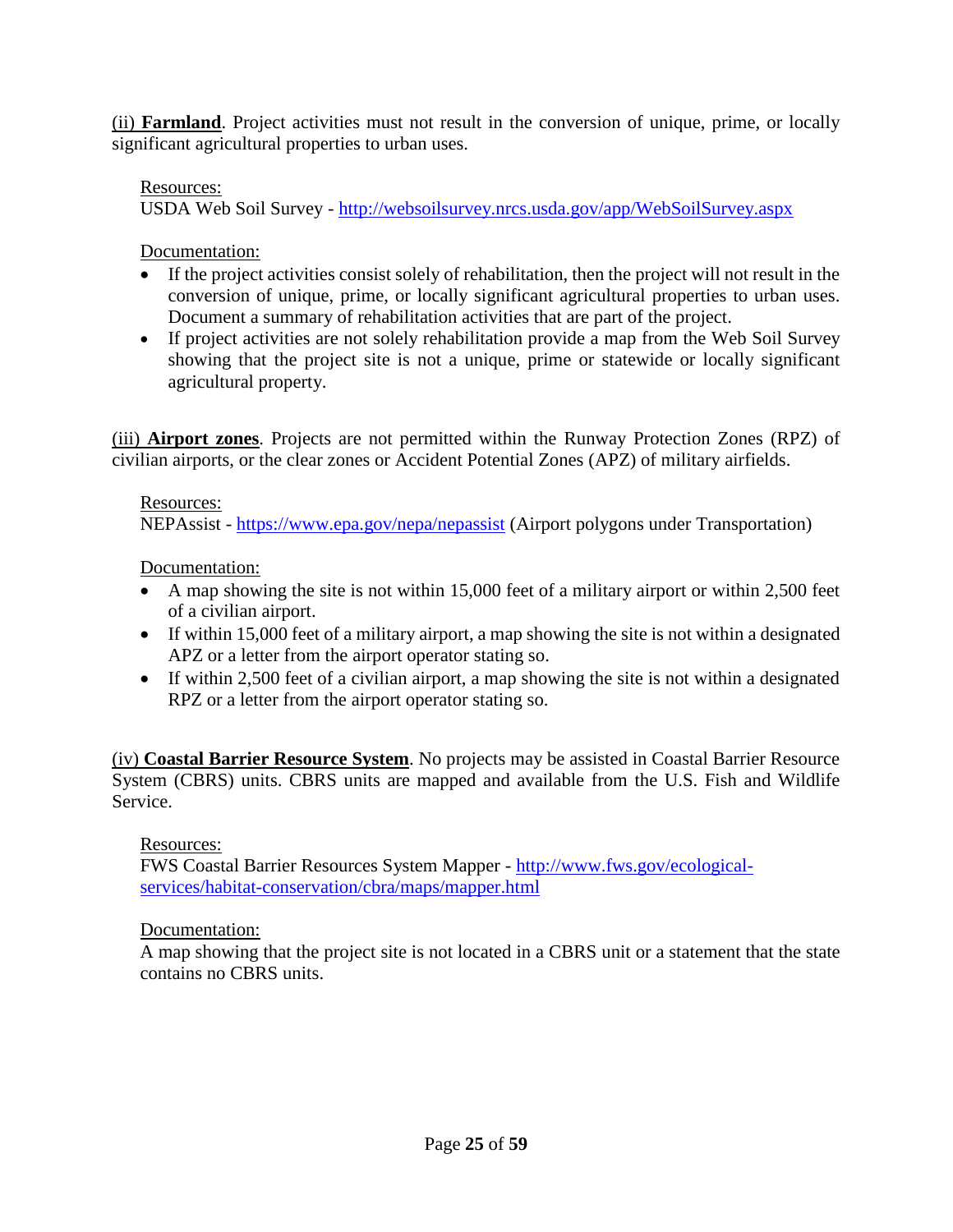(v) **Coastal zone management**. Development must be consistent with the appropriate State coastal zone management plan. Plans are available from the local coastal zone management agency.

### Resources:

HUD's Environmental Review Page – Coastal Zone Management <https://www.hudexchange.info/environmental-review/coastal-zone-management/>

### Documentation:

- Document that the project site is not located in a Coastal Zone.
- If a project is located within a Coastal Zone document that the project is consistent with the State Coastal Zone Management Plan, this may require contacting the state Coastal Zone Management Agency to obtain a letter of consistency for the project.

(vi) **Floodplains**. Except as modified below, definitions for terms used below can be found at 24 CFR part 55. (A) Construction and other activities in the 100-year floodplain are to be avoided when practicable. If there are no practicable alternatives to new construction or substantial improvement in the 100-year floodplain, the structure must be elevated at least to the base flood elevation (BFE) or floodproofed to one foot above the BFE. Elevated and floodproofed buildings must adhere to National Flood Insurance Program standards. The primary sources of floodplain data are Federal Emergency Management Agency (FEMA) Flood Insurance Rate Maps (FIRMS). When FEMA provides interim flood hazard data, such as Advisory Base Flood Elevations (ABFE) or preliminary maps or studies, the latest of these sources shall be used. (B) No HTF assistance may be approved with respect to: (1) Any action, other than functionally dependent uses, located in a floodway; (2) Any critical action located in a coastal high hazard area, 100- or 500- year floodplain; or (3) Any non-critical action in a coastal high hazard area, unless the action is designed for location in a coastal high hazard area consistent with the FEMA National Flood Insurance Program requirements for V-Zones.

#### Resources:

FEMA Flood Map Service Center - <https://msc.fema.gov/portal>

Documentation:

- FEMA FIRM or other latest-available data from FEMA showing the project location is not within a floodplain.
- If the project site is within the 100-year floodplain, document whether there is a practicable alternative. If so, select a site outside the floodplain. If there is no practicable alternative, provide the FIRM or later FEMA data. In addition, if the project is a substantial improvement, document that the structure has been elevated at least the BFE or floodproofed to one foot above the BFE., that elevated and floodproofed buildings adhere to National Flood Insurance Program standards, and that the project is a not a Critical Action.
- If the project site is within a Floodway, provide the FIRM or latest-available FEMA data and document that the structure is a functionally dependent use.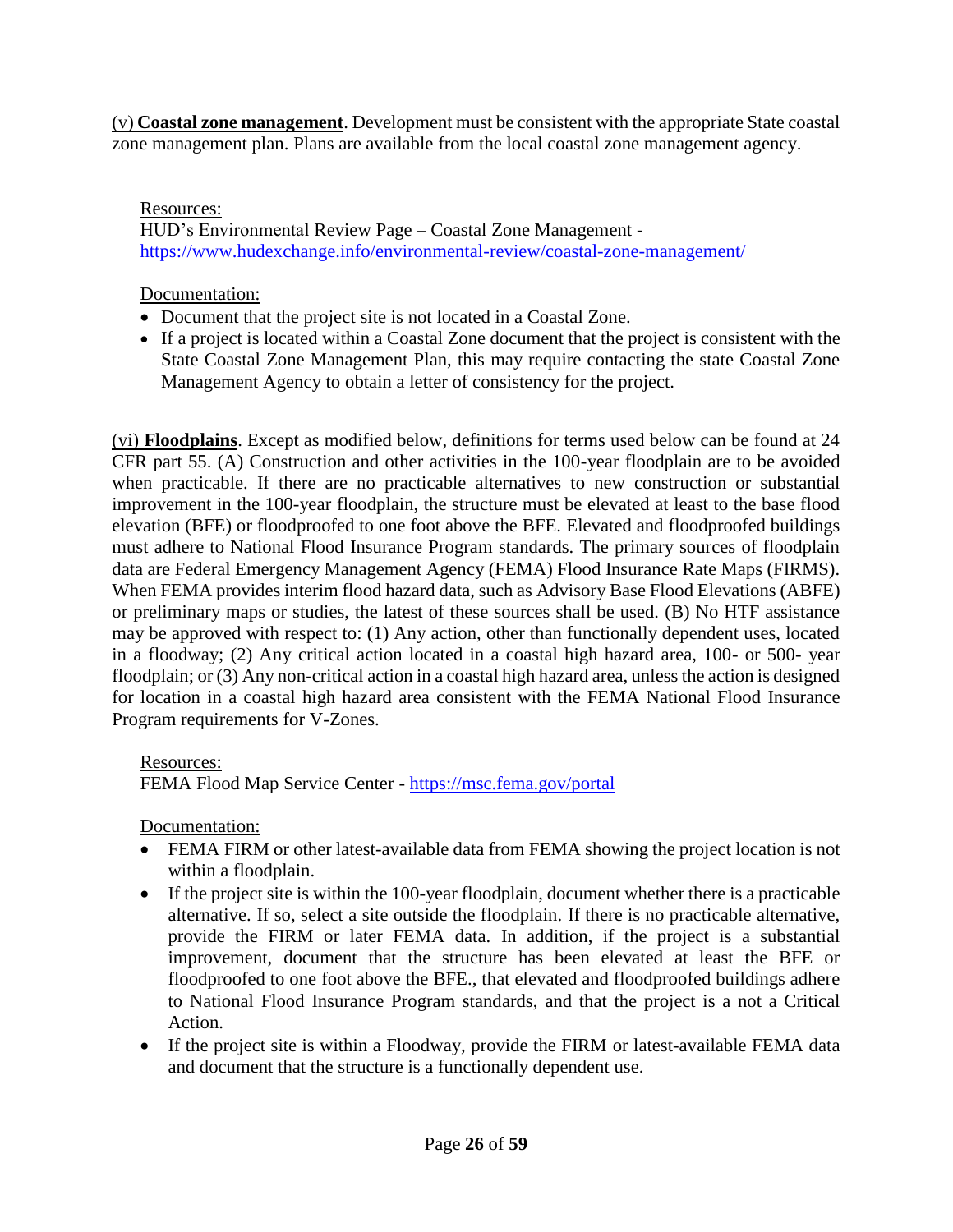- If the project site is within a Coastal High Hazard area, provide the FIRM or latest-available FEMA data and document that the structure is reconstruction following destruction caused by a disaster and is designed for location in a coastal high hazard area consistent with the FEMA National Flood Insurance Program requirements for V Zones, and that the structure is not a Critical Action.
- If the project site is within the 500-year floodplain provide the FIRM or latest-available FEMA data and document that the structure is not a Critical Action.

(vii) **Wetlands**. No rehabilitation of existing properties that expands the footprint into a wetland is allowed. A wetland means those areas that are inundated by surface or ground water with a frequency sufficient to support, and under normal circumstances, does or would support a prevalence of vegetative or aquatic life that requires saturated or seasonally saturated soil conditions for growth and reproduction. Wetlands generally include swamps, marshes, bogs, and similar areas such as sloughs, potholes, wet meadows, river overflows, mud flats, and natural ponds. This definition includes those wetland areas separated from their natural supply of water as a result of activities such as the construction of structural flood protection methods or solid-fill road beds and activities such as mineral extraction and navigation improvements. This definition is independent of the definition of jurisdictional wetland used by the U.S. Army Corps of Engineers under section 404 of the Clean Water Act (33 U.S.C. 1251 et seq.).

#### Resources:

FWS National Wetlands Inventory - <http://www.fws.gov/wetlands/Data/Mapper.html>

#### Documentation:

A map showing the project is not located in a jurisdictional or non-jurisdictional wetland.

(viii) **Explosives and hazards**. If the rehabilitation of the building increases the number of dwelling units, then the project must be in compliance with the standards for acceptable separation distance as set forth at 24 CFR part 51, subpart C.

#### Resources:

HUD's Environmental Review Page – Explosives and Flammable Facilities [https://www.hudexchange.info/programs/environmental-review/explosive-and-flammable](https://www.hudexchange.info/programs/environmental-review/explosive-and-flammable-facilities/)[facilities/](https://www.hudexchange.info/programs/environmental-review/explosive-and-flammable-facilities/)

#### Documentation:

- If the project will not increase residential densities, then the project is in compliance with 24 CFR part 51, subpart C. Document that the rehabilitation will not increase the number of dwelling units in the building.
- If the project will increase residential densities, document that the project meets the standards for acceptable separation distance.

(ix) **Contamination**. All properties assisted with HTF funds must be free of hazardous materials, contamination, toxic chemicals and gases, and radioactive substances, where a hazard could affect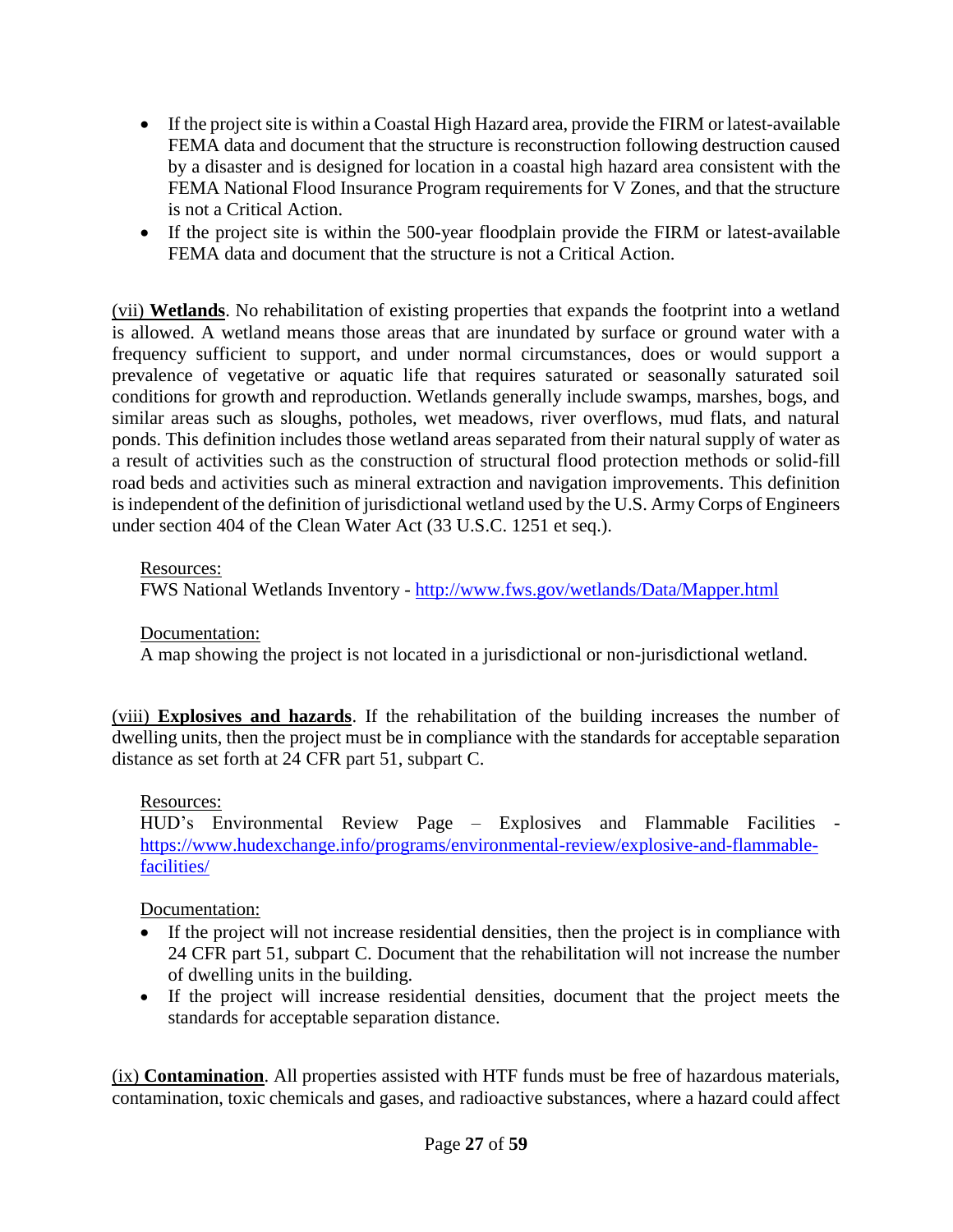the health and safety of occupants or conflict with the intended use of the property: (A) All proposed multifamily (more than four housing units) HTF project activities require a Phase I Environmental Site Assessment (ESA— ASTM). If the Phase I ESA identifies recognized environmental conditions (RECs), a Phase II (ESA–ASTM) will be required. ASTM reports shall be prepared in accordance with the most current ASTM standard. Single family housing does not require a Phase I ESA. (B) HTF projects must avoid sites located within 0.25 miles of a Superfund or CERCLIS (Comprehensive Environmental Response, Compensation, and Liability Information System) site or other contaminated site reported to Federal, State, or local authorities without a statement in writing from EPA or the appropriate State agency that there is no hazard that could affect the health and safety of the occupants or conflict with the intended utilization of the property.

#### Resources:

HUD's Environmental Review Page – Site Contamination <https://www.hudexchange.info/environmental-review/site-contamination/>

Documentation:

- Document that the project is free of hazardous materials, contamination, toxic chemicals and gases, and radioactive substances, where a hazard could affect the health and safety of occupants or conflict with the intended use of the property.
- Document that the project is not located within 0.25 miles of a Superfund or CERCLIS site or other contaminated site reported to Federal, State, or local authorities without a statement in writing from the EPA or the appropriate State agency that there is no hazard that could affect the health and safety of the occupants or conflict with the intended use of the property.
- Multifamily properties (4 or more units) a Phase I ESA–ASTM is required. If the Phase I ESA identifies RECs, a Phase II ESA–ASTM will be required. If the Phase II indicates the presence of hazardous substances or petroleum products above applicable local, state, tribal or federal (LSTF) screening levels, coordination with the relevant LSTF oversight agency will be required to complete the remediation process and obtain a determination that no further action is required. Development of more than four single family structures in the same location, such as subdivision development, should be evaluated as multifamily.
- Single family properties projects must avoid sites located within 0.25 miles of a Superfund or CERCLIS site or other contaminated site reported to Federal, State, or local authorities without a statement in writing from the EPA or the appropriate State agency that there is no hazard that could affect the health and safety of the occupants or conflict with the intended use of the property. In addition to the government records search, the screening process for single family does include a site visit. When the screening process raises concerns related to site contamination, it may be appropriate to contract with an environmental professional for preparation of a Phase I, testing and sampling, or other investigation.

Note: The CERCLIS Public Access Database has been retired. The EPA is transitioning to the Superfund Enterprise Management System, or SEMS. SEMS includes the same data fields and content as CERCLIS.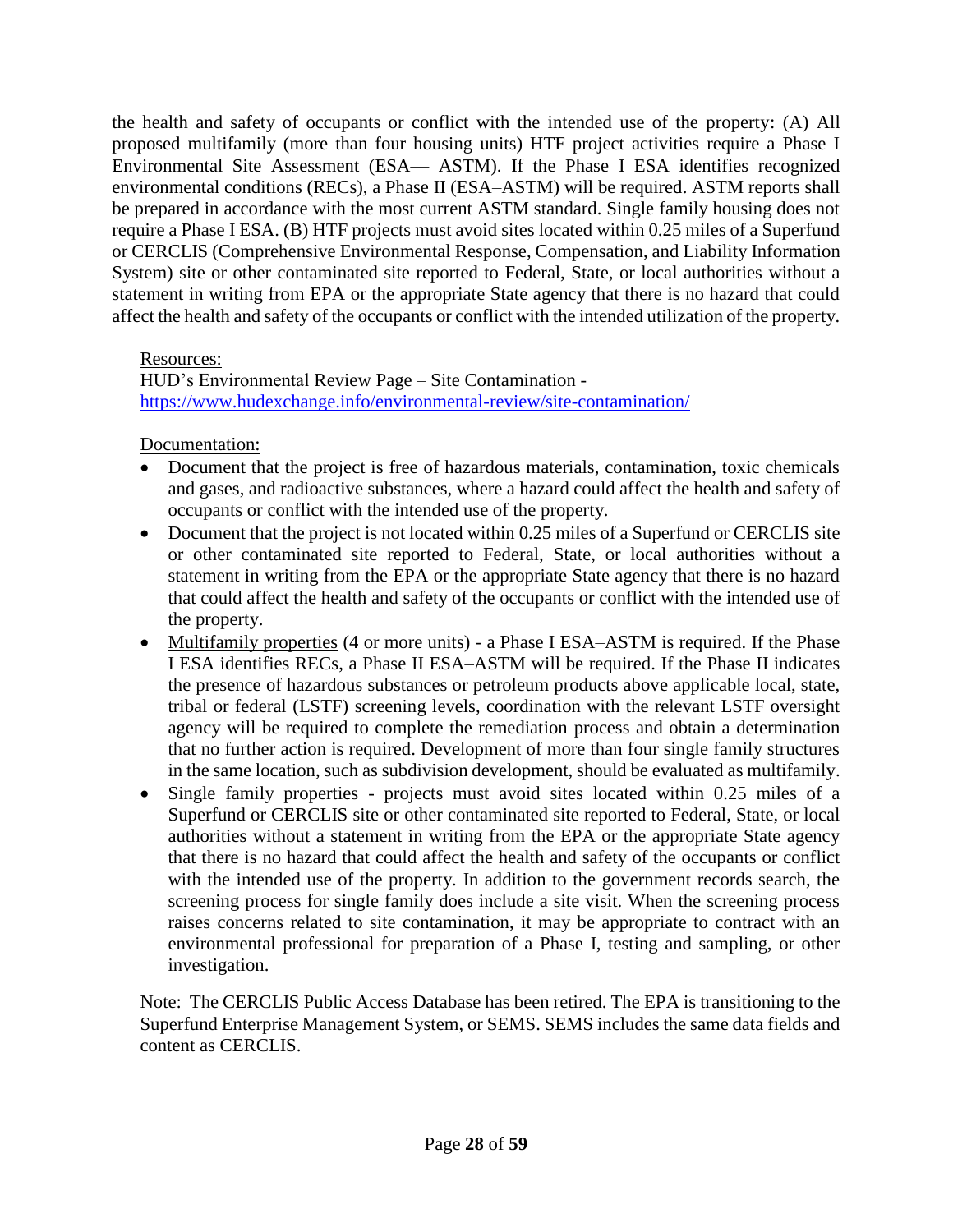(x) **Noise**. (A) Internal noise levels. All activities will be developed to ensure an interior noise level of no more than 45 decibels (dB).

#### Resources:

HUD's Environmental Review Page – Noise Abatement and Control [https://www.hudexchange.info/programs/environmental-review/noise-abatement-and](https://www.hudexchange.info/programs/environmental-review/noise-abatement-and-control/)[control/](https://www.hudexchange.info/programs/environmental-review/noise-abatement-and-control/)

#### Documentation:

Document that interior noise levels will be no more than 45 dB.

Note: There is an exception for rehabilitation of manufactured housing or acquisition of existing housing that has not been newly constructed or rehabilitated less than 12 months before the commitment of HTF funds

(xi) **Endangered species**. (A) The grantee must avoid all actions that could jeopardize the continued existence of any species designated by the U.S. Fish and Wildlife Service or National Marine Fisheries Service as endangered or threatened. (B) The grantee must avoid all actions that adversely modify the critical habitat of such species.

#### Resources:

HUD's Environmental Review Page – Endangered Species <https://www.hudexchange.info/environmental-review/endangered-species/> FWS – IPAC [Information for Planning and Conservation](https://ecos.fws.gov/ipac/) - <https://ecos.fws.gov/ipac/> NMFS - Endangered and Threatened Marine Species under NMFS' Jurisdiction <http://www.nmfs.noaa.gov/pr/species/esa/listed.htm>

Documentation:

- Provide documentation that there are no endangered, threatened species, or critical habitat on the project site.
- If there are endangered, threatened species or critical habitat on the project site, document that the project will not jeopardize an endangered or threatened species, and will not adversely modify critical habitat. This may require informal consultation with FWS and/or NMFS.

(xii) **Wild and scenic rivers**. The grantee must avoid activities that are inconsistent with conservation easements, land-use protections, and restrictions adjacent to wild and scenic rivers, as designated/listed by the Department of Interior. Maps for the National Wild and Scenic Rivers System are available at the governing departments.

Resources:

HUD's Environmental Review Page – Wild and Scenic Rivers <https://www.hudexchange.info/environmental-review/wild-and-scenic-rivers/>

Documentation: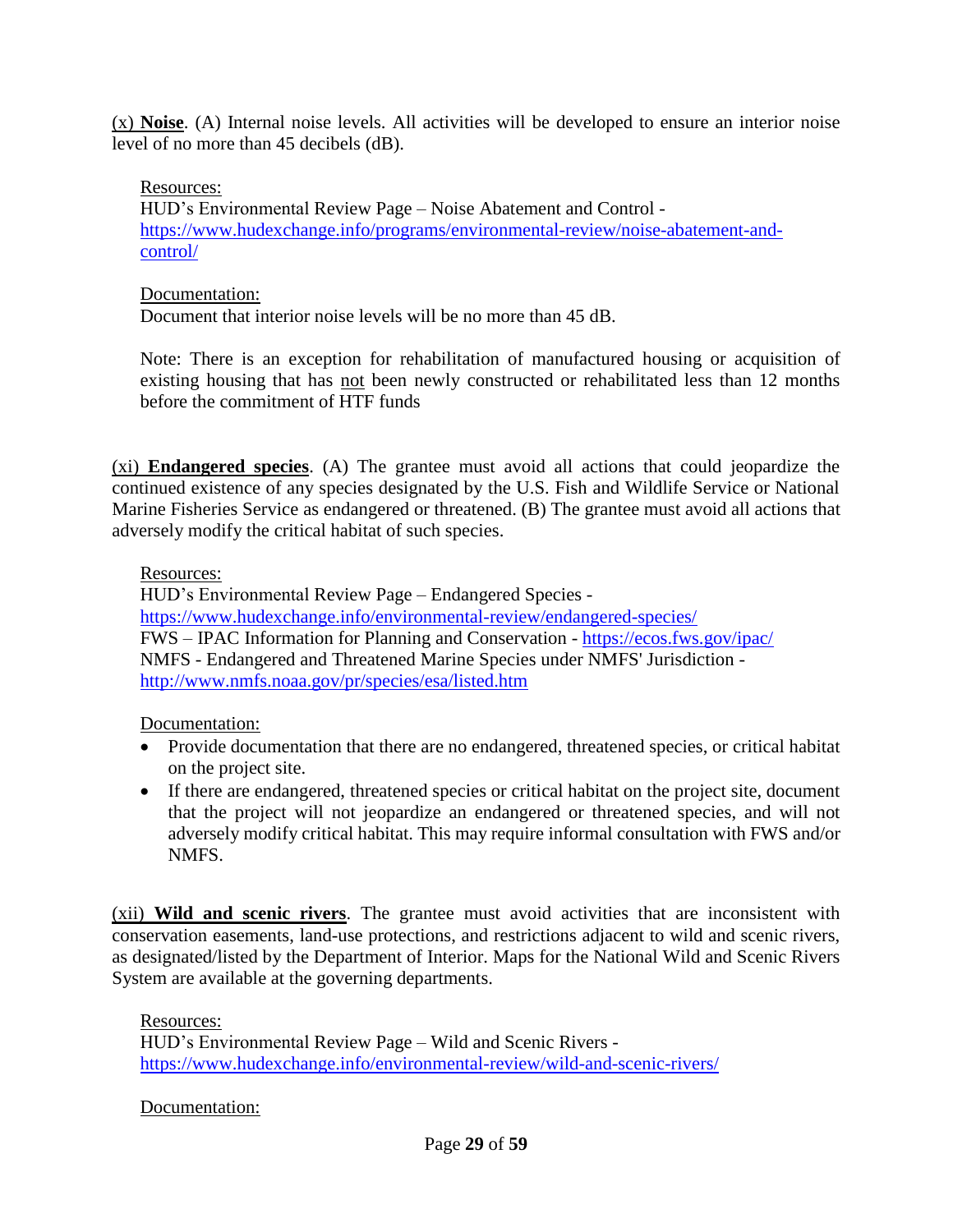- Document that the project is not located near a Wild and Scenic River
- If the project site is located near a Wild and Scenic river document that the project is consistent with the River's Management Plan.

**(xiii) Safe drinking water**. Projects with a potable water system must use only lead-free pipes, solder, and flux.

#### Resources:

EPA's Drinking Water Requirements for States and Public Water Systems <https://www.epa.gov/dwreginfo>

#### Documentation:

Document that the project only uses lead-free pipes, solder, and flux. This may include architectural plans, building specifications, and certification by qualified professional.

(xiv) **Sole-source aquifers**. Project activities should avoid sites and activities that have the potential to contaminate sole source aquifer areas (SSAs). The EPA defines a sole or principal source aquifer as an aquifer that supplies at least 50 percent of the drinking water consumed in the area overlying the aquifer. If the project overlies an SSA, the EPA must review the project. The EPA review is designed to reduce the risk of ground water contamination, which could pose a health hazard to those who use it.

Resources: HUD's Environmental Review Page – Sole Source Aquifers <https://www.hudexchange.info/environmental-review/sole-source-aquifers/>

Documentation:

- Document that the project site is not located on a SSA.
- If the project site located on a SSA provide documentation from EPA that the project will not impact the SSA (including regional MOUs).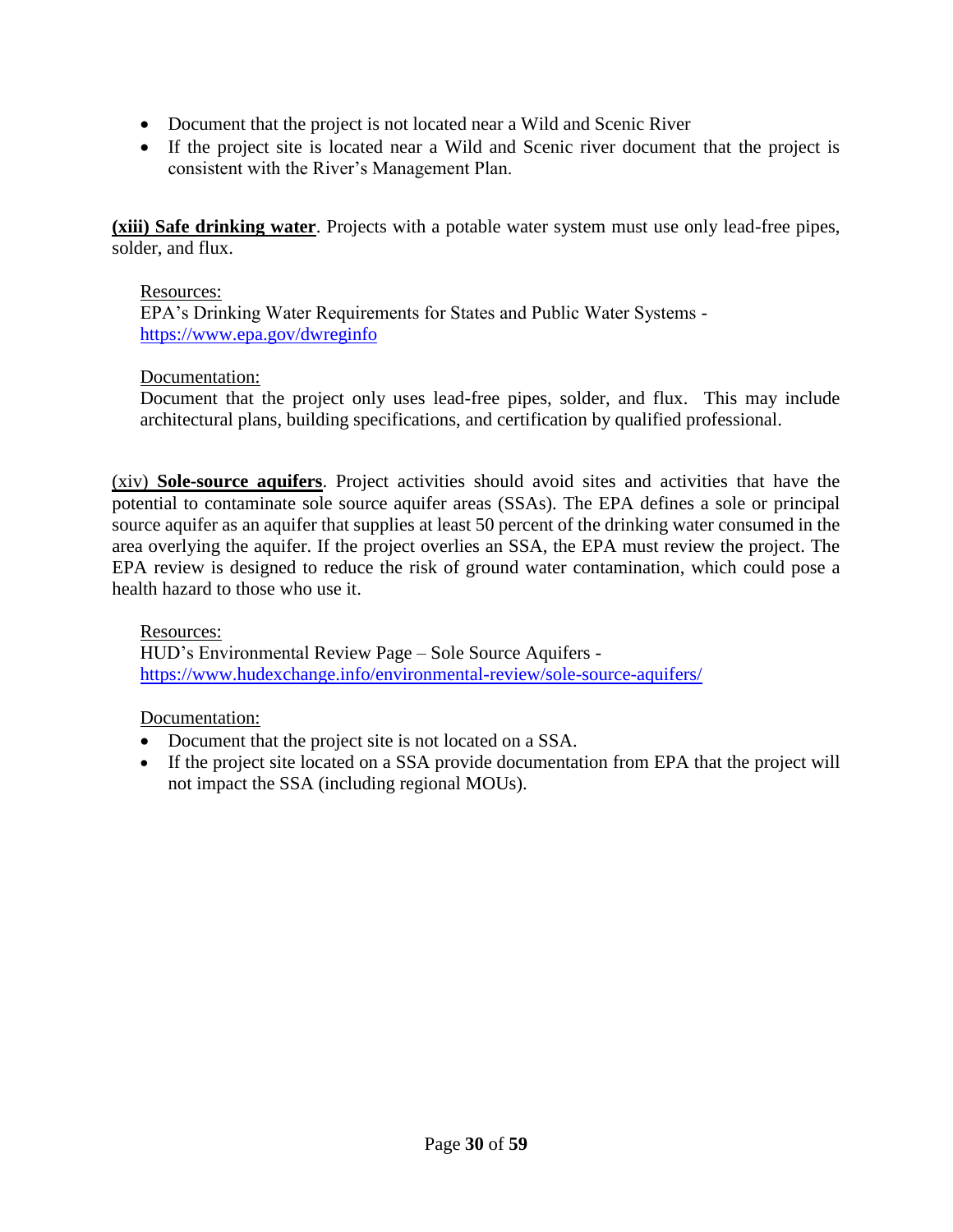## <span id="page-30-0"></span>**Suggested Format for Determining Compliance with Environmental Provisions 24 CFR 93.301(f)(2) Rehabilitation**

(including rehabilitation of manufactured housing or acquisition of existing housing that has not been newly constructed or rehabilitated less than 12 months before the commitment of HTF funds)

| <b>Environmental Provision and Resource</b>                                                                                                                                                                                                                                                                                                                | Yes/           | Recordkeeping                                                                                                                                                                                                                                                                                                               |
|------------------------------------------------------------------------------------------------------------------------------------------------------------------------------------------------------------------------------------------------------------------------------------------------------------------------------------------------------------|----------------|-----------------------------------------------------------------------------------------------------------------------------------------------------------------------------------------------------------------------------------------------------------------------------------------------------------------------------|
|                                                                                                                                                                                                                                                                                                                                                            | N <sub>0</sub> |                                                                                                                                                                                                                                                                                                                             |
| <b>Historic Preservation</b><br>The project is NOT listed or eligible for listing<br>in the National Register of Historic Places<br>individually or as part of an historic district.<br>http://www.nps.gov/nr/research/                                                                                                                                    |                | Document that the project is not listed or eligible<br>to be listed on the National Register of Historic<br>Places by a qualified professional.                                                                                                                                                                             |
| <b>OR</b>                                                                                                                                                                                                                                                                                                                                                  |                | <b>OR</b>                                                                                                                                                                                                                                                                                                                   |
| The project is listed or eligible to be listed on<br>the National Register of Historic Places,<br>individually or as part of an historic district,<br>and the work MEETS the Secretary of<br>Interior's Standards for Rehabilitation.<br>https://www.nps.gov/tps/standards/four-<br>treatments/treatment-rehabilitation.htm                                |                | If the project is listed or eligible to be listed on<br>the National Register of Historic Places, provide<br>documentation on how the work meets the<br>of Interior's<br>for<br><b>Standards</b><br>Secretary<br>Rehabilitation (photos, architectural plans, and<br>certification by the qualified professional).          |
| <b>AND</b>                                                                                                                                                                                                                                                                                                                                                 |                | <b>AND</b>                                                                                                                                                                                                                                                                                                                  |
| If archaeological resources or human remains<br>are discovered on the project site during<br>construction, consult with affected tribes<br>and/or descendant communities and comply<br>with the Native American Graves Protection<br>and Repatriation Act (25 U.S.C. 3001-3013),<br>State law and/or local ordinance (e.g., State<br>unmarked burial law). |                | Document all consultation correspondence with<br>affected<br>tribe<br>and/or<br>descendant<br>the<br>communities, and how compliance with the<br>Native American Graves Protection<br>and<br>Repatriation Act (25 U.S.C. 3001-3013), State<br>law and/or local ordinance (e.g., State unmarked<br>burial law) has been met. |
| Farmlands<br>The project activity IS solely rehabilitation.                                                                                                                                                                                                                                                                                                |                | Document a summary of rehabilitation activities<br>that are part of the project.                                                                                                                                                                                                                                            |
| <b>OR</b>                                                                                                                                                                                                                                                                                                                                                  |                | <b>OR</b>                                                                                                                                                                                                                                                                                                                   |
| The project will NOT convert unique, prime<br>or significant (state or local) farmland to an<br>urban use -<br>http://websoilsurvey.nrcs.usda.gov/app/Hom<br>ePage.htm                                                                                                                                                                                     |                | A map from the Web Soil Survey showing that<br>the project site is not a unique, prime or<br>statewide or locally significant agricultural<br>property.                                                                                                                                                                     |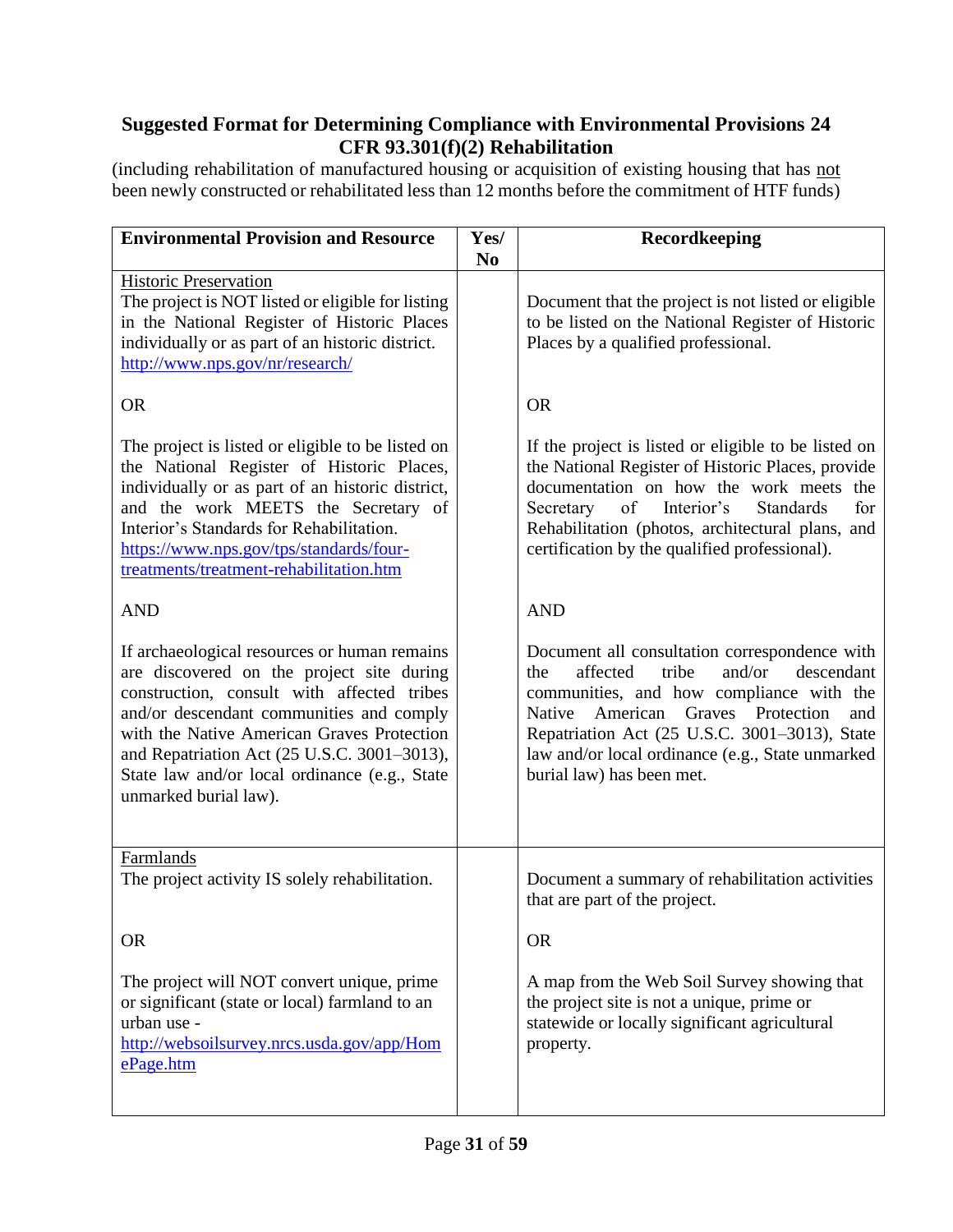| <b>Environmental Provision and Resource</b>                                                                                                                                                                                                                                             | Yes/<br>N <sub>0</sub> | Recordkeeping                                                                                                                                                                                                                                                                                                                                                                                                                                                                                 |
|-----------------------------------------------------------------------------------------------------------------------------------------------------------------------------------------------------------------------------------------------------------------------------------------|------------------------|-----------------------------------------------------------------------------------------------------------------------------------------------------------------------------------------------------------------------------------------------------------------------------------------------------------------------------------------------------------------------------------------------------------------------------------------------------------------------------------------------|
| <b>Airport Zones</b><br>The project is NOT located within a Runway<br>Protection Zone (RPZ) of a civilian airport or<br>the clear zone or Accident Potential Zone<br>(APZ) of a military airfield.<br>https://www.epa.gov/nepa/nepassist                                                |                        | A map showing the site is not within 15,000 feet<br>of a military airport or within 2,500 feet of a<br>civilian airport. If within 15,000 feet of a military<br>airport, a map showing the site is not within a<br>designated APZ or a letter from the airport<br>operator stating so. If within 2,500 feet of a<br>civilian airport, a map showing the site is not<br>within a designated RPZ or a letter from the<br>airport operator stating so.                                           |
| <b>Coastal Barrier Resources</b><br>The project is NOT located within a Coastal<br>Barrier Resources System unit.<br>http://www.fws.gov/CBRA/Maps/Mapper.ht<br>ml                                                                                                                       |                        | A map showing that the project site is not located<br>in a CBRS Unit OR a statement that the state<br>contains no CBRS units.                                                                                                                                                                                                                                                                                                                                                                 |
| <b>Coastal Zone Management</b><br>The project is NOT located in a Coastal Zone,<br>or it has been determined that the project IS<br><b>CONSISTENT</b> with the State Coastal Zone<br>Management Plan.<br>https://www.hudexchange.info/environmenta<br>l-review/coastal-zone-management/ |                        | Document that the project site is not located in a<br>Coastal Zone. If a project is located within a<br>Coastal Zone document that the project is<br>consistent with<br>State Coastal Zone<br>the<br>Management Plan, this may require contacting<br>the state Coastal Zone Management Agency to<br>obtain a letter of consistency for the project.                                                                                                                                           |
| Floodplains<br>The project is NOT located in the Floodway,<br>Coastal High Hazard Area or 100-year or 500-<br>year floodplain on the latest FEMA floodmap<br>(including preliminary maps and Advisory<br>Base Flood Elevations).<br>https://msc.fema.gov/portal                         |                        | FEMA FIRM or other latest-available data from<br>FEMA showing the project location is not within<br>a floodplain.                                                                                                                                                                                                                                                                                                                                                                             |
| <b>OR</b>                                                                                                                                                                                                                                                                               |                        | <b>OR</b>                                                                                                                                                                                                                                                                                                                                                                                                                                                                                     |
| <u>100-year floodplain</u> -<br>If there are no practicable alternatives to<br>substantial improvement the structure IS<br>elevated at least to the base flood elevation<br>(BFE) or floodproofed to one foot above the<br>BFE and the project IS NOT a Critical Action.                |                        | If the project site is within the 100-year<br>floodplain, document whether there is a<br>practicable alternative. If so, select a site outside<br>the floodplain. If there is no practicable<br>alternative, provide the FIRM or latest-available<br>FEMA data and if the structure will be<br>substantially improved, document that the<br>structure has been elevated at least the BFE or<br>floodproofed to one foot above the BFE that<br>elevated and floodproofed buildings must adhere |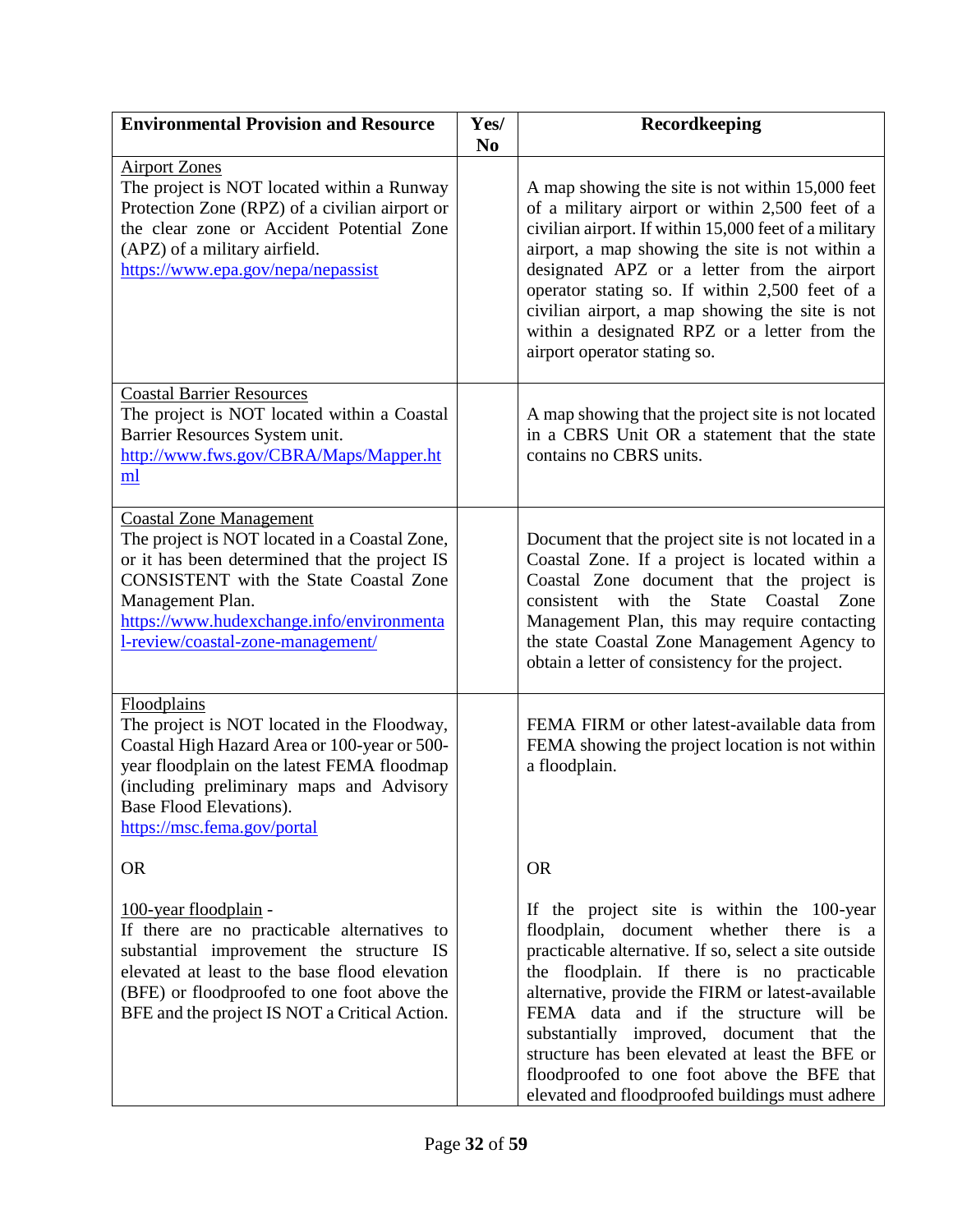| <b>Environmental Provision and Resource</b>                                                                                                                                                   | Yes/           | Recordkeeping                                                                                                                                                                                                                                                                                                                                          |
|-----------------------------------------------------------------------------------------------------------------------------------------------------------------------------------------------|----------------|--------------------------------------------------------------------------------------------------------------------------------------------------------------------------------------------------------------------------------------------------------------------------------------------------------------------------------------------------------|
|                                                                                                                                                                                               | N <sub>0</sub> | to National Flood Insurance Program standards,<br>and that the project is not a Critical Action.                                                                                                                                                                                                                                                       |
| <b>OR</b>                                                                                                                                                                                     |                | <b>OR</b>                                                                                                                                                                                                                                                                                                                                              |
| $Floodway -$<br>The project IS a functionally dependent use.                                                                                                                                  |                | If the project site is within a Floodway, provide<br>the FIRM or latest-available FEMA data and<br>document that the structure is a functionally<br>dependent use.                                                                                                                                                                                     |
| <b>OR</b>                                                                                                                                                                                     |                | <b>OR</b>                                                                                                                                                                                                                                                                                                                                              |
| Coastal High Hazard Area -<br>The project IS designed for location in a<br>coastal high hazard area consistent with the<br>FEMA National Flood Insurance Program<br>requirements for V Zones. |                | If the project site is within a Coastal High Hazard<br>Area, provide the FIRM or latest-available<br>FEMA data and document that the structure is<br>designed for location in a coastal high hazard area<br>consistent with the FEMA National Flood<br>Insurance Program requirements for V Zones,<br>and that the structure is not a Critical Action. |
| <b>OR</b>                                                                                                                                                                                     |                | <b>OR</b>                                                                                                                                                                                                                                                                                                                                              |
| $500$ -year floodplain –<br>The project is NOT a Critical Action.                                                                                                                             |                | If the project site is within the 500-year<br>floodplain provide the FIRM or later FEMA data<br>and document that the structure is not a Critical<br>Action.                                                                                                                                                                                           |
| Wetlands<br>The project will NOT adversely impact a<br>wetland. The project will NOT drain, dredge,<br>channelize, fill, dike, impound, or perform<br>grading activities in wetlands.         |                | A map showing the project is not located in a<br>jurisdictional or non-jurisdictional wetland.                                                                                                                                                                                                                                                         |
| http://www.fws.gov/wetlands/Data/Mapper.h<br>tml                                                                                                                                              |                |                                                                                                                                                                                                                                                                                                                                                        |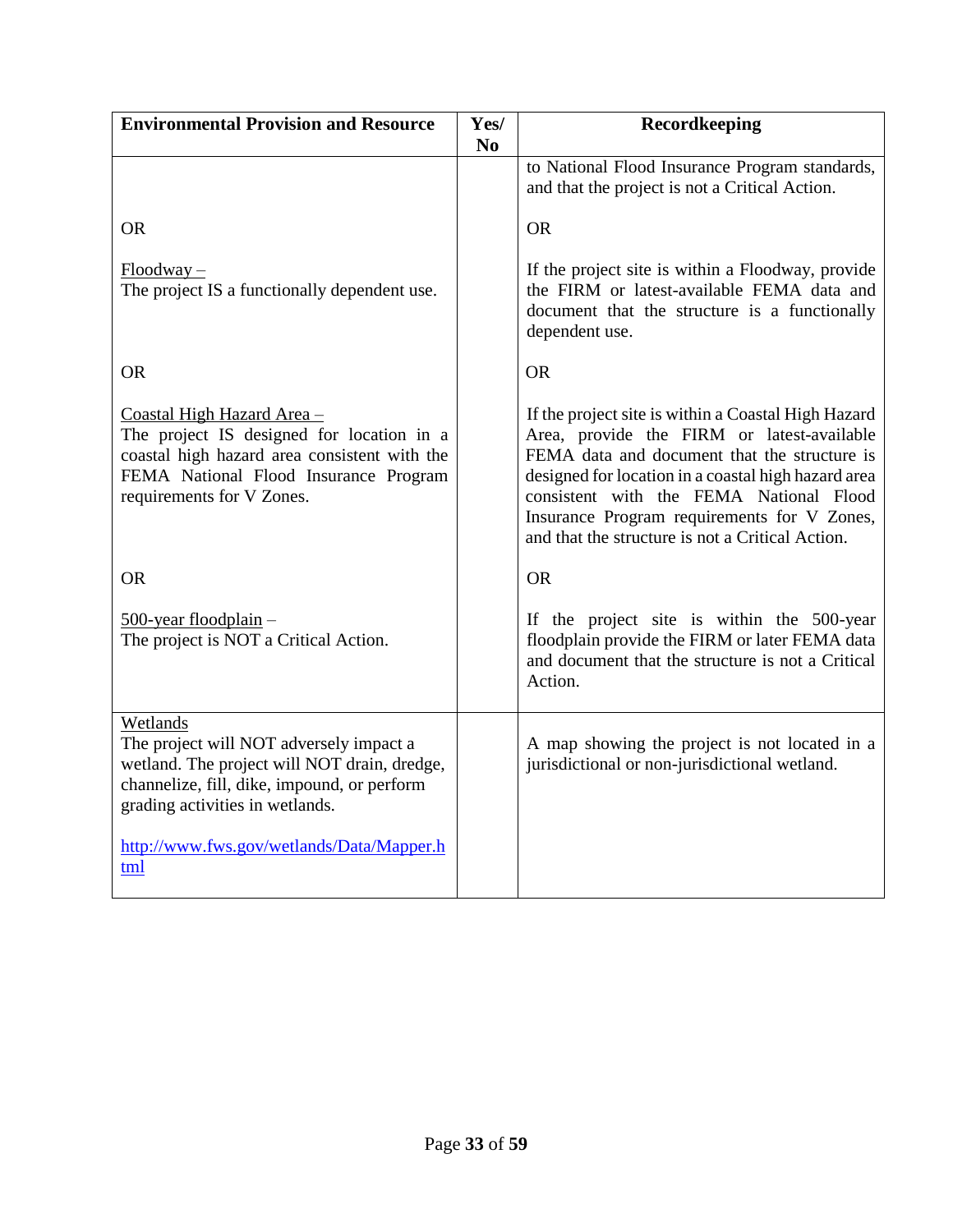| <b>Environmental Provision and Resource</b>                                                                                                                                                                                                                                                                                                                                                                                                                                                                                                                                                                   | Yes/<br>N <sub>0</sub> | Recordkeeping                                                                                                                                                                                                                                                                                                                                                                                                                                                                                                                                                                                                                                                                      |
|---------------------------------------------------------------------------------------------------------------------------------------------------------------------------------------------------------------------------------------------------------------------------------------------------------------------------------------------------------------------------------------------------------------------------------------------------------------------------------------------------------------------------------------------------------------------------------------------------------------|------------------------|------------------------------------------------------------------------------------------------------------------------------------------------------------------------------------------------------------------------------------------------------------------------------------------------------------------------------------------------------------------------------------------------------------------------------------------------------------------------------------------------------------------------------------------------------------------------------------------------------------------------------------------------------------------------------------|
| <b>Explosives and Hazards</b><br>The rehabilitation of the building will NOT<br>increase residential densities in the building.<br><b>OR</b><br>The project will increase residential densities,<br>and IS in compliance with the standards for<br>acceptable separation distances, as set forth at<br>24 CFR part 51, subpart C.<br>https://www.hudexchange.info/programs/env<br>ironmental-review/explosive-and-flammable-<br>facilities/                                                                                                                                                                   |                        | Document that the rehabilitation will not increase<br>the number of dwelling units in the building.<br><b>OR</b><br>Document that the project meets the standards for<br>acceptable separation distance.                                                                                                                                                                                                                                                                                                                                                                                                                                                                           |
| Contamination<br>The project is FREE of hazardous materials,<br>contamination, toxic chemicals and gases, and<br>radioactive substances, where a hazard could<br>affect the health and safety of occupants or<br>conflict with the intended use of the property.<br><b>AND</b><br>The project IS NOT located within 0.25 miles<br>of a Superfund or CERCLIS (Comprehensive<br>Environmental Response, Compensation, and<br>Liability Information System) site or other<br>contaminated site reported to Federal, State,<br>or local authorities without a statement in<br>writing from the U.S. Environmental |                        | Document that the project is free of hazardous<br>materials, contamination, toxic chemicals and<br>gases, and radioactive substances, where a hazard<br>could affect the health and safety of occupants or<br>conflict with the intended use of the property.<br>Document that the project is not located within<br>0.25 miles of a Superfund or CERCLIS site or<br>other contaminated site reported to Federal,<br>State, or local authorities without a statement in<br>writing from the EPA or the appropriate State<br>agency that there is no hazard that could affect<br>the health and safety of the occupants or conflict<br>with the intended use of the property.        |
| Protection Agency (EPA) or the appropriate<br>State agency that there is no hazard that could<br>affect the health and safety of the occupants or<br>conflict with the intended use of the property.<br>Note: The CERCLIS Public Access Database<br>has been retired. The EPA is transitioning to<br>Superfund Enterprise<br>Management<br>the<br>System, or SEMS. SEMS includes the same<br>data fields and content as CERCLIS.<br>https://www.hudexchange.info/environmenta<br>1-review/site-contamination/                                                                                                 |                        | Multifamily properties (4 or more units) a Phase<br>I ESA-ASTM is required. If the Phase I ESA<br>identifies RECs, a Phase II ESA-ASTM will be<br>required. If the Phase II indicates the presence of<br>hazardous substances or petroleum products<br>above applicable local, state, tribal or federal<br>(LSTF) screening levels, coordination with the<br>relevant LSTF oversight agency will be required<br>to complete the remediation process and obtain a<br>determination that no further action is required.<br>Development of more than four single family<br>structures in the same location, such as<br>subdivision development, should be evaluated as<br>multifamily |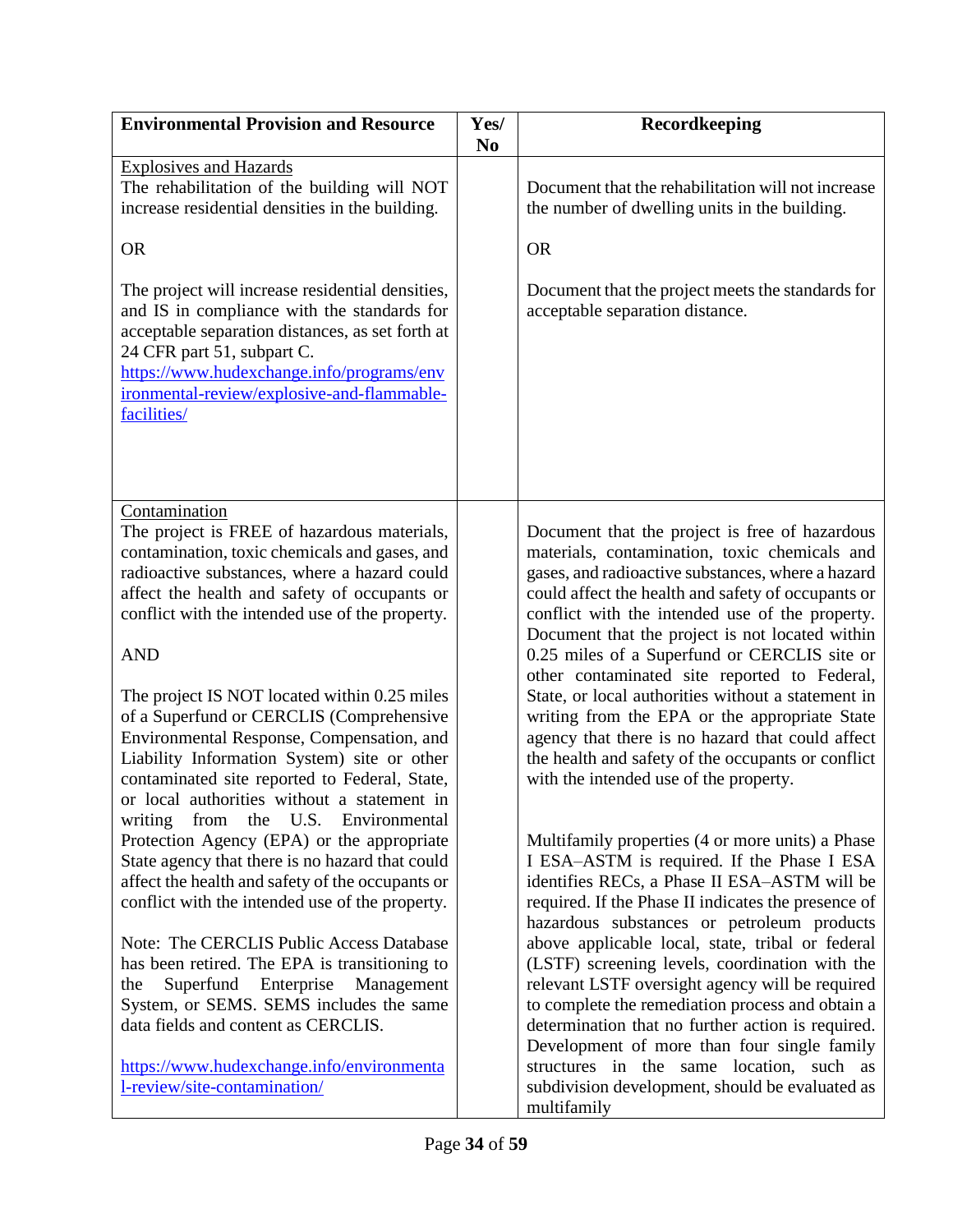| <b>Environmental Provision and Resource</b>                                                                                                                                                             | Yes/<br>N <sub>0</sub> | Recordkeeping                                                                                                                                                                                                                                                                                                                                                                                                                                                                                                                                                                                                                                                                                                                                                                                               |
|---------------------------------------------------------------------------------------------------------------------------------------------------------------------------------------------------------|------------------------|-------------------------------------------------------------------------------------------------------------------------------------------------------------------------------------------------------------------------------------------------------------------------------------------------------------------------------------------------------------------------------------------------------------------------------------------------------------------------------------------------------------------------------------------------------------------------------------------------------------------------------------------------------------------------------------------------------------------------------------------------------------------------------------------------------------|
|                                                                                                                                                                                                         |                        | Single family properties - projects must avoid<br>sites located within 0.25 miles of a Superfund or<br>CERCLIS site or other contaminated site<br>reported to Federal, State, or local authorities<br>without a statement in writing from the EPA or<br>the appropriate State agency that there is no<br>hazard that could affect the health and safety of<br>the occupants or conflict with the intended use of<br>the property. In addition to the government<br>records search, the screening process for single<br>family does include a site visit. When the<br>screening process raises concerns related to site<br>contamination, it may be appropriate to contract<br>with<br>environmental professional<br>an<br>for<br>preparation of a Phase I, testing and sampling, or<br>other investigation. |
| Noise<br>The internal noise level will be 45 decibels or<br>less (mitigation may be required).<br>https://www.hudexchange.info/programs/env<br>ironmental-review/noise-abatement-and-<br>control/       |                        | Document that that interior noise levels will be<br>no more than 45 dB.                                                                                                                                                                                                                                                                                                                                                                                                                                                                                                                                                                                                                                                                                                                                     |
| <b>Endangered Species</b><br>The project will NOT impact endangered or<br>threatened species or their habitat.<br>https://www.hudexchange.info/programs/env<br>ironmental-review/endangered-species/    |                        | Provide documentation that there<br>are<br>no<br>endangered, threatened species, or critical habitat<br>on the project site. If there are endangered,<br>threatened species or critical habitat on the<br>project site, document that the project will not<br>jeopardize an endangered or threatened species,<br>and will not adversely modify critical habitat.<br>This may require informal consultation with<br>FWS and/or NMFS.                                                                                                                                                                                                                                                                                                                                                                         |
| Wild and Scenic Rivers<br>The project is not located near a Wild and<br>Scenic River.                                                                                                                   |                        | Document that the project is not located near a<br>Wild and Scenic River.                                                                                                                                                                                                                                                                                                                                                                                                                                                                                                                                                                                                                                                                                                                                   |
| <b>OR</b>                                                                                                                                                                                               |                        | <b>OR</b>                                                                                                                                                                                                                                                                                                                                                                                                                                                                                                                                                                                                                                                                                                                                                                                                   |
| The project is located near a Wild and Scenic<br>River and IS CONSISTENT with the River's<br>Management Plan.<br>https://www.hudexchange.info/programs/env<br>ironmental-review/wild-and-scenic-rivers/ |                        | Document that the project is located near a Wild<br>and Scenic River, and the project is consistent<br>with the River's Management Plan.                                                                                                                                                                                                                                                                                                                                                                                                                                                                                                                                                                                                                                                                    |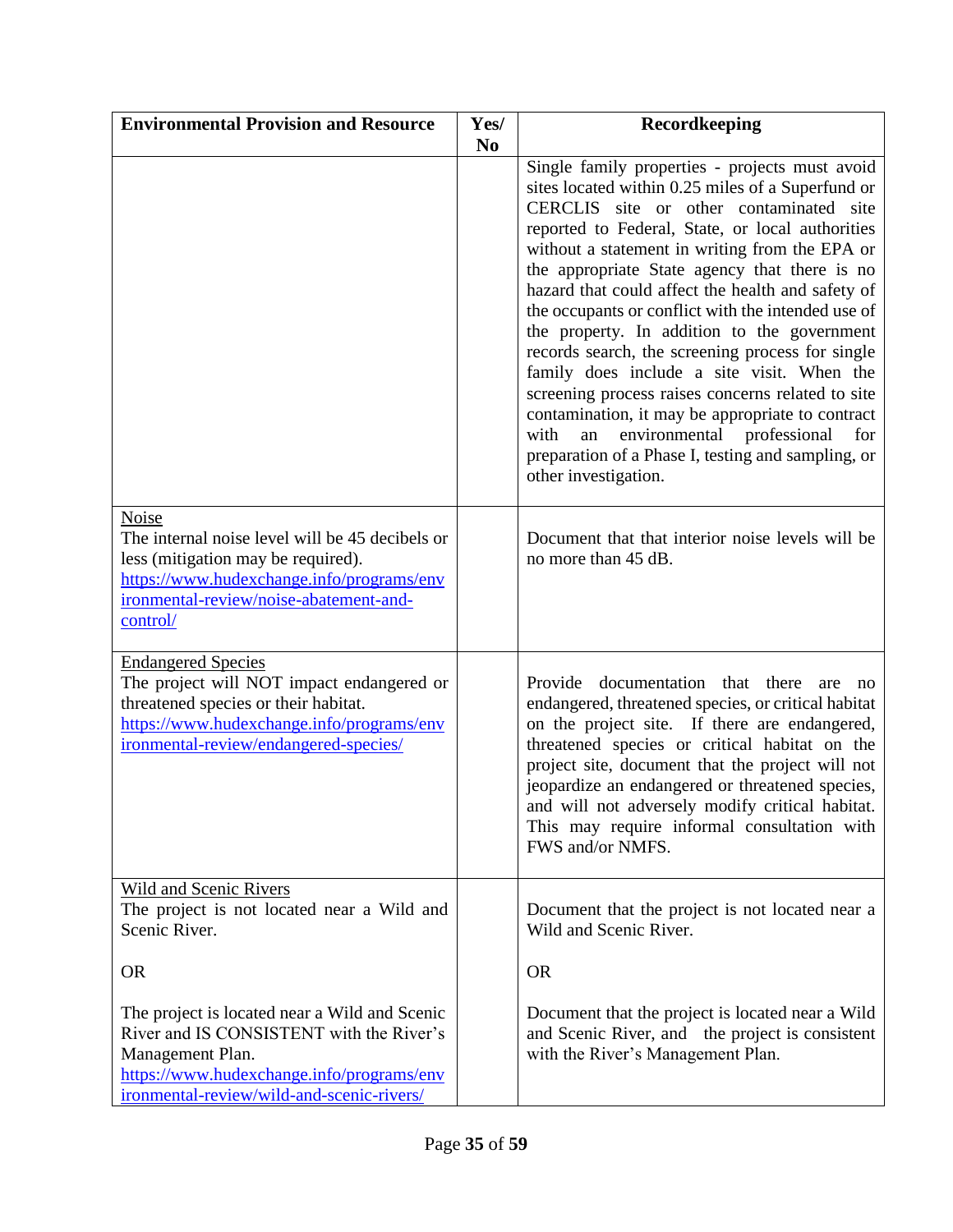| <b>Environmental Provision and Resource</b>                                                                                                                           | Yes/           | Recordkeeping                                                                                                                                                                                            |
|-----------------------------------------------------------------------------------------------------------------------------------------------------------------------|----------------|----------------------------------------------------------------------------------------------------------------------------------------------------------------------------------------------------------|
|                                                                                                                                                                       | N <sub>0</sub> |                                                                                                                                                                                                          |
| Sole Source Aquifers<br>The project will NOT impact a Sole Source<br>Aquifer.<br>https://www.hudexchange.info/programs/env<br>ironmental-review/sole-source-aquifers/ |                | Document that the project site is not located on a<br>SSA. If the project site located on a SSA provide<br>documentation from EPA that the project will not<br>impact the SSA (including regional MOUs). |
| Safe Drinking Water<br>The project CONTAINS lead-free pipes,<br>solder, and flux.<br>https://www.epa.gov/dwreginfo                                                    |                | Document that the project only uses lead-free<br>pipes, solder, and flux (architectural plans,<br>building specifications, and certification by<br>qualified professional).                              |

If any of the answers to the worksheet above are "No" the project cannot be funded through the Housing Trust Fund. However, it is possible that the project can be funded using other HUD funds.<sup>4</sup>

 $\overline{a}$ 

 $4$  93.301(f)(3) Acquisition projects environmental requirements. (i)(A) Existing housing that is acquired with HTF funds, and has been newly constructed or rehabilitated less than 12 months before the commitment of HTF funds must meet the property standards at paragraph (f)(1) of this section. (B) All other existing housing that is acquired with HTF assistance must meet the property standards requirements of paragraph (f)(2) of this section. (ii) If under paragraph  $(f)(3)(i)(A)$  or paragraph  $(B)$  of this section, the property does not meet these standards, with the exception of the noise standards in paragraph (f)(2) of this section, HTF funds cannot be used to acquire the property. (4) Manufactured housing environmental requirements. Manufactured housing is subject to the environmental standards in paragraph  $(f)(1)$  of this section for new construction or paragraph  $(f)(2)$  of this section for rehabilitation, as applicable. If an existing property does not meet these standards, HTF funds cannot be used to acquire the property unless it is rehabilitated to meet the standards in paragraph  $(f)(2)$ , as applicable, with the exception of noise standards in paragraph  $(f)(2)(x)$ .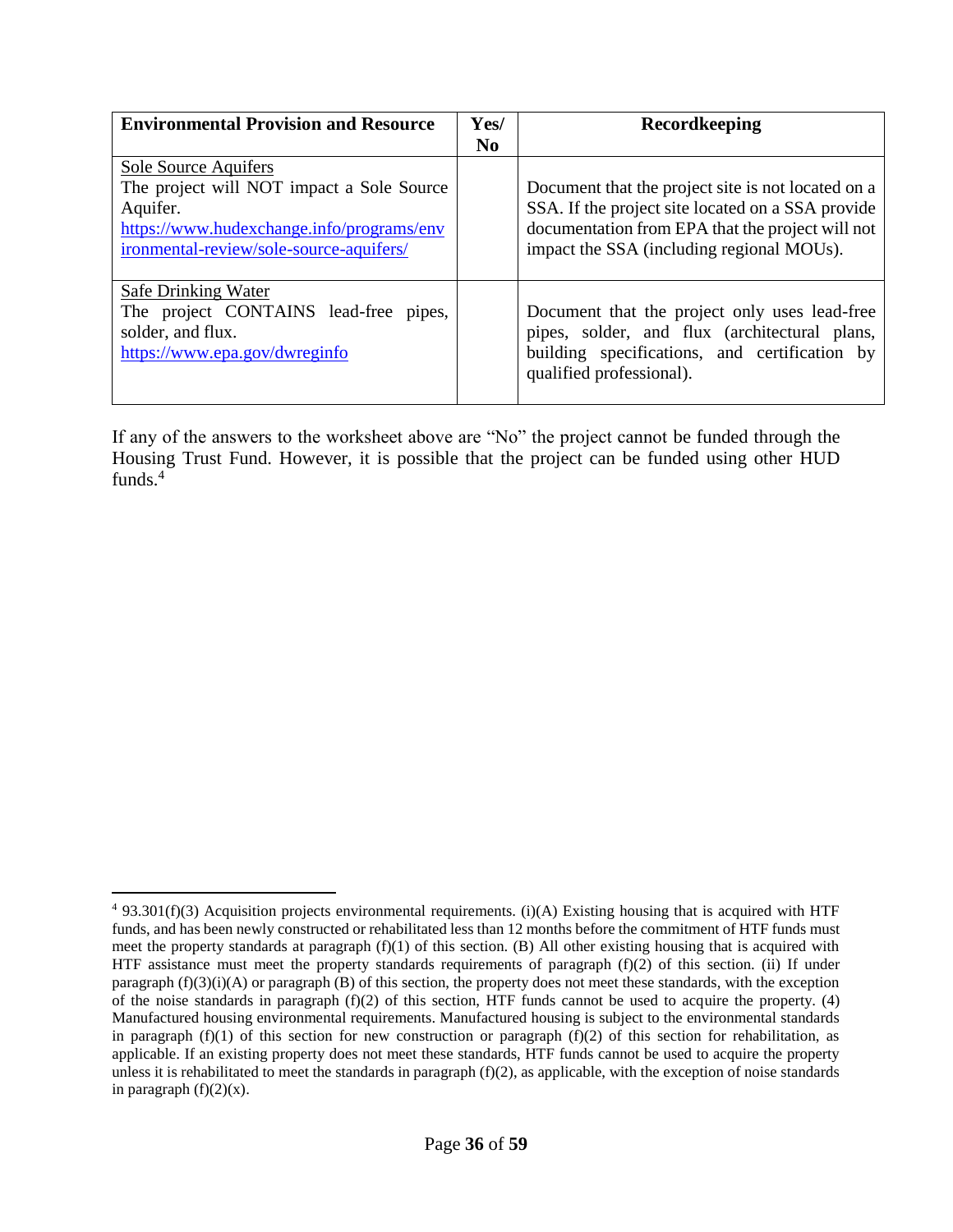## <span id="page-36-0"></span>**Appendix D – HUD Part 50/58 Environmental Review with HTF Environmental Provisions - 24 CFR § 93.301(f)(1) – New Construction**

(including new construction of manufactured housing or acquisition of existing housing that has been newly constructed or rehabilitated less than 12 months before the commitment of HTF funds)<sup>5</sup>

The following procedures must be used when combining HTF and other HUD funds, including HUD funding from another HUD grantee, that require an environmental review under 24 CFR Part 50 or Part 58.

HTF housing projects must meet the applicable Property Standards, including the HTF Environmental Provisions at 24 CFR  $\S$  93.301(f)(1) or (2). Under 24 CFR Part 50 and Part 58 HUD funds cannot be committed to a project until the environmental review is complete. The Part 50 or Part 58 environmental review that will meet the HTF Environmental Provisions at project completion [24 CFR  $\S$  93.407(a)(2)(iv)] must be completed prior to commitment of other HUD funding. If a project cannot meet the HTF Environmental Provisions, the project cannot be funded with HTF funds. However, it is possible that the project can be funded using other HUD funds.

Due to the HTF Environmental Provisions streamlined approach, the HUD Environmental Review Online System (HEROS) may not be used to document environmental provisions for projects funded by HTF. Appendices D and E include suggested formats to document compliance with the HTF Environmental Provisions. The Responsible Entity or HUD must maintain the Environmental Review Record, and provide a copy to the agency administering HTF.

#### Part 58 - Public comment and Request for Release of Funds Requirements

 $\overline{a}$ 

Public comment and Request for Release of Funds requirements for Categorical Exclusion Subject to §58.5 reviews and Environmental Assessments under § 58.45 are still required when combining HUD funds with HTF. The Request for Release of Funds and Certification shall be sent to the appropriate HUD Field Office (or the State, if applicable).

When combining HTF with other HUD funds, Part 50 and 58 compliance procedures must be used when they meet the HTF Environmental Provisions under 24 CFR § 93.301(f)(1). When Part 50 and 58 compliance procedures do not meet the HTF Environmental Provisions, Part 50 or 58 compliance procedures are not sufficient. When combining a Part 50/58 review and HTF

 $593.301(f)(3)$  Acquisition projects environmental requirements. (i)(A) Existing housing that is acquired with HTF funds, and has been newly constructed or rehabilitated less than 12 months before the commitment of HTF funds must meet the property standards at paragraph (f)(1) of this section. (B) All other existing housing that is acquired with HTF assistance must meet the property standards requirements of paragraph  $(f)(2)$  of this section. (ii) If under paragraph  $(f)(3)(i)$  or paragraph  $(B)$  of this section, the property does not meet these standards, with the exception of the noise standards in paragraph  $(f)(2)$  of this section, HTF funds cannot be used to acquire the property. (4) Manufactured housing environmental requirements. Manufactured housing is subject to the environmental standards in paragraph  $(f)(1)$  of this section for new construction or paragraph  $(f)(2)$  of this section for rehabilitation, as applicable. If an existing property does not meet these standards, HTF funds cannot be used to acquire the property unless it is rehabilitated to meet the standards in paragraph  $(f)(2)$ , as applicable, with the exception of noise standards in paragraph  $(f)(2)(x)$ .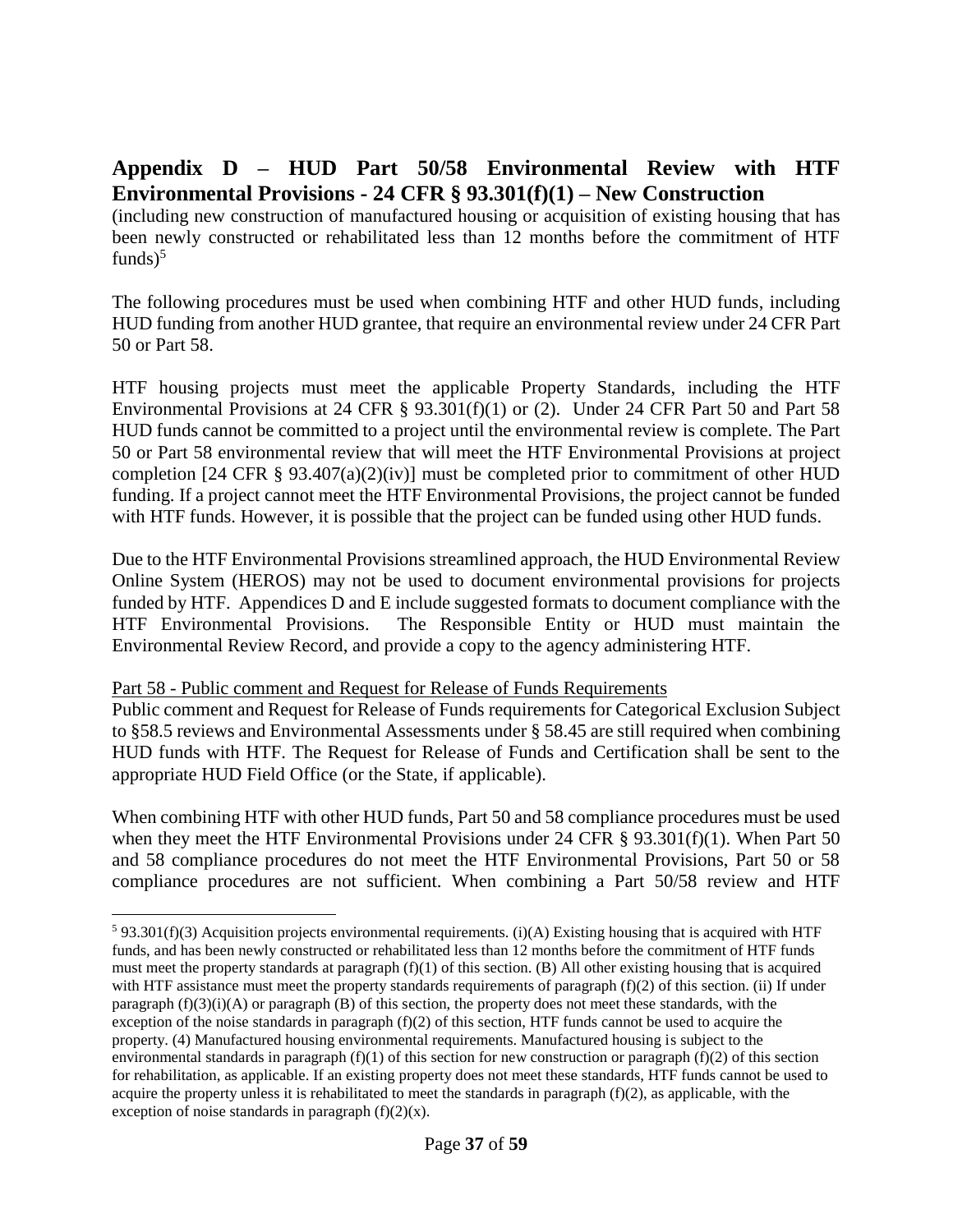Environmental Provisions, Environmental Justice must be analyzed as part of the environmental review.

Part 50 and 58 compliance with the following Laws and Authorities meet the HTF Environmental Provisions; therefore Part 50 or 58 compliance procedures must be followed –

- Coastal Barrier Resources
- Coastal Zone Management
- Sole Source Aquifers
- Endangered Species
- Wild and Scenic Rivers
- Explosives and Hazards
- Environmental Justice

Part 50 and 58 compliance with the following Laws and Authorities DOES NOT MEET the HTF Environmental Provisions under 24 CFR § 93.301(f)(1); therefore, Part 50 or 58 compliance procedures are not sufficient. More specific information on how to meet the HTF Environmental Provisions is provided in the section below.

- Historic Preservation
- Farmlands
- Airport Zones
- Floodplains
- Wetlands
- Contamination
- Noise
- Safe Drinking Water

#### **Environmental Provisions for New Construction when Part 50 and 58 Compliance DOES NOT MEET HTF Requirements-**

**Historic preservation**—(A) Standards. The project activities (including demolition) must not be performed on properties that are either listed in or determined eligible for listing in the National Register of Historic Places, unless the project activities meet the Secretary of the Interior's Standards for Rehabilitation, either as certified through the Federal and/or State historic rehabilitation tax credit programs or as verified by someone that meets the relevant Secretary of the Interior's Professional Qualification Standards; (B) Archaeological resources. If archaeological resources or human remains are discovered on the project site during construction, the grantee must consult with affected tribes and/or descendant communities and comply with the Native American Graves Protection and Repatriation Act (25 U.S.C. 3001–3013), State law and/or local ordinance (e.g., State unmarked burial law).

Resources:

Check to see if the property is listed or eligible for listing in the National Register of Historic Places or located within a historic district - <https://www.nps.gov/nr/research/>

Secretary of the Interior's Standards for Rehabilitation - including the Standards related to new construction - <https://www.nps.gov/tps/standards/four-treatments/treatment-rehabilitation.htm>

#### HTF - Part 50/58 Process:

Compliance with Section 106 is achieved by following the procedures that the Advisory Council on Historic Preservation has outlined in 36 CFR Part 800, including consultation with interested parties such as the State Historic Preservation Officers, federally recognized Indian tribes/Tribal Historic Preservation Officers (THPOs), and Native Hawaiian Organizations.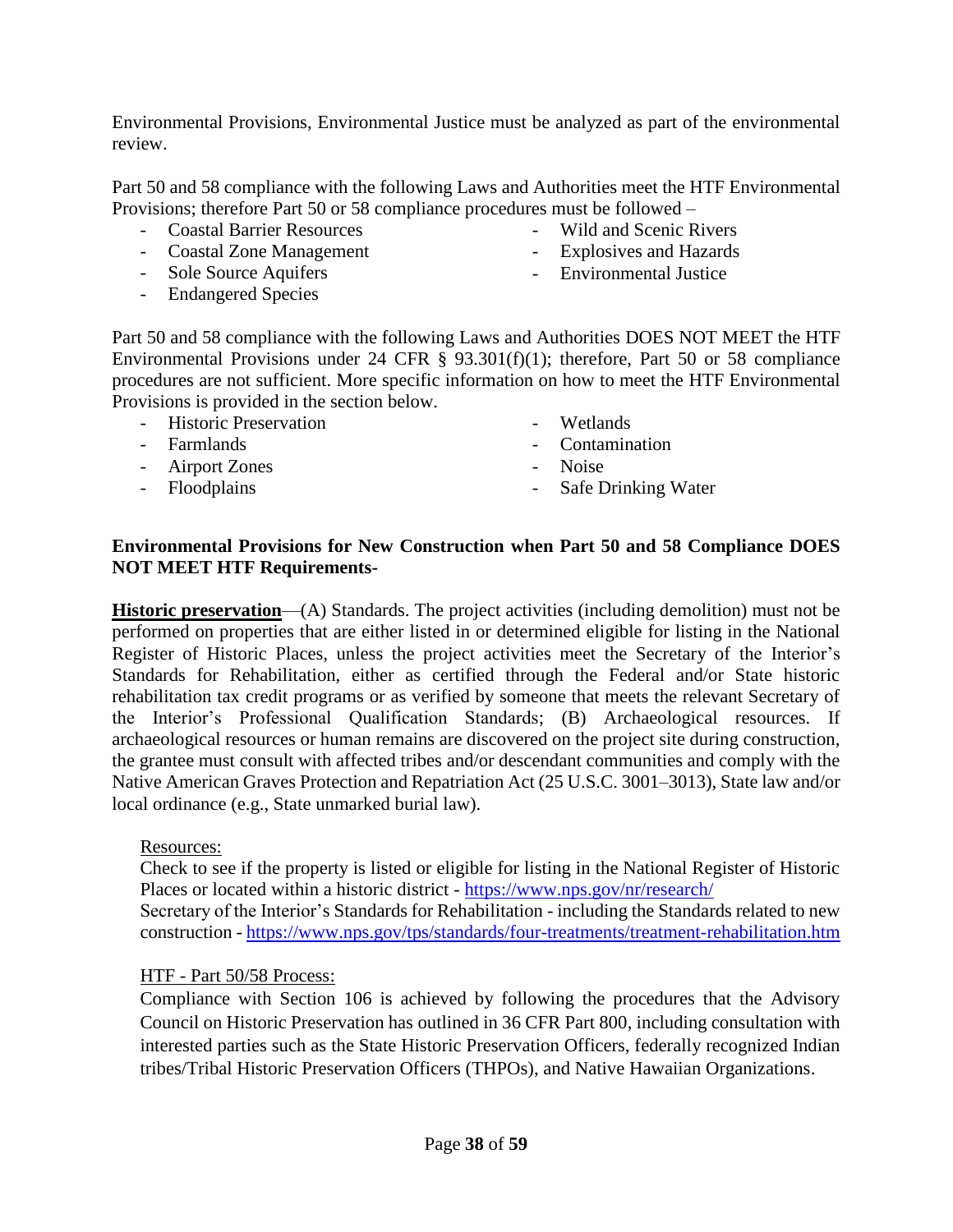- If the project is listed or eligible to be listed on the National Register of Historic Places, there must be No Adverse Effect. Provide documentation on how the work meets the Secretary of Interior's Standards for Rehabilitation (photos, architectural plans, and certification by a qualified professional). Also, document if the project is not listed or eligible to be listed.
- If archaeological resources or human remains are discovered on the project site during construction, document all consultation correspondence with affected tribes and/or descendant communities and how the project complies with the Native American Graves Protection and Repatriation Act (25 U.S.C. 3001–3013), State law and/or local ordinance (e.g., State unmarked burial law).

**Farmland**. Project activities must not result in the conversion of unique, prime, or statewide or locally significant agricultural properties to urban uses.

#### Resources:

USDA Web Soil Survey - <http://websoilsurvey.nrcs.usda.gov/app/WebSoilSurvey.aspx>

#### HTF - Part 50/58 Process:

A map from the Web Soil Survey showing that the project site is not a unique, prime or statewide or locally significant agricultural property.

**Airport zones**. Projects are not permitted within the Runway Protection Zones (RPZ) of civilian airports, or the clear zones or Accident Potential Zones (APZ) of military airfields.

#### Resources:

NEPAssist - <https://www.epa.gov/nepa/nepassist> (Airport polygons under Transportation)

#### HTF - Part 50/58 Process:

- A map showing the site is not within 15,000 feet of a military airport or within 2,500 feet of a civilian airport.
- If within 15,000 feet of a military airport, a map showing the site is not within a designated APZ or a letter from the airport operator stating so.
- If within 2,500 feet of a civilian airport, a map showing the site is not within a designated RPZ or a letter from the airport operator stating so.

**Floodplains**. Except as modified below, definitions for terms used below can be found at 24 CFR part 55. (A) Construction and other activities in the 100-year floodplain are to be avoided when practicable. If there are no practicable alternatives to new construction or substantial improvement in the 100-year floodplain, the structure must be elevated to at least the base flood elevation (BFE) or floodproofed to one foot above the BFE. Elevated and floodproofed buildings must adhere to National Flood Insurance Program standards. The primary sources of floodplain data are Federal Emergency Management Agency (FEMA) Flood Insurance Rate Maps (FIRMs). When FEMA provides interim flood hazard data, such as Advisory Base Flood Elevations (ABFE) or preliminary maps or studies, the latest of these sources shall be used. (B) No HTF assistance may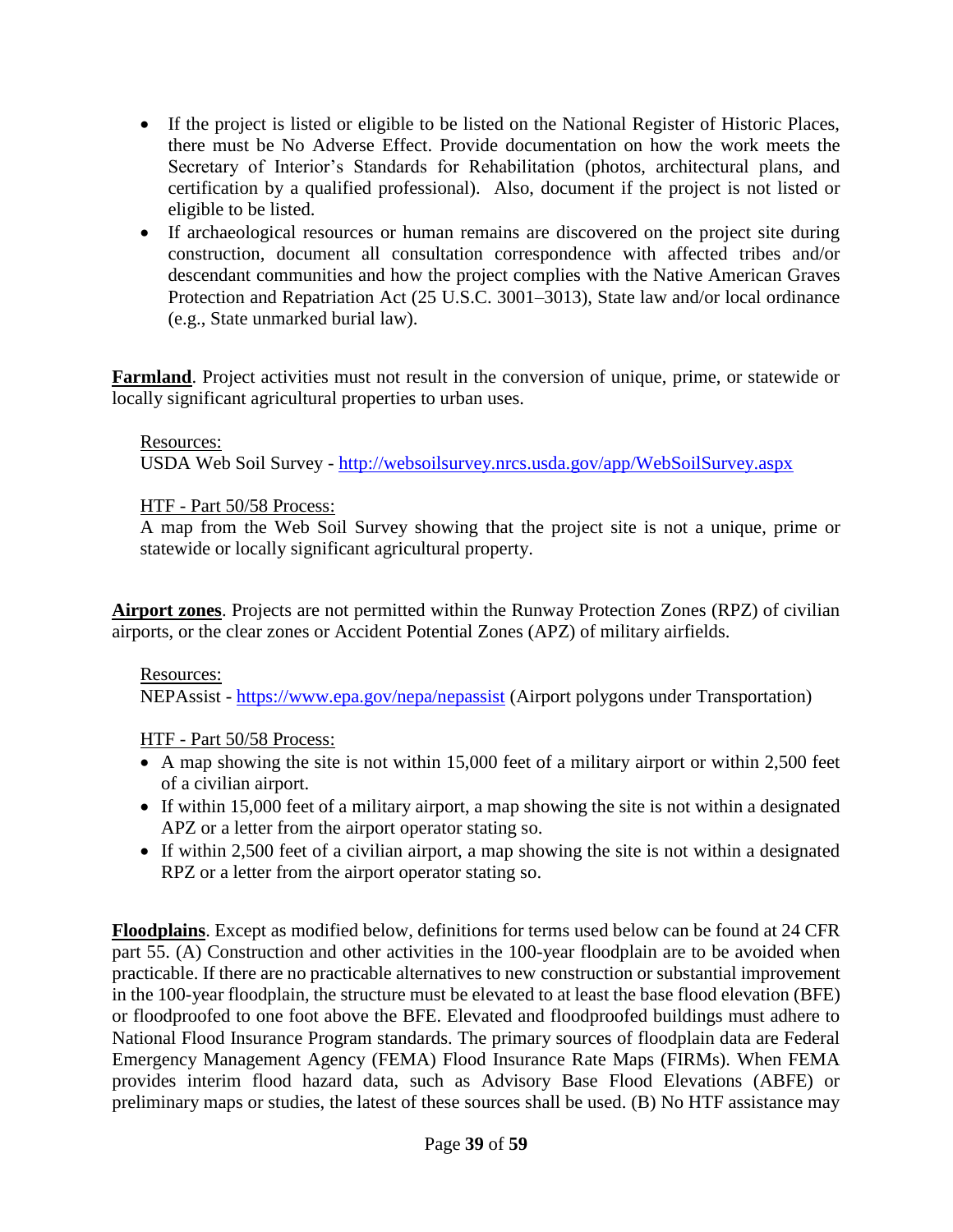be approved with respect to: (1) Any action, other than a functionally dependent use, located in a floodway; (2) Any new construction critical action located in a coastal high hazard area, 100- or 500-year floodplain; or (3) Any non-critical new construction action in a coastal high hazard area, unless the action is reconstruction following destruction caused by a disaster and is designed for location in a coastal high hazard area consistent with the FEMA National Flood Insurance Program requirements for V Zones.

#### Resources:

FEMA Flood Map Service Center - <https://msc.fema.gov/portal>

#### HTF - Part 50/58 Process:

- FEMA FIRM or other latest-available data from FEMA showing the project location is not within a floodplain.
- If the project site is within the 100-year floodplain, an 8-step Process including notifications is required. Any structure located within the 100-year floodplain must be elevated to at least the BFE or floodproofed to one foot above the BFE. Elevated and floodproofed buildings must adhere to National Flood Insurance Program standards, Critical Actions are not allowed.
- If the project site is within a Floodway, the structure must be a functionally dependent use.
- If the project site is within a Coastal High Hazard area, the structure must be a non-critical reconstruction following destruction caused by a disaster and be designed for location in a coastal high hazard area consistent with the FEMA National Flood Insurance Program requirements for V Zones.
- If the project site is within the 500-year floodplain the structure must not be a Critical Action.

**Wetlands**. (A) No draining, dredging, channelizing, filling, diking, impounding, or related grading activities are to be performed in wetlands. No activities, structures, or facilities funded under this program are to adversely impact a wetland. (B) A wetland means those areas that are inundated by surface or ground water with a frequency sufficient to support, and under normal circumstances, does or would support a prevalence of vegetative or aquatic life that requires saturated or seasonally saturated soil conditions for growth and reproduction. Wetlands generally include swamps, marshes, bogs, and similar areas such as sloughs, potholes, wet meadows, river overflows, mud flats, and natural ponds. This definition includes those wetland areas separated from their natural supply of water as a result of activities, such as the construction of structural flood protection methods or solid-fill road beds, or mineral extraction and navigation improvements. This definition is independent of the definition of jurisdictional wetland used by the U. S. Army Corps of Engineers under section 404 of the Clean Water Act (33 U.S.C. 1251 et seq.).

#### Resources:

FWS National Wetlands Inventory - <http://www.fws.gov/wetlands/Data/Mapper.html>

#### HTF - Part 50/58 Process:

A map showing the project is not located in a jurisdictional or non-jurisdictional wetland.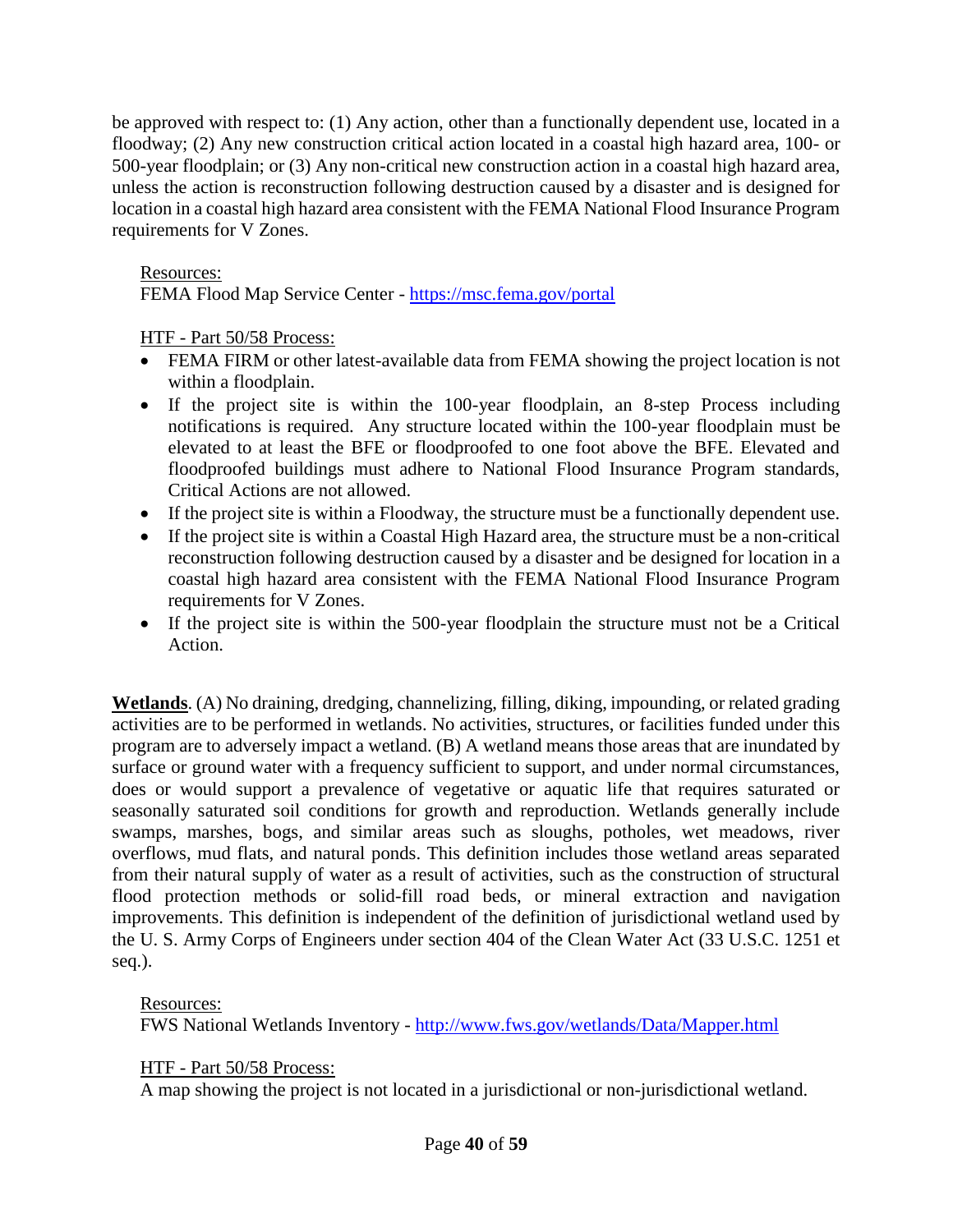**Contamination**. All properties assisted with HTF funds must be free of hazardous materials, contamination, toxic chemicals and gases, and radioactive substances, where a hazard could affect the health and safety of occupants or conflict with the intended use of the property. (A) All proposed multifamily (more than four housing units) HTF projects require a Phase I Environmental Site Assessment (ESA–ASTM). If the Phase I ESA identifies recognized environmental conditions (RECs), a Phase II (ESA–ASTM) will be required. ASTM reports shall be prepared in accordance with the most current ASTM standard. Single family housing does not require a Phase I ESA. (B) HTF projects must avoid sites located within 0.25 miles of a Superfund or CERCLIS (Comprehensive Environmental Response, Compensation, and Liability Information System) site or other contaminated site reported to Federal, State, or local authorities without a statement in writing from the U.S. Environmental Protection Agency (EPA) or the appropriate State agency that there is no hazard that could affect the health and safety of the occupants or conflict with the intended use of the property.

Resources:

HUD's Environmental Review Page – Site Contamination <https://www.hudexchange.info/environmental-review/site-contamination/>

HTF - Part 50/58 Process:

- Document that the project is free of hazardous materials, contamination, toxic chemicals and gases, and radioactive substances, where a hazard could affect the health and safety of occupants or conflict with the intended use of the property.
- Document that the project is not located within 0.25 miles of a Superfund or CERCLIS site or other contaminated site reported to Federal, State, or local authorities without a statement in writing from the EPA or the appropriate State agency that there is no hazard that could affect the health and safety of the occupants or conflict with the intended use of the property.
- Multifamily properties (4 or more units) a Phase I ESA–ASTM is required. If the Phase I ESA identifies RECs, a Phase II ESA–ASTM will be required. If the Phase II indicates the presence of hazardous substances or petroleum products above applicable local, state, tribal or federal (LSTF) screening levels, coordination with the relevant LSTF oversight agency will be required to complete the remediation process and obtain a determination that no further action is required. Development of more than four single family structures in the same location, such as subdivision development, should be evaluated as multifamily.
- Single family properties projects must avoid sites located within 0.25 miles of a Superfund or CERCLIS site or other contaminated site reported to Federal, State, or local authorities without a statement in writing from the EPA or the appropriate State agency that there is no hazard that could affect the health and safety of the occupants or conflict with the intended use of the property. In addition to the government records search, the screening process for single family does include a site visit. When the screening process raises concerns related to site contamination, it may be appropriate to contract with an environmental professional for preparation of a Phase I, testing and sampling, or other investigation.

Note: The CERCLIS Public Access Database has been retired. The EPA is transitioning to the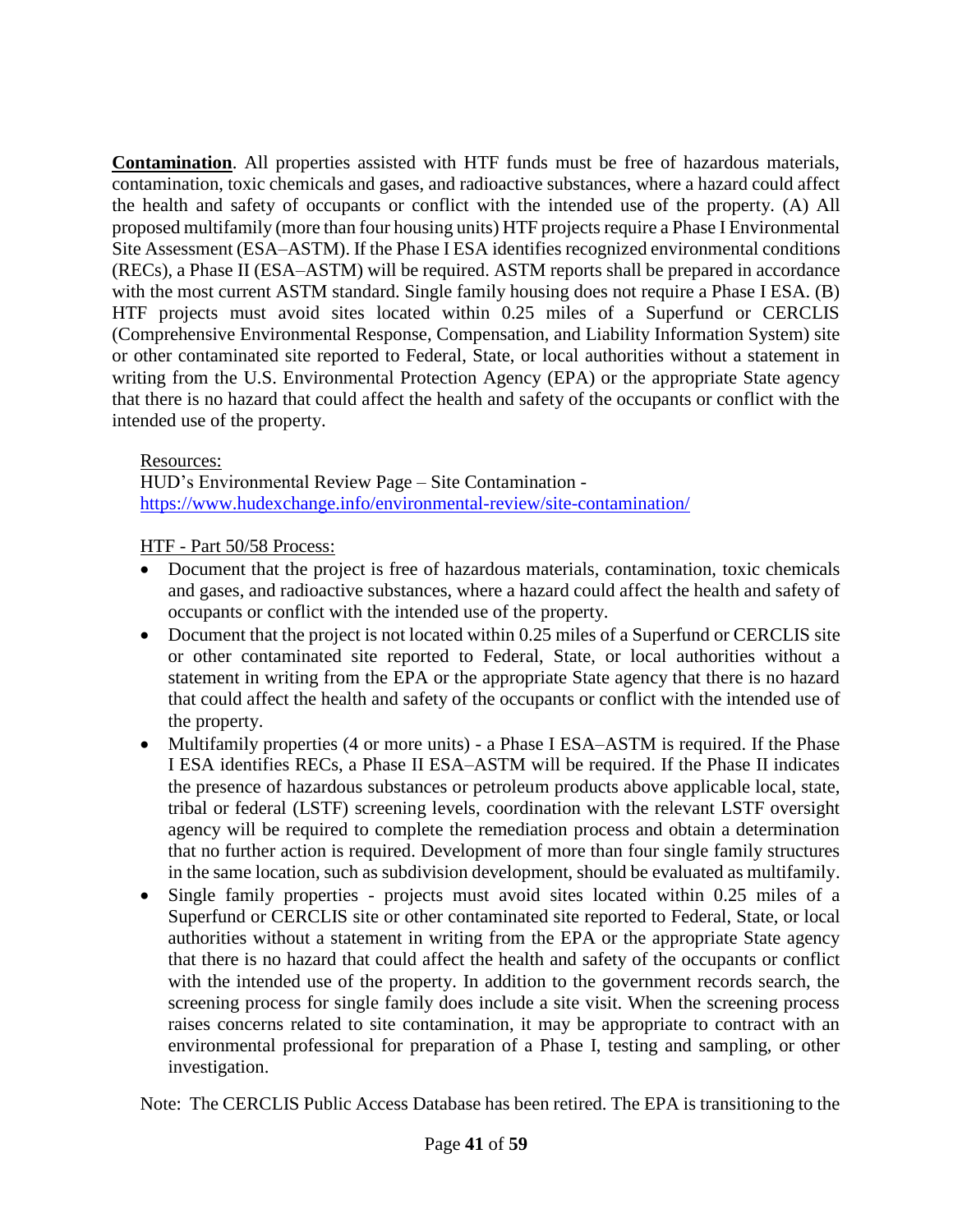Superfund Enterprise Management System, or SEMS. SEMS includes the same data fields and content as CERCLIS.

**Noise**. (A) Internal noise levels: All activities will be developed to ensure an interior noise level of no more than 45 decibels (dB). (B) External noise levels: (1) Project sites exposed to less than or equal to 65 dB of environmental noise are acceptable. (2) Sites between 65 dB and less than 75 dB are acceptable with mitigation (e.g., noise walls, careful site planning) that result in an interior standard of 45 dB. (3) Locations with environmental noise levels of 75 dB or greater may not have noise sensitive outdoor uses (e.g., picnic areas, tot lots, balconies, or patios) and require sound attenuation in the building shell to achieve the 45 dB interior standard.

#### Resources:

HUD's Environmental Review Page – Noise Abatement and Control [https://www.hudexchange.info/programs/environmental-review/noise-abatement-and](https://www.hudexchange.info/programs/environmental-review/noise-abatement-and-control/)[control/](https://www.hudexchange.info/programs/environmental-review/noise-abatement-and-control/)

#### HTF - Part 50/58 Process:

- Document the external noise level.
- If the exterior noise level is between 65 dB and less than 75 dB, document the mitigation measures taken to meet the interior noise level standard of no more than 45 dB.
- If there are exterior noise levels of 75 dB or greater, document the mitigation measures taken to meet the interior noise level standard of no more than 45 dB. Also document that there are no outside noise sensitive uses involved in the project.

**Safe drinking water**. Projects with a potable water system must use only lead-free pipes, solder, and flux.

#### Resources:

EPA's Drinking Water Requirements for States and Public Water Systems <https://www.epa.gov/dwreginfo>

#### HTF - Part 50/58 Process:

Document that the project only uses lead-free pipes, solder, and flux. This may include architectural plans, building specifications, and certification by qualified professional.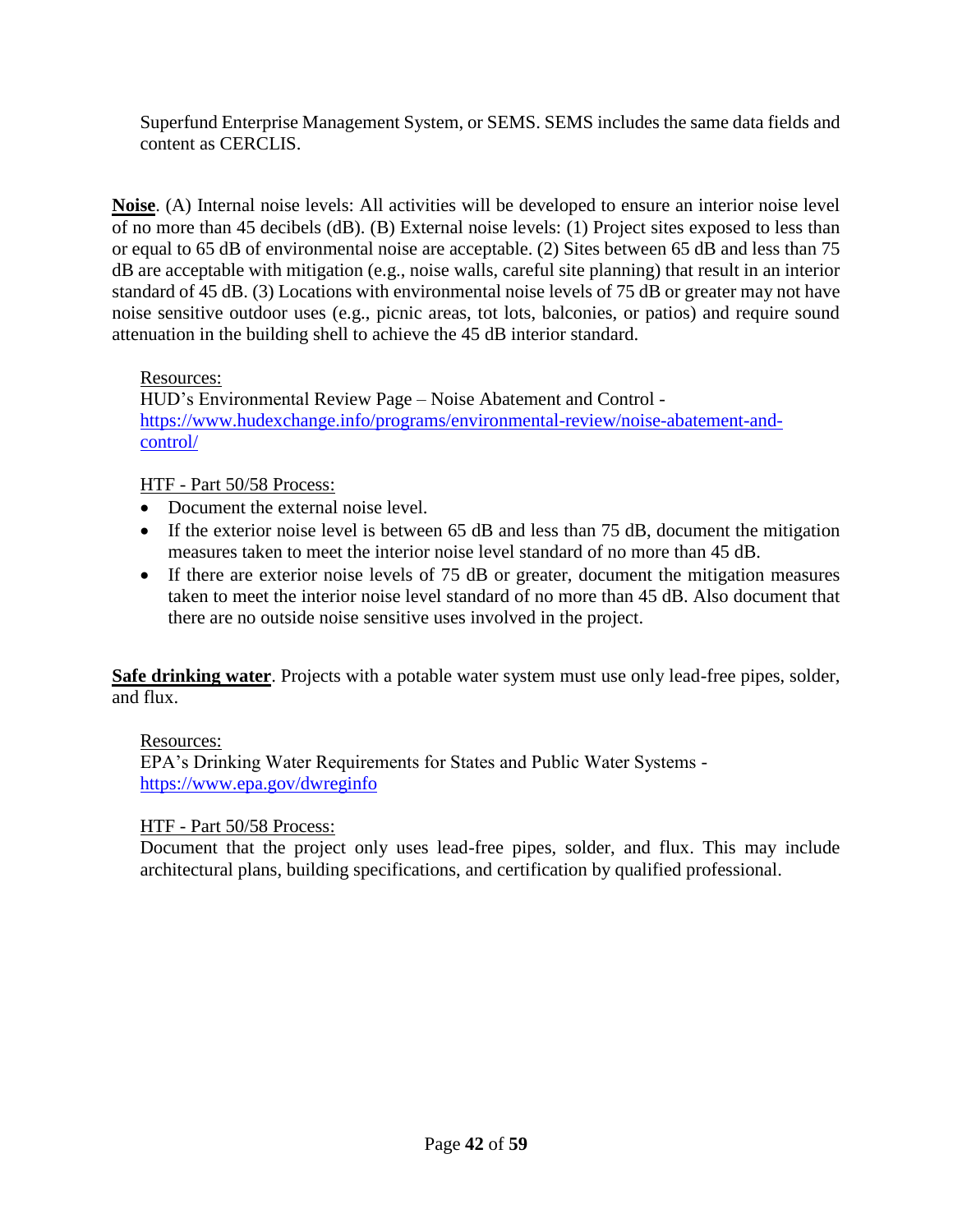#### **Suggested Format - HUD Part 50/58 Environmental Review with HTF Environmental Provisions - 24 CFR § 93.301(f)(1) – New Construction**

<span id="page-42-0"></span>(including new construction of manufactured housing or acquisition of existing housing that has been newly constructed or rehabilitated less than 12 months before the commitment of HTF funds)

When combining HTF with other HUD funds, Part 50 and 58 compliance procedures must be used when they meet the HTF Environmental Provisions under 24 CFR § 93.301(f)(1). When Part 50 and 58 compliance procedures do not meet the HTF Environmental Provisions, Part 50 or 58 compliance procedures are not sufficient. When combining a Part 50/58 review and HTF Environmental Provisions, Environmental Justice must be analyzed as part of the environmental review.

Document compliance with the following Laws and Authorities in the Part 50 or Part 58 Environmental Review Record. Part 50 and 58 compliance with the following Laws and Authorities meet the HTF Environmental Provisions; therefore Part 50 or 58 compliance procedures must be followed-

- Coastal Barrier Resources
- Coastal Zone Management
- Sole Source Aquifers
- Endangered Species
- Wild and Scenic Rivers
- Explosives and Hazards
- Environmental Justice

Part 50 and 58 compliance with the following Laws and Authorities DOES NOT MEET the HTF Environmental Provisions under 24 CFR § 93.301(f)(1); therefore, Part 50 or 58 compliance procedures are not sufficient. More specific information on how to meet the HTF Environmental Provisions is provided in the section below.

- Historic Preservation
- Farmlands
- Airport Zones
- Floodplains
- **Wetlands**
- Contamination
- Noise
- Safe Drinking Water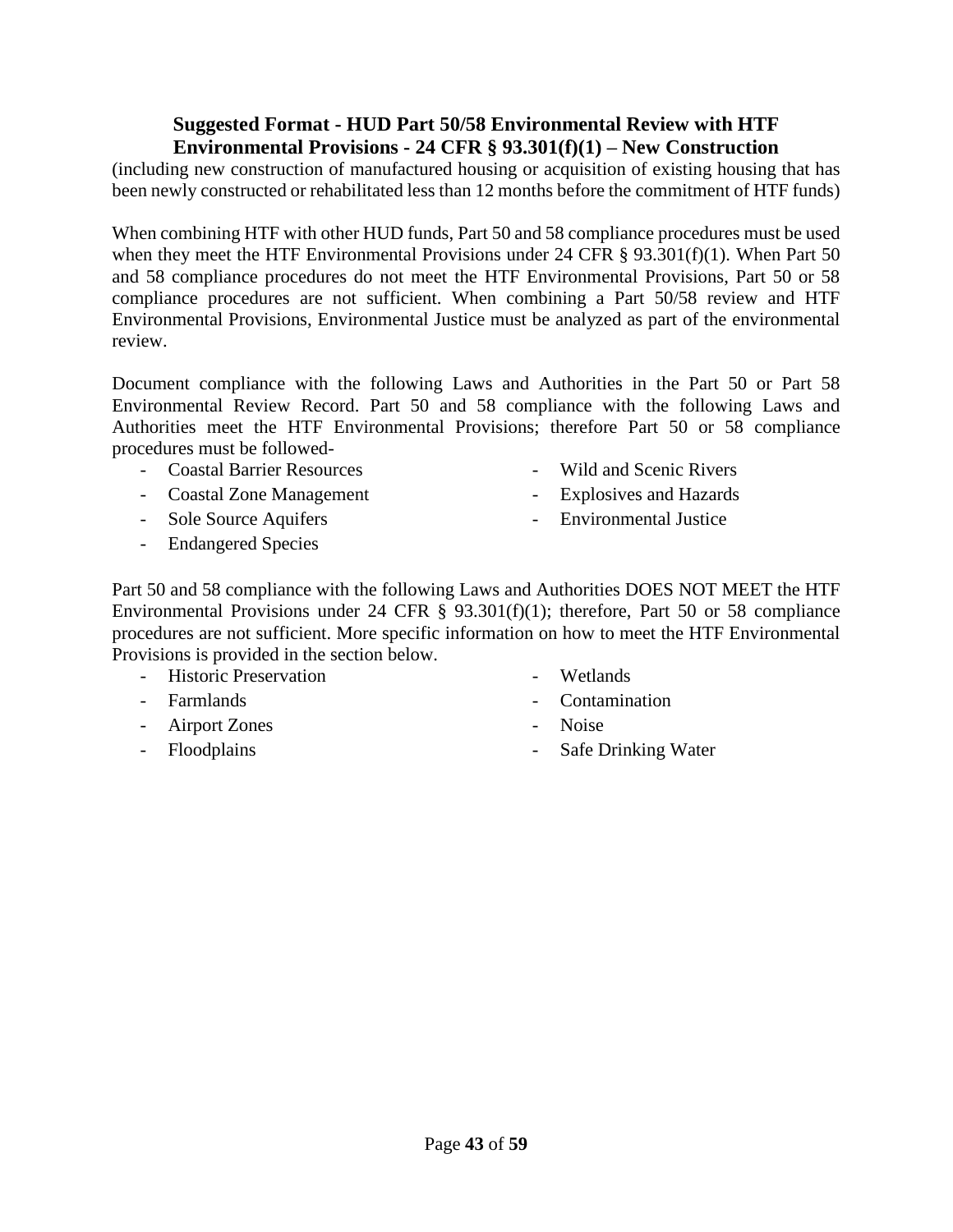| <b>Environmental Provision and</b>                                                                                                                                                                                                                                                                                                                                                                                                      | Yes/           | <b>Environmental Review Record</b>                                                                                                                                                                                                                                                                           |
|-----------------------------------------------------------------------------------------------------------------------------------------------------------------------------------------------------------------------------------------------------------------------------------------------------------------------------------------------------------------------------------------------------------------------------------------|----------------|--------------------------------------------------------------------------------------------------------------------------------------------------------------------------------------------------------------------------------------------------------------------------------------------------------------|
| <b>Resource</b>                                                                                                                                                                                                                                                                                                                                                                                                                         | N <sub>0</sub> |                                                                                                                                                                                                                                                                                                              |
| <b>Historic Preservation</b><br>Consultation with interested parties such<br>as the State Historic Preservation Officers,<br>federally recognized Indian tribes/Tribal<br>Historic Preservation Officers (THPOs);<br>and Native Hawaiian Organizations.                                                                                                                                                                                 |                | Document the consultation process.                                                                                                                                                                                                                                                                           |
| <b>AND</b>                                                                                                                                                                                                                                                                                                                                                                                                                              |                | <b>AND</b>                                                                                                                                                                                                                                                                                                   |
| If the project is NOT listed or eligible for<br>listing in the National Register of Historic<br>Places individually or as part of an historic<br>district.<br>http://www.nps.gov/nr/research/                                                                                                                                                                                                                                           |                | Document that the project is not listed or<br>eligible to be listed on the National Register of<br>Historic Places.                                                                                                                                                                                          |
| <b>OR</b>                                                                                                                                                                                                                                                                                                                                                                                                                               |                | <b>OR</b>                                                                                                                                                                                                                                                                                                    |
| If the project IS listed or eligible to be<br>listed on the National Register of Historic<br>Places, individually or as part of an<br>historic district, and work DOES NOT<br>include demolition and MEETS<br>the<br>Secretary of Interior's Standards for<br>Rehabilitation $-$ including the Standards<br>related<br>construction.<br>to<br>new<br>https://www.nps.gov/tps/standards/four-<br>treatments/treatment-rehabilitation.htm |                | Document how the work meets the Secretary<br>of Interior's Standards for Rehabilitation.                                                                                                                                                                                                                     |
| <b>Archaeological Resources</b><br>If archaeological resources or human<br>remains are discovered on the project site<br>during construction, consult with affected<br>tribes and/or descendant communities and<br>comply with the Native American Graves<br>Protection and Repatriation Act (25<br>U.S.C. 3001-3013), State law and/or local<br>ordinance (e.g., State unmarked burial<br>law).                                        |                | Document all consultation correspondence<br>with the affected tribe and/or descendant<br>communities, and how compliance with the<br>Native American Graves Protection and<br>Repatriation Act (25 U.S.C. 3001-3013),<br>State law and/or local ordinance (e.g., State<br>unmarked burial law) has been met. |
| Farmlands<br>The project will NOT convert unique,<br>prime or significant (state or local)<br>farmland to an urban use -<br>http://websoilsurvey.nrcs.usda.gov/app/<br>WebSoilSurvey.aspx                                                                                                                                                                                                                                               |                | A map from the Web Soil Survey showing that<br>the project site is not a unique, prime or<br>statewide or locally significant agricultural<br>property.                                                                                                                                                      |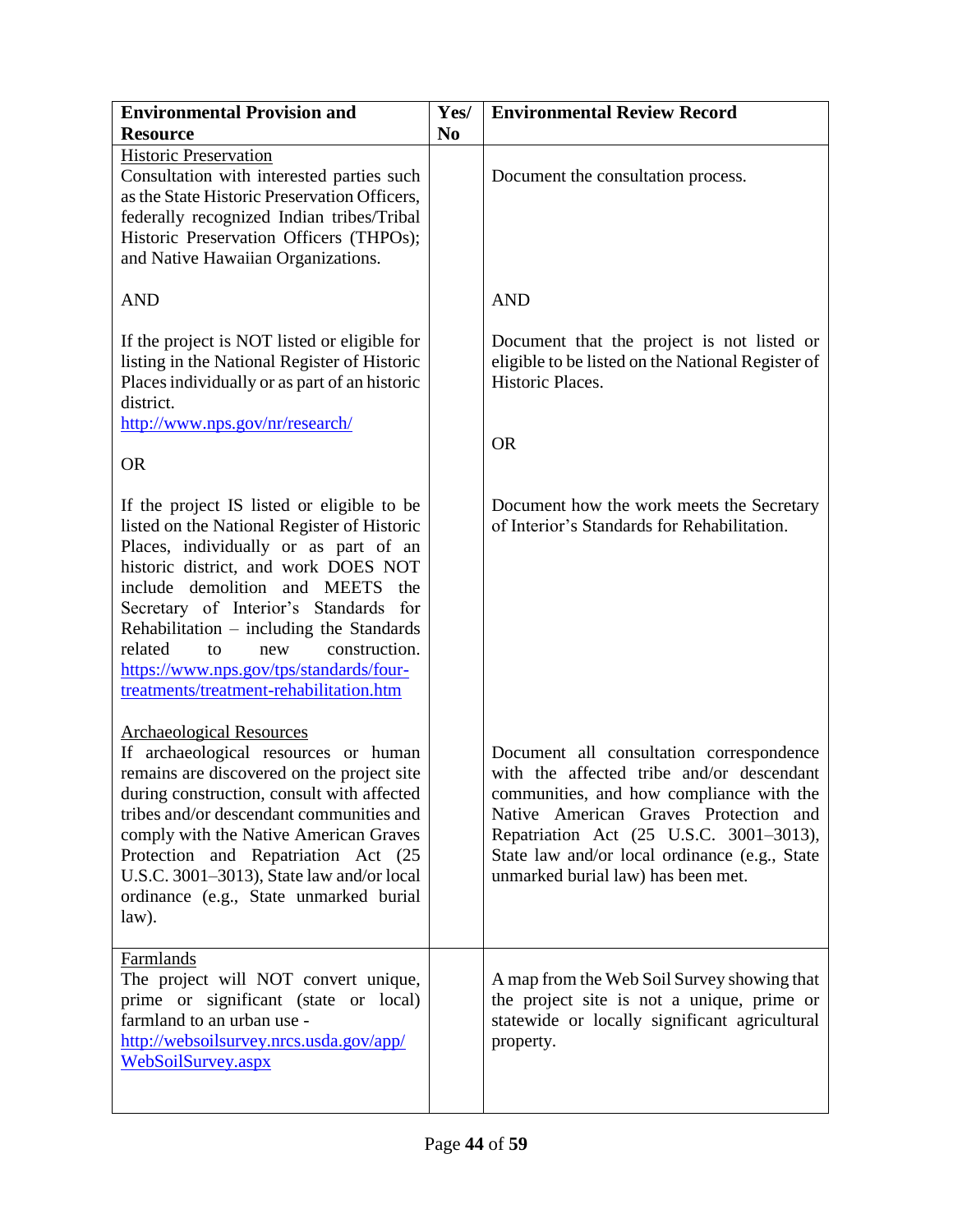| <b>Environmental Provision and</b>                                                                                                                                                                                                                                                                                                                                                                                                                       | Yes/           | <b>Environmental Review Record</b>                                                                                                                                                                                                                                                                                                                                                                                                                  |
|----------------------------------------------------------------------------------------------------------------------------------------------------------------------------------------------------------------------------------------------------------------------------------------------------------------------------------------------------------------------------------------------------------------------------------------------------------|----------------|-----------------------------------------------------------------------------------------------------------------------------------------------------------------------------------------------------------------------------------------------------------------------------------------------------------------------------------------------------------------------------------------------------------------------------------------------------|
| <b>Resource</b>                                                                                                                                                                                                                                                                                                                                                                                                                                          | N <sub>0</sub> |                                                                                                                                                                                                                                                                                                                                                                                                                                                     |
| <b>Airport Zones</b><br>The project is NOT located within a<br>Runway Protection Zone (RPZ) of a<br>civilian airport or the clear zone or<br>Accident Potential Zone (APZ) of a<br>military airfield.<br>https://www.epa.gov/nepa/nepassist                                                                                                                                                                                                              |                | A map showing the site is not within 15,000<br>feet of a military airport or within 2,500 feet<br>of a civilian airport. If within 15,000 feet of a<br>military airport, a map showing the site is not<br>within a designated APZ or a letter from the<br>airport operator stating so. If within 2,500 feet<br>of a civilian airport, a map showing the site is<br>not within a designated RPZ or a letter from<br>the airport operator stating so. |
| <b>Floodplains</b><br>The project is NOT located in the<br>Floodway, Coastal High Hazard Area or<br>100-year or 500-year floodplain on the<br>latest FEMA floodmap (including<br>preliminary maps and Advisory Base<br>Flood Elevations).<br>https://msc.fema.gov/portal                                                                                                                                                                                 |                | FEMA FIRM or other latest-available data<br>from FEMA showing the project location is<br>not within a floodplain.                                                                                                                                                                                                                                                                                                                                   |
| <b>OR</b>                                                                                                                                                                                                                                                                                                                                                                                                                                                |                | <b>OR</b>                                                                                                                                                                                                                                                                                                                                                                                                                                           |
| 100-year floodplain -<br>If the project site is within the 100-year<br>floodplain, an 8-step Process and required<br>notifications are required. Any structure<br>located within the 100-year floodplain<br>WILL BE elevated to at least the BFE or<br>floodproofed to one foot above the BFE.<br>Elevated and floodproofed buildings must<br>adhere to National Flood Insurance<br>Program standards, and the project MUST<br>NOT BE a Critical Action. |                | Document the 8-step Process and required<br>notifications. Provide the FIRM or latest-<br>available FEMA data and document that the<br>structure will be elevated at least the BFE or<br>floodproofed to one foot above the BFE, that<br>elevated and floodproofed buildings adhere to<br>National Flood Insurance Program standards,<br>and that the project is a not a Critical Action.                                                           |
| <b>OR</b>                                                                                                                                                                                                                                                                                                                                                                                                                                                |                | <b>OR</b>                                                                                                                                                                                                                                                                                                                                                                                                                                           |
| $Floodway -$<br>The project IS a functionally dependent<br>use.                                                                                                                                                                                                                                                                                                                                                                                          |                | If the project site is within a Floodway,<br>provide the FIRM or latest-available FEMA<br>data and document that the structure is a<br>functionally dependent use.                                                                                                                                                                                                                                                                                  |
| <b>OR</b>                                                                                                                                                                                                                                                                                                                                                                                                                                                |                | <b>OR</b>                                                                                                                                                                                                                                                                                                                                                                                                                                           |
| <u>Coastal High Hazard Area – </u><br>The project IS reconstruction following<br>destruction caused by a disaster and is<br>designed for location in a coastal high<br>hazard area consistent with the FEMA                                                                                                                                                                                                                                              |                | If the project site is within a Coastal High<br>Hazard Area, provide the FIRM or latest-<br>available FEMA data and document that the<br>reconstruction<br>following<br>structure<br>is<br>destruction caused by a disaster and is                                                                                                                                                                                                                  |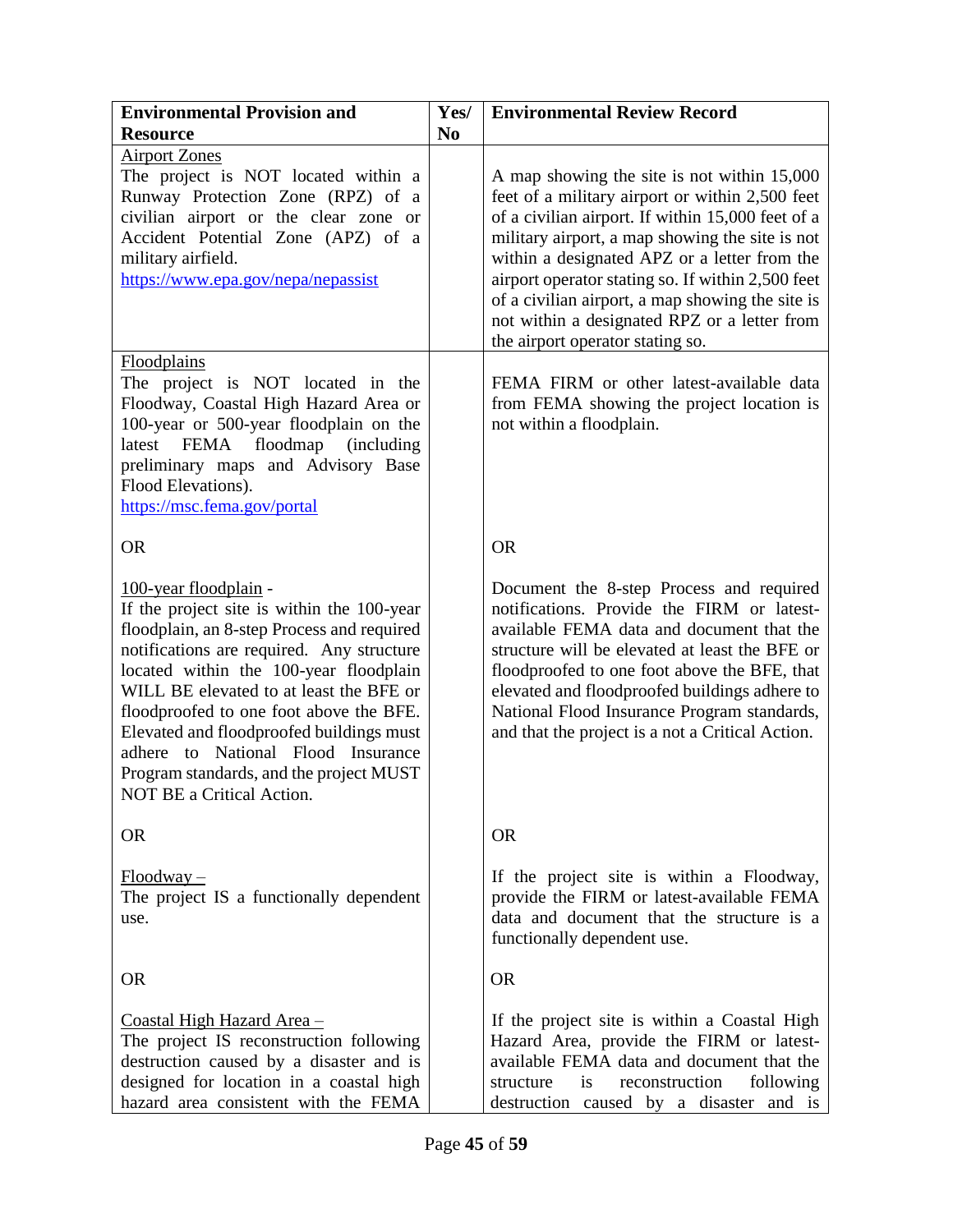| <b>Environmental Provision and</b>                                                                                                                                                                                                                                  | Yes/           | <b>Environmental Review Record</b>                                                                                                                                                                                                                                                                                                               |
|---------------------------------------------------------------------------------------------------------------------------------------------------------------------------------------------------------------------------------------------------------------------|----------------|--------------------------------------------------------------------------------------------------------------------------------------------------------------------------------------------------------------------------------------------------------------------------------------------------------------------------------------------------|
| <b>Resource</b>                                                                                                                                                                                                                                                     | N <sub>0</sub> |                                                                                                                                                                                                                                                                                                                                                  |
| National<br>Flood<br>Insurance<br>Program<br>requirements for V Zones                                                                                                                                                                                               |                | designed for location in a coastal high hazard<br>area consistent with the FEMA National Flood<br>Insurance Program requirements for V Zones,<br>and that the structure is not a Critical Action.                                                                                                                                                |
| <b>OR</b><br>$\frac{500\text{-year}}{\text{floodplain}}$<br>The project is NOT a Critical Action.                                                                                                                                                                   |                | <b>OR</b><br>If the project site is within the 500-year<br>floodplain provide the FIRM or latest-<br>available FEMA data and document that the                                                                                                                                                                                                   |
|                                                                                                                                                                                                                                                                     |                | structure is not a Critical Action.                                                                                                                                                                                                                                                                                                              |
| Wetlands<br>The project will NOT adversely impact a<br>wetland. The project will NOT drain,<br>dredge, channelize, fill, dike, impound,<br>or perform grading activities in wetlands.                                                                               |                | A map showing the project is not located in a<br>jurisdictional or non-jurisdictional wetland.                                                                                                                                                                                                                                                   |
| http://www.fws.gov/wetlands/Data/Mapp<br>er.html                                                                                                                                                                                                                    |                |                                                                                                                                                                                                                                                                                                                                                  |
| Contamination<br>The project is FREE of hazardous<br>materials, contamination, toxic chemicals<br>and gases, and radioactive substances,<br>where a hazard could affect the health and<br>safety of occupants or conflict with the<br>intended use of the property. |                | Document that the project is free of hazardous<br>materials, contamination, toxic chemicals and<br>gases, and radioactive substances, where a<br>hazard could affect the health and safety of<br>occupants or conflict with the intended use of<br>the property. Document that the project is not<br>located within 0.25 miles of a Superfund or |
| <b>AND</b>                                                                                                                                                                                                                                                          |                | CERCLIS site or other contaminated site<br>reported to Federal, State, or local authorities                                                                                                                                                                                                                                                      |
| The project IS NOT located within 0.25<br>miles of a Superfund or CERCLIS<br>(Comprehensive<br>Environmental                                                                                                                                                        |                | without a statement in writing from the EPA<br>or the appropriate State agency that there is no<br>hazard that could affect the health and safety                                                                                                                                                                                                |
| Response, Compensation, and Liability<br>Information<br>System) site or<br>other<br>contaminated site reported to Federal,                                                                                                                                          |                | of the occupants or conflict with the intended<br>use of the property.                                                                                                                                                                                                                                                                           |
| State, or local authorities without a<br>statement in writing from the U.S.<br>Environmental Protection Agency (EPA)                                                                                                                                                |                | Multifamily properties (4 or more units) - a<br>Phase I ESA-ASTM is required. If the Phase                                                                                                                                                                                                                                                       |
| or the appropriate State agency that there<br>is no hazard that could affect the health                                                                                                                                                                             |                | I ESA identifies RECs, a Phase II ESA-<br>ASTM will be required. If the Phase II                                                                                                                                                                                                                                                                 |
| and safety of the occupants or conflict                                                                                                                                                                                                                             |                | indicates<br>the<br>presence<br>of<br>hazardous                                                                                                                                                                                                                                                                                                  |
| with the intended use of the property.                                                                                                                                                                                                                              |                | substances or petroleum products above<br>applicable local, state, tribal or federal (LSTF)                                                                                                                                                                                                                                                      |
| The CERCLIS Public Access<br>Note:<br>Database has been retired. The EPA is                                                                                                                                                                                         |                | screening levels, coordination with the<br>relevant LSTF oversight agency will be                                                                                                                                                                                                                                                                |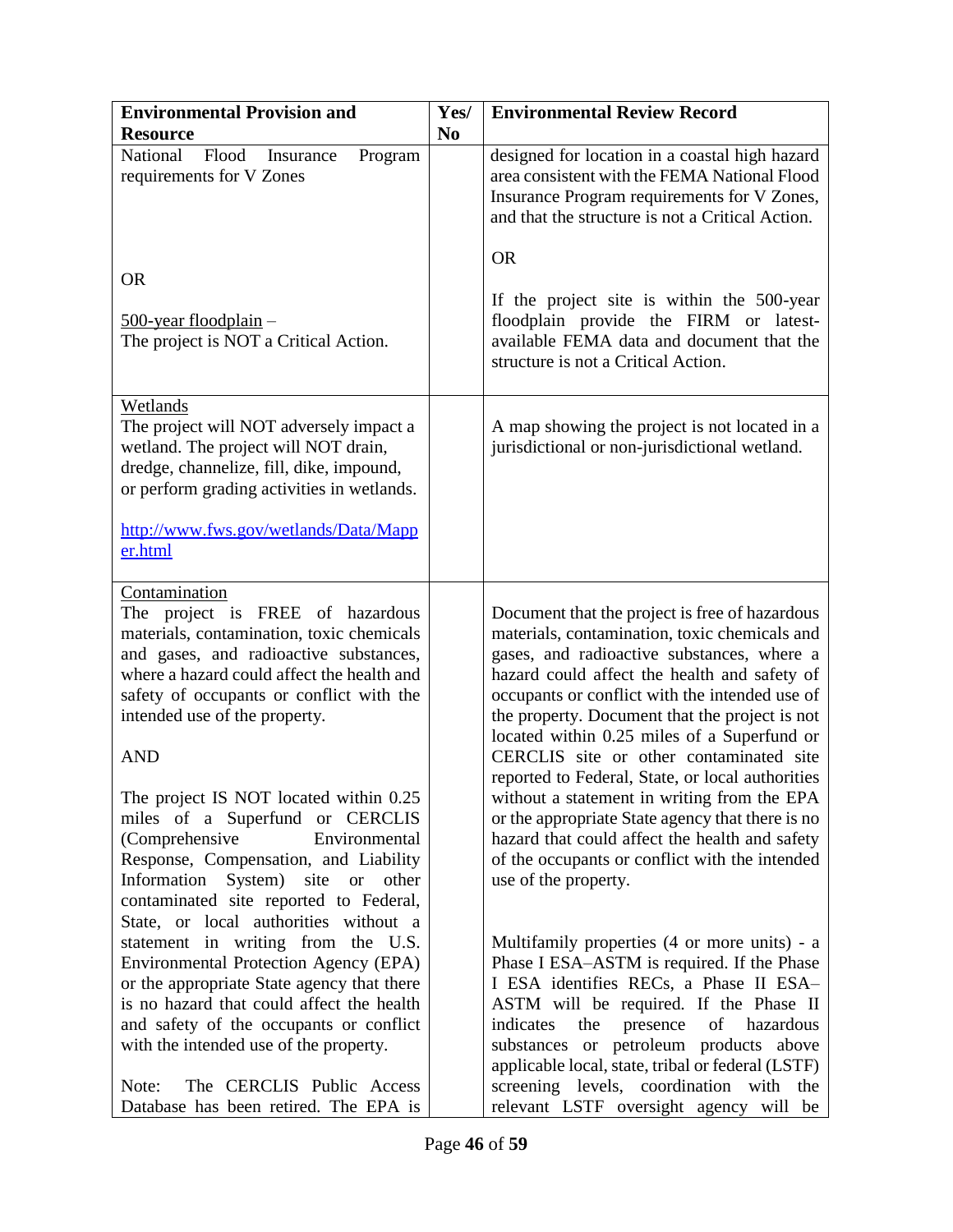| <b>Environmental Provision and</b><br><b>Resource</b>                                                                                                                                                                                                                                                                                         | Yes/<br>N <sub>0</sub> | <b>Environmental Review Record</b>                                                                                                                                                                                                                                                                                                                                                                                                                                                                                                                                                                                                                                                                                                                                                                                                                                                                                                                                                                                                                                                                  |
|-----------------------------------------------------------------------------------------------------------------------------------------------------------------------------------------------------------------------------------------------------------------------------------------------------------------------------------------------|------------------------|-----------------------------------------------------------------------------------------------------------------------------------------------------------------------------------------------------------------------------------------------------------------------------------------------------------------------------------------------------------------------------------------------------------------------------------------------------------------------------------------------------------------------------------------------------------------------------------------------------------------------------------------------------------------------------------------------------------------------------------------------------------------------------------------------------------------------------------------------------------------------------------------------------------------------------------------------------------------------------------------------------------------------------------------------------------------------------------------------------|
| transitioning to the Superfund Enterprise<br>Management System, or SEMS. SEMS<br>includes the same data fields and content<br>as CERCLIS.<br>https://www.hudexchange.info/environm<br>ental-review/site-contamination/                                                                                                                        |                        | required to complete the remediation process<br>and obtain a determination that no further<br>action is required. Development of more than<br>four single family structures in the same<br>location, such as subdivision development,<br>should be evaluated as multifamily<br>Single family properties - projects must avoid<br>sites located within 0.25 miles of a Superfund<br>or CERCLIS site or other contaminated site<br>reported to Federal, State, or local authorities<br>without a statement in writing from the EPA<br>or the appropriate State agency that there is no<br>hazard that could affect the health and safety<br>of the occupants or conflict with the intended<br>use of the property. In addition to the<br>government records search, the screening<br>process for single family does include a site<br>visit. When the screening process raises<br>concerns related to site contamination, it may<br>contract<br>with<br>appropriate<br>be<br>to<br>an<br>environmental professional for preparation of<br>a Phase I, testing and sampling, or other<br>investigation. |
| <b>Noise</b><br>External noise level is LESS THAN 65<br>dB.                                                                                                                                                                                                                                                                                   |                        | Document the external noise level.                                                                                                                                                                                                                                                                                                                                                                                                                                                                                                                                                                                                                                                                                                                                                                                                                                                                                                                                                                                                                                                                  |
| <b>OR</b>                                                                                                                                                                                                                                                                                                                                     |                        | <b>OR</b>                                                                                                                                                                                                                                                                                                                                                                                                                                                                                                                                                                                                                                                                                                                                                                                                                                                                                                                                                                                                                                                                                           |
| External noise level is between 65 dB and<br>less than 75 dB. Mitigation measures<br>result in an interior standard of 45 dB.                                                                                                                                                                                                                 |                        | Document the external noise level, and the<br>mitigation measures taken to meet the<br>interior noise level standard of no more than<br>45 dB.                                                                                                                                                                                                                                                                                                                                                                                                                                                                                                                                                                                                                                                                                                                                                                                                                                                                                                                                                      |
| <b>OR</b>                                                                                                                                                                                                                                                                                                                                     |                        | <b>OR</b>                                                                                                                                                                                                                                                                                                                                                                                                                                                                                                                                                                                                                                                                                                                                                                                                                                                                                                                                                                                                                                                                                           |
| External noise level is 75 dB or greater.<br>There are NO noise sensitive outdoor uses<br>(e.g., picnic areas, tot lots, balconies, or<br>patios) and mitigation measures to the<br>building shell achieve the 45 dB interior<br>standard.<br>https://www.hudexchange.info/programs/<br>environmental-review/noise-abatement-<br>and-control/ |                        | Document the exterior noise level, and the<br>mitigation measures taken to meet the<br>interior noise level standard of no more than<br>45 dB. Also document that there are no<br>outside noise sensitive uses involved in the<br>project.                                                                                                                                                                                                                                                                                                                                                                                                                                                                                                                                                                                                                                                                                                                                                                                                                                                          |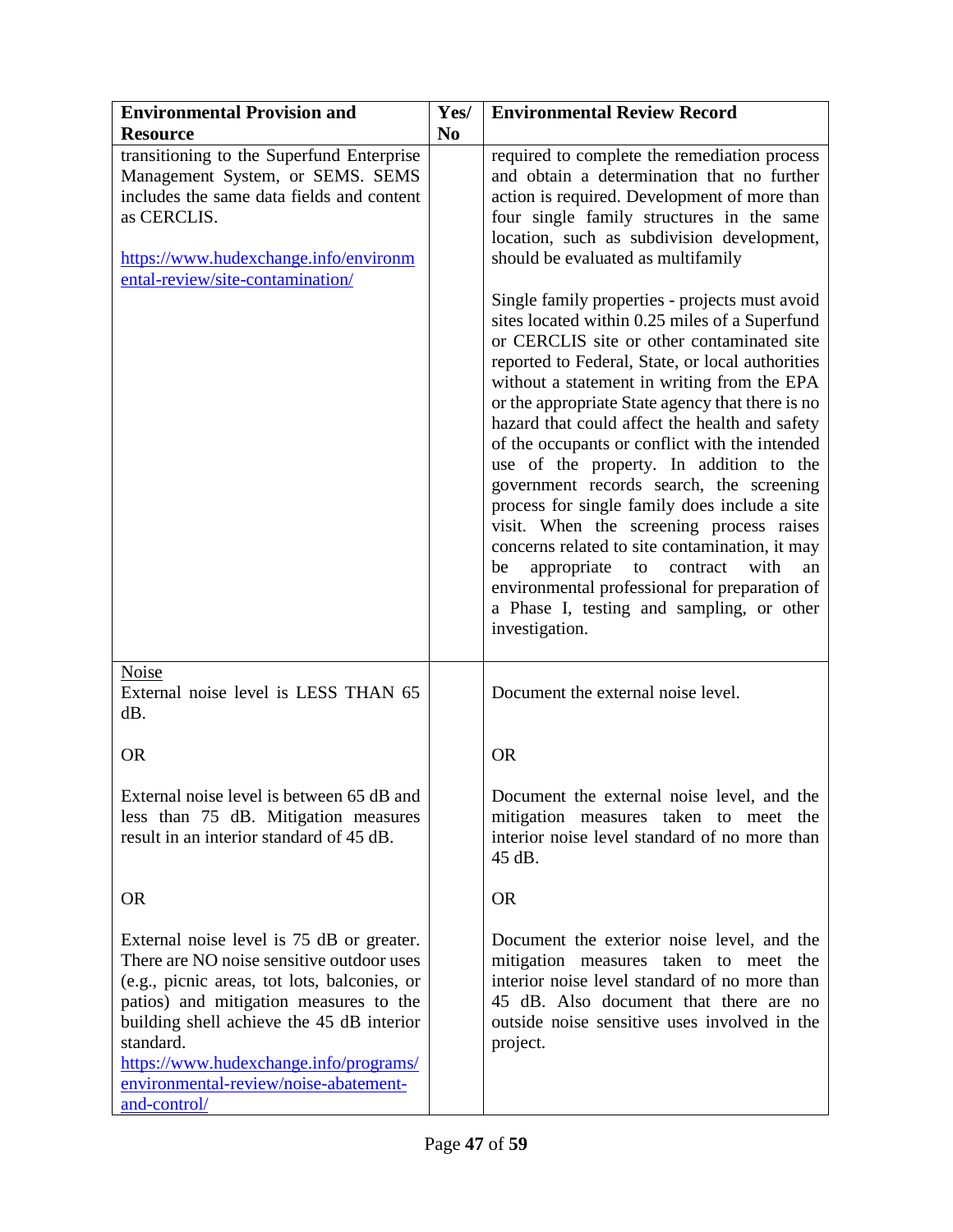| <b>Environmental Provision and</b> | Yes/           | <b>Environmental Review Record</b>            |
|------------------------------------|----------------|-----------------------------------------------|
| <b>Resource</b>                    | N <sub>0</sub> |                                               |
| Safe Drinking Water                |                |                                               |
| The project is CONSTRUCTED WITH    |                | Document that the project only uses lead-free |
| lead-free pipes, solder, and flux. |                | pipes, solder, and flux (architectural plans, |
| https://www.epa.gov/dwreginfo      |                | building specifications, and certification by |
|                                    |                | qualified professional).                      |

If any of the answers to the worksheet above are "No" the project cannot be funded through the Housing Trust Fund. However, it is possible that the project can be funded using other HUD funds.<sup>6</sup>

 $\overline{a}$ 

 $6$  93.301(f)(3) Acquisition projects environmental requirements. (i)(A) Existing housing that is acquired with HTF funds, and has been newly constructed or rehabilitated less than 12 months before the commitment of HTF funds must meet the property standards at paragraph  $(f)(1)$  of this section. (B) All other existing housing that is acquired with HTF assistance must meet the property standards requirements of paragraph (f)(2) of this section. (ii) If under paragraph  $(f)(3)(i)(A)$  or paragraph  $(B)$  of this section, the property does not meet these standards, with the exception of the noise standards in paragraph (f)(2) of this section, HTF funds cannot be used to acquire the property. (4) Manufactured housing environmental requirements. Manufactured housing is subject to the environmental standards in paragraph  $(f)(1)$  of this section for new construction or paragraph  $(f)(2)$  of this section for rehabilitation, as applicable. If an existing property does not meet these standards, HTF funds cannot be used to acquire the property unless it is rehabilitated to meet the standards in paragraph  $(f)(2)$ , as applicable, with the exception of noise standards in paragraph  $(f)(2)(x)$ .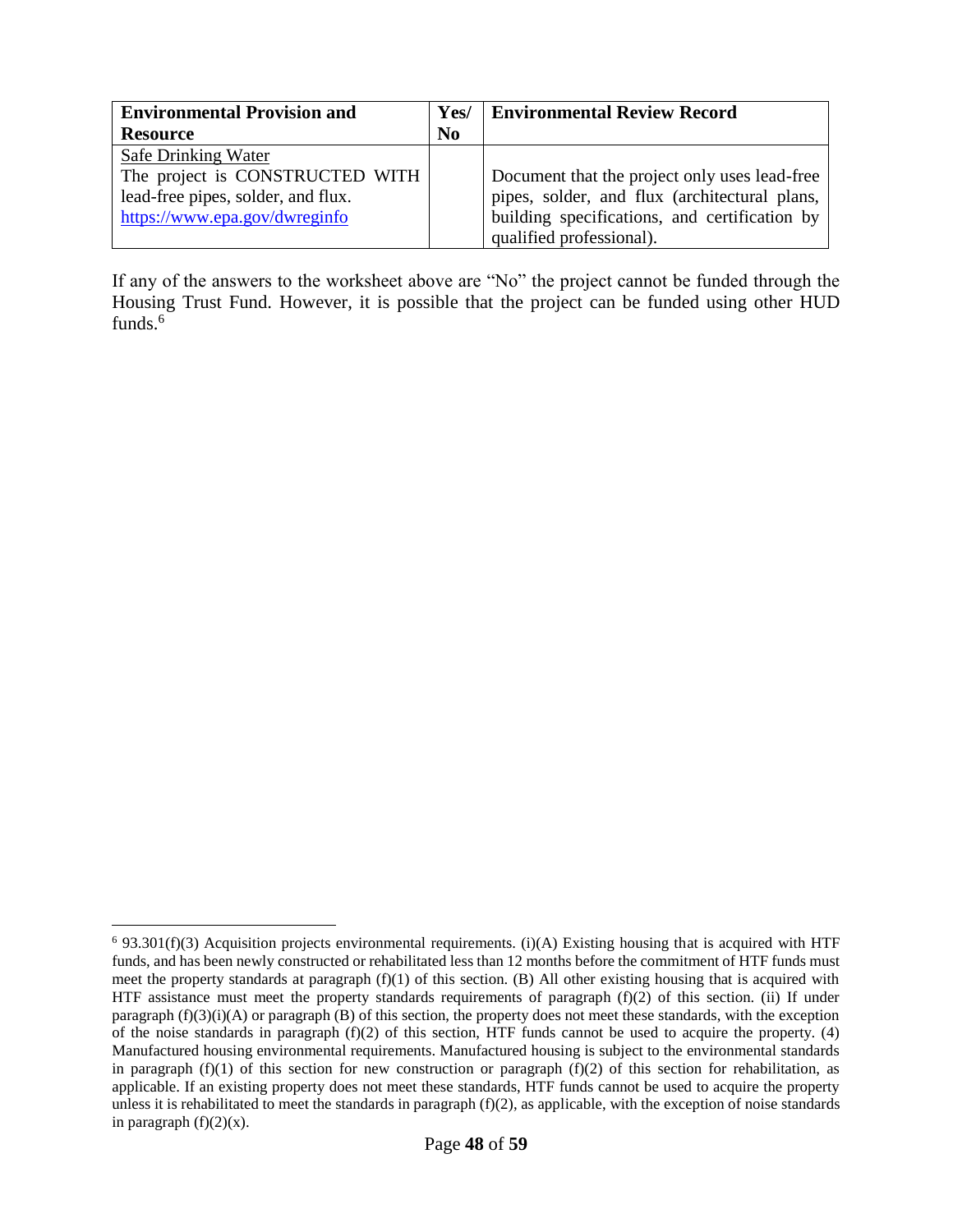## <span id="page-48-0"></span>**Appendix E – HUD Part 50/58 Environmental Review with HTF Environmental Provisions - 24 CFR § 93.301(f)(2) – Rehabilitation**

(including rehabilitation of manufactured housing or acquisition of existing housing that is acquired with HTF funds, and has not been newly constructed or rehabilitated less than 12 months before the commitment of HTF funds)<sup>7</sup>

The following procedures must be used when combining HTF and other HUD funds, including HUD funding from another HUD grantee, that require an environmental review under 24 CFR Part 50 or Part 58.

HTF housing projects must meet the applicable Property Standards, including the HTF Environmental Provisions at 24 CFR § 93.301(f)(1) or (2). Under 24 CFR Part 50 and Part 58 HUD funds cannot be committed to a project until the environmental review is complete. The Part 50 or Part 58 environmental review that will meet the HTF Environmental Provisions at project completion [24 CFR  $\S$  93.407(a)(2)(iv)] must be completed prior to commitment of other HUD funding. If a project cannot meet the Environmental Provisions, the project cannot be funded with HTF funds. However, it is possible that the project can be funded using other HUD funds.

Due to the HTF Environmental Provisions streamlined approach, the HUD Environmental Review Online System (HEROS) may not be used to document environmental provisions for projects funded by HTF. Appendices D and E include suggested formats to document compliance with the HTF Environmental Provisions. The Responsible Entity or HUD must maintain the Environmental Review Record, and provide a copy to the agency administering HTF.

#### Part 58 - Public Comment and Request for Release of Funds Requirements

 $\overline{a}$ 

Public comment and Request for Release of Funds requirements for Categorical Exclusion Subject to 58.5 reviews and Environmental Assessments under § 58.45 are still required when combining HUD funds with HTF. The Request for Release of Funds and Certification shall be sent to the appropriate HUD Field Office (or the State, if applicable).

When combining HTF with other HUD funds, Part 50 and 58 compliance procedures must be used when they meet the HTF Environmental Provisions under 24 CFR § 93.301(f)(2). When Part 50 and 58 compliance procedures do not meet the HTF Environmental Provisions, Part 50 or 58 compliance procedures are not sufficient. When combining a Part 50/58 review and HTF Environmental Provisions, Environmental Justice must be analyzed as part of the environmental review.

<sup>&</sup>lt;sup>7</sup> 93.301(f)(3) Acquisition projects environmental requirements. (i)(A) Existing housing that is acquired with HTF funds, and has been newly constructed or rehabilitated less than 12 months before the commitment of HTF funds must meet the property standards at paragraph  $(f)(1)$  of this section. (B) All other existing housing that is acquired with HTF assistance must meet the property standards requirements of paragraph (f)(2) of this section. (ii) If under paragraph  $(f)(3)(i)(A)$  or paragraph  $(B)$  of this section, the property does not meet these standards, with the exception of the noise standards in paragraph  $(f)(2)$  of this section, HTF funds cannot be used to acquire the property. (4) Manufactured housing environmental requirements. Manufactured housing is subject to the environmental standards in paragraph  $(f)(1)$  of this section for new construction or paragraph  $(f)(2)$  of this section for rehabilitation, as applicable. If an existing property does not meet these standards, HTF funds cannot be used to acquire the property unless it is rehabilitated to meet the standards in paragraph  $(f)(2)$ , as applicable, with the exception of noise standards in paragraph  $(f)(2)(x)$ .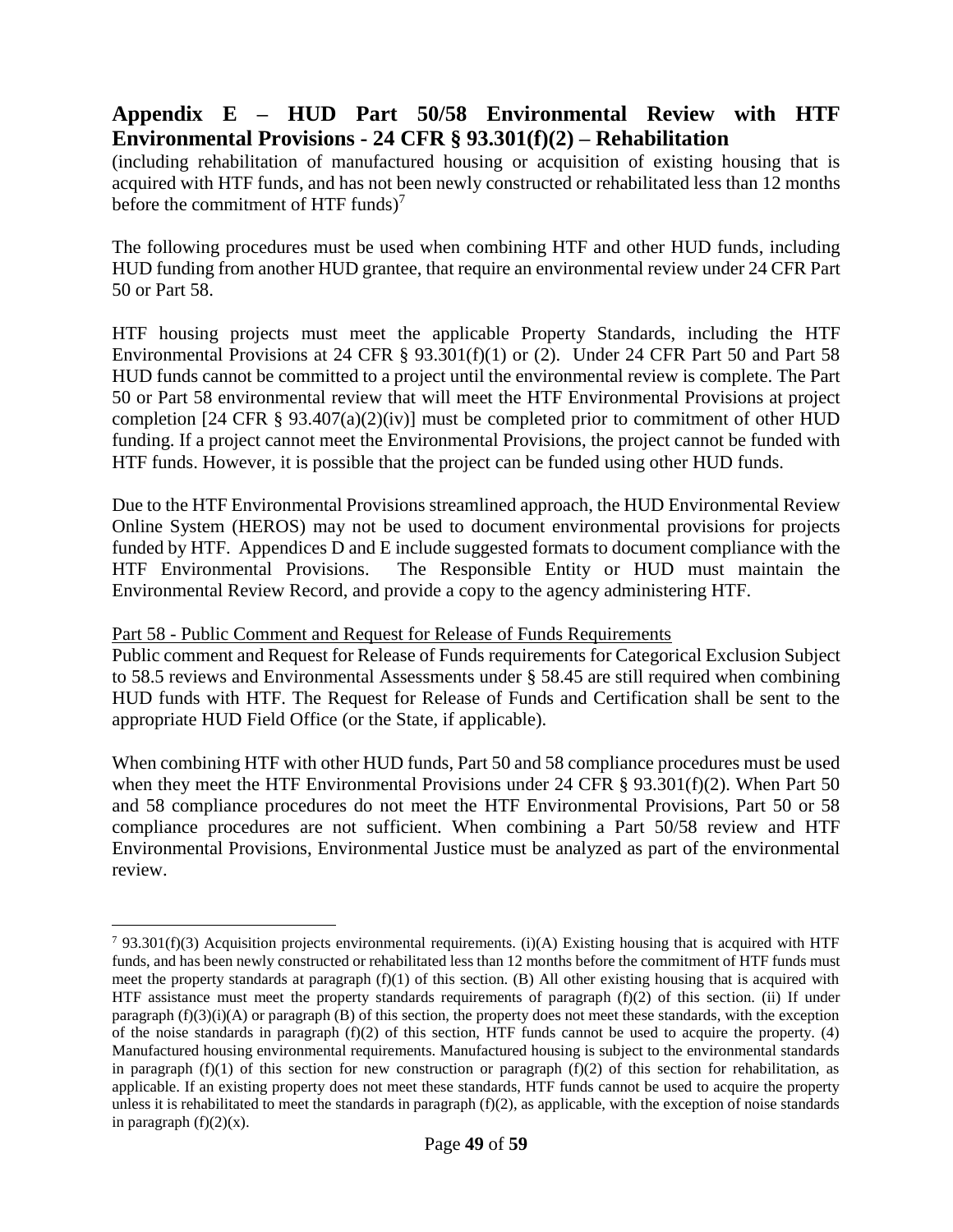Part 50 and 58 compliance with the following Laws and Authorities meet the HTF Environmental Provisions; therefore Part 50 or 58 compliance procedures must be followed –

- Coastal Barrier Resources
- Coastal Zone Management
- Sole Source Aquifers
- Endangered Species
- Wild and Scenic Rivers
- Explosives and Hazards
- Environmental Justice

Part 50 and 58 compliance with the following Laws and Authorities DOES NOT MEET the HTF Environmental Provisions under 24 CFR § 93.301(f)(2); therefore, Part 50 or 58 compliance procedures are not sufficient. More specific information on how to meet the HTF Environmental Provisions is provided in the section below.

- Historic Preservation
- Farmlands
- Airport Zones
- Floodplains
- Wetlands
- Contamination
- Noise
- Safe Drinking Water

#### **Environmental Provisions for Rehabilitation when Part 50 and 58 Compliance DOES NOT MEET HTF Requirements—**

**Historic preservation.** (A) The project activities (including demolition) must not be performed on properties that are either listed in or determined eligible for listing in the National Register of Historic Places, unless the project activities meet the Secretary of the Interior's Standards for Rehabilitation, either as certified through the Federal and/or State historic rehabilitation tax credit programs or as verified by someone that meets the relevant Secretary of the Interior's Professional Qualification Standards; (B) Archaeological resources. If archaeological resources or human remains are discovered on the project site during construction or rehabilitation, the grantee must consult with affected tribes and/or descendant communities and comply with the Native American Graves Protection and Repatriation Act (25 U.S.C. 3001–3013), State law, and/or local ordinance (e.g., State unmarked burial law).

#### Resources:

Check to see if the property is listed or eligible for listing in the National Register of Historic Places or located within a historic district - <https://www.nps.gov/nr/research/>

Secretary of the Interior's Standards for Rehabilitation - including the Standards related to new construction - <https://www.nps.gov/tps/standards/four-treatments/treatment-rehabilitation.htm>

## HTF - Part 50/58 Process:

Compliance with Section 106 is achieved by following the procedures that the Advisory Council on Historic Preservation has outlined in 36 CFR Part 800, including consultation with interested parties such as the State Historic Preservation Officers, federally recognized Indian tribes/Tribal Historic Preservation Officers (THPOs), and Native Hawaiian Organizations.

 If the project is listed or eligible to be listed on the National Register of Historic Places, there must be No Adverse Effect. Provide documentation on how the work meets the Secretary of Interior's Standards for Rehabilitation (photos, architectural plans, and certification by a qualified professional). Also, document if the project is not listed or eligible to be listed.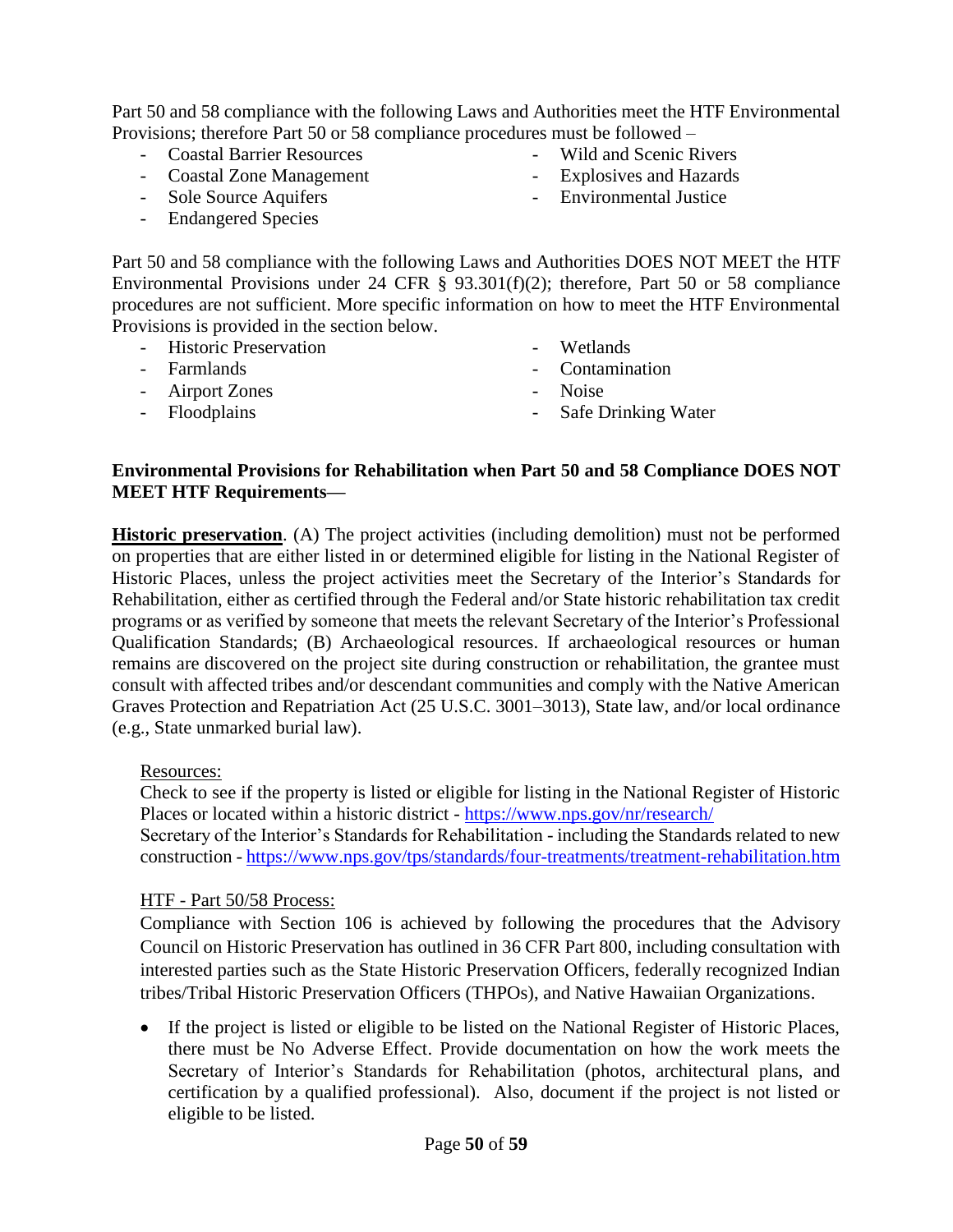• If archaeological resources or human remains are discovered on the project site during construction, document all consultation correspondence with affected tribes and/or descendant communities and how the project complies with the Native American Graves Protection and Repatriation Act (25 U.S.C. 3001–3013), State law and/or local ordinance (e.g., State unmarked burial law).

**Farmland**. Project activities must not result in the conversion of unique, prime, or locally significant agricultural properties to urban uses.

#### Resources:

USDA Web Soil Survey - <http://websoilsurvey.nrcs.usda.gov/app/WebSoilSurvey.aspx>

#### HTF - Part 50/58 Process:

- If the project activities consist solely of rehabilitation, then the project will not result in the conversion of unique, prime, or locally significant agricultural properties to urban uses. Document a summary of rehabilitation activities that are part of the project.
- If project activities are not solely rehabilitation provide a map from the Web Soil Survey showing that the project site is not a unique, prime or statewide or locally significant agricultural property.

**Airport zones**. Projects are not permitted within the Runway Protection Zones (RPZ) of civilian airports, or the clear zones or Accident Potential Zones (APZ) of military airfields.

#### Resources:

NEPAssist - <https://www.epa.gov/nepa/nepassist> (Airport polygons under Transportation)

HTF - Part 50/58 Process:

- A map showing the site is not within 15,000 feet of a military airport or within 2,500 feet of a civilian airport.
- If within 15,000 feet of a military airport, a map showing the site is not within a designated APZ or a letter from the airport operator stating so.
- If within 2,500 feet of a civilian airport, a map showing the site is not within a designated RPZ or a letter from the airport operator stating so.

**Floodplains**. Except as modified below, definitions for terms used below can be found at 24 CFR part 55. (A) Construction and other activities in the 100-year floodplain are to be avoided when practicable. If there are no practicable alternatives to new construction or substantial improvement in the 100-year floodplain, the structure must be elevated at least to the base flood elevation (BFE) or floodproofed to one foot above the BFE. Elevated and floodproofed buildings must adhere to National Flood Insurance Program standards. The primary sources of floodplain data are Federal Emergency Management Agency (FEMA) Flood Insurance Rate Maps (FIRMS). When FEMA provides interim flood hazard data, such as Advisory Base Flood Elevations (ABFE) or preliminary maps or studies, the latest of these sources shall be used. (B) No HTF assistance may be approved with respect to: (1) Any action, other than functionally dependent uses, located in a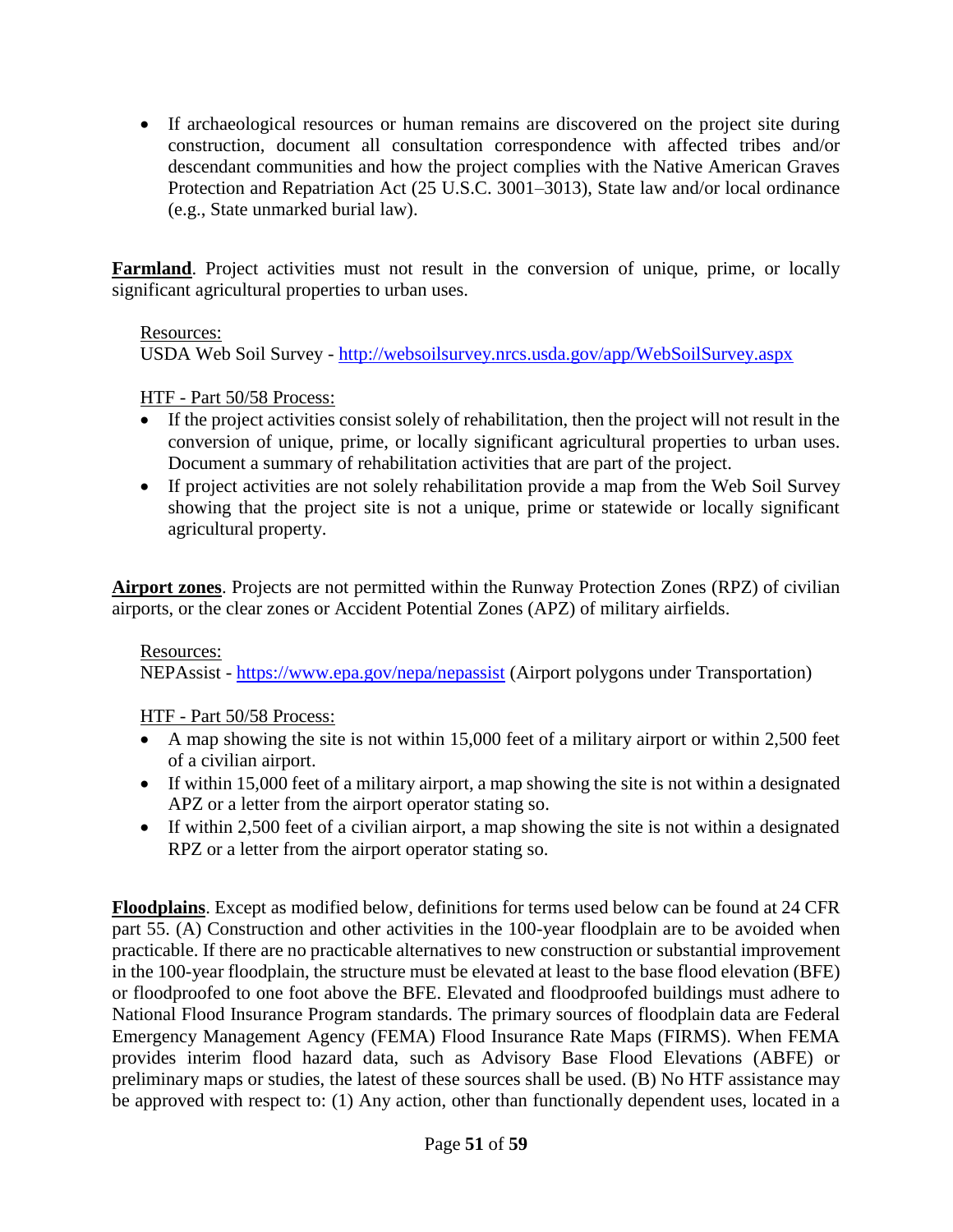floodway; (2) Any critical action located in a coastal high hazard area, 100- or 500- year floodplain; or (3) Any non-critical action in a coastal high hazard area, unless the action is designed for location in a coastal high hazard area consistent with the FEMA National Flood Insurance Program requirements for V-Zones.

#### Resources:

FEMA Flood Map Service Center - <https://msc.fema.gov/portal> HTF - Part 50/58 Process:

- FEMA FIRM or other latest-available data from FEMA showing the project location is not within a floodplain.
- If the project site is within the 100-year floodplain, an 8-step Process and required notifications is required. Any structure that will be substantially improved and is located within the 100-year floodplain must be elevated to at least the BFE or floodproofed to one foot above the BFE. Elevated and floodproofed buildings must adhere to National Flood Insurance Program standards, Critical Actions are not allowed.
- If the project site is within a Floodway, the structure must be a functionally dependent use.
- If the project site is within a Coastal High Hazard area, the structure must be a non-critical action designed for location in a coastal high hazard area consistent with the FEMA National Flood Insurance Program requirements for V Zones.
- If the project site is within the 500-year floodplain the structure must not be a Critical Action.

**Wetlands**. No rehabilitation of existing properties that expands the footprint into a wetland is allowed. A wetland means those areas that are inundated by surface or ground water with a frequency sufficient to support, and under normal circumstances, does or would support a prevalence of vegetative or aquatic life that requires saturated or seasonally saturated soil conditions for growth and reproduction. Wetlands generally include swamps, marshes, bogs, and similar areas such as sloughs, potholes, wet meadows, river overflows, mud flats, and natural ponds. This definition includes those wetland areas separated from their natural supply of water as a result of activities such as the construction of structural flood protection methods or solid-fill road beds and activities such as mineral extraction and navigation improvements. This definition is independent of the definition of jurisdictional wetland used by the U.S. Army Corps of Engineers under section 404 of the Clean Water Act (33 U.S.C. 1251 et seq.).

#### Resources:

FWS National Wetlands Inventory - <http://www.fws.gov/wetlands/Data/Mapper.html>

#### HTF - Part 50/58 Process:

A map showing the project is not located in a jurisdictional or non-jurisdictional wetland.

**Contamination**. All properties assisted with HTF funds must be free of hazardous materials, contamination, toxic chemicals and gases, and radioactive substances, where a hazard could affect the health and safety of occupants or conflict with the intended use of the property: (A) All proposed multifamily (more than four housing units) HTF project activities require a Phase I Environmental Site Assessment (ESA— ASTM). If the Phase I ESA identifies recognized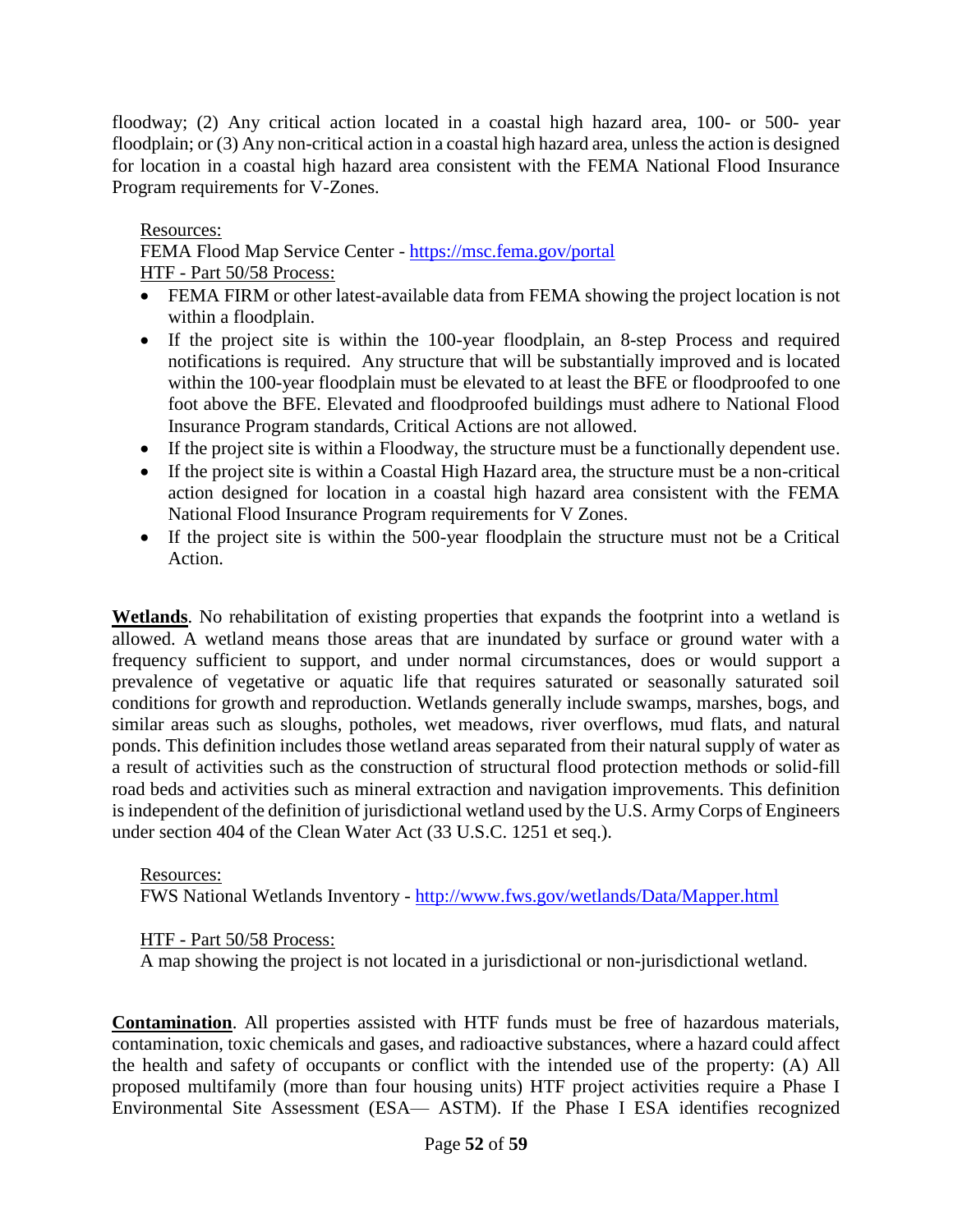environmental concerns (RECs), a Phase II (ESA–ASTM) will be required. ASTM reports shall be prepared in accordance with the most current ASTM standard. Single family housing does not require a Phase I ESA. (B) HTF projects must avoid sites located within 0.25 miles of a Superfund or CERCLIS (Comprehensive Environmental Response, Compensation, and Liability Information System) site or other contaminated site reported to Federal, State, or local authorities without a statement in writing from EPA or the appropriate State agency that there is no hazard that could affect the health and safety of the occupants or conflict with the intended utilization of the property.

#### Resources:

HUD's Environmental Review Page – Site Contamination <https://www.hudexchange.info/environmental-review/site-contamination/>

#### HTF - Part 50/58 Process:

- Document that the project is free of hazardous materials, contamination, toxic chemicals and gases, and radioactive substances, where a hazard could affect the health and safety of occupants or conflict with the intended use of the property.
- Document that the project is not located within 0.25 miles of a Superfund or CERCLIS (Comprehensive Environmental Response, Compensation, and Liability Information System) site or other contaminated site reported to Federal, State, or local authorities without a statement in writing from the U.S. Environmental Protection Agency (EPA) or the appropriate State agency that there is no hazard that could affect the health and safety of the occupants or conflict with the intended use of the property.
- Multifamily properties (4 or more units) a Phase I Environmental Site Assessment (ESA– ASTM) is required. If the Phase I ESA identifies recognized environmental conditions (RECs), a Phase II (ESA–ASTM) will be required. If the Phase II indicates the presence of hazardous substances or petroleum products above applicable local, state, tribal or federal (LSTF) screening levels, coordination with the relevant LSTF oversight agency will be required to complete the remediation process and obtain a determination that no further action is required. Development of more than four single family structures in the same location, such as subdivision development, should be evaluated as multifamily.
- Single family properties projects must avoid sites located within 0.25 miles of a Superfund or CERCLIS site or other contaminated site reported to Federal, State, or local authorities without a statement in writing from the EPA or the appropriate State agency that there is no hazard that could affect the health and safety of the occupants or conflict with the intended use of the property. In addition to the government records search, the screening process for single family does include a site visit. When the screening process raises concerns related to site contamination, it may be appropriate to contract with an environmental professional for preparation of a Phase I, testing and sampling, or other investigation.

Note: The CERCLIS Public Access Database has been retired. The EPA is transitioning to the Superfund Enterprise Management System, or SEMS. SEMS includes the same data fields and content as CERCLIS.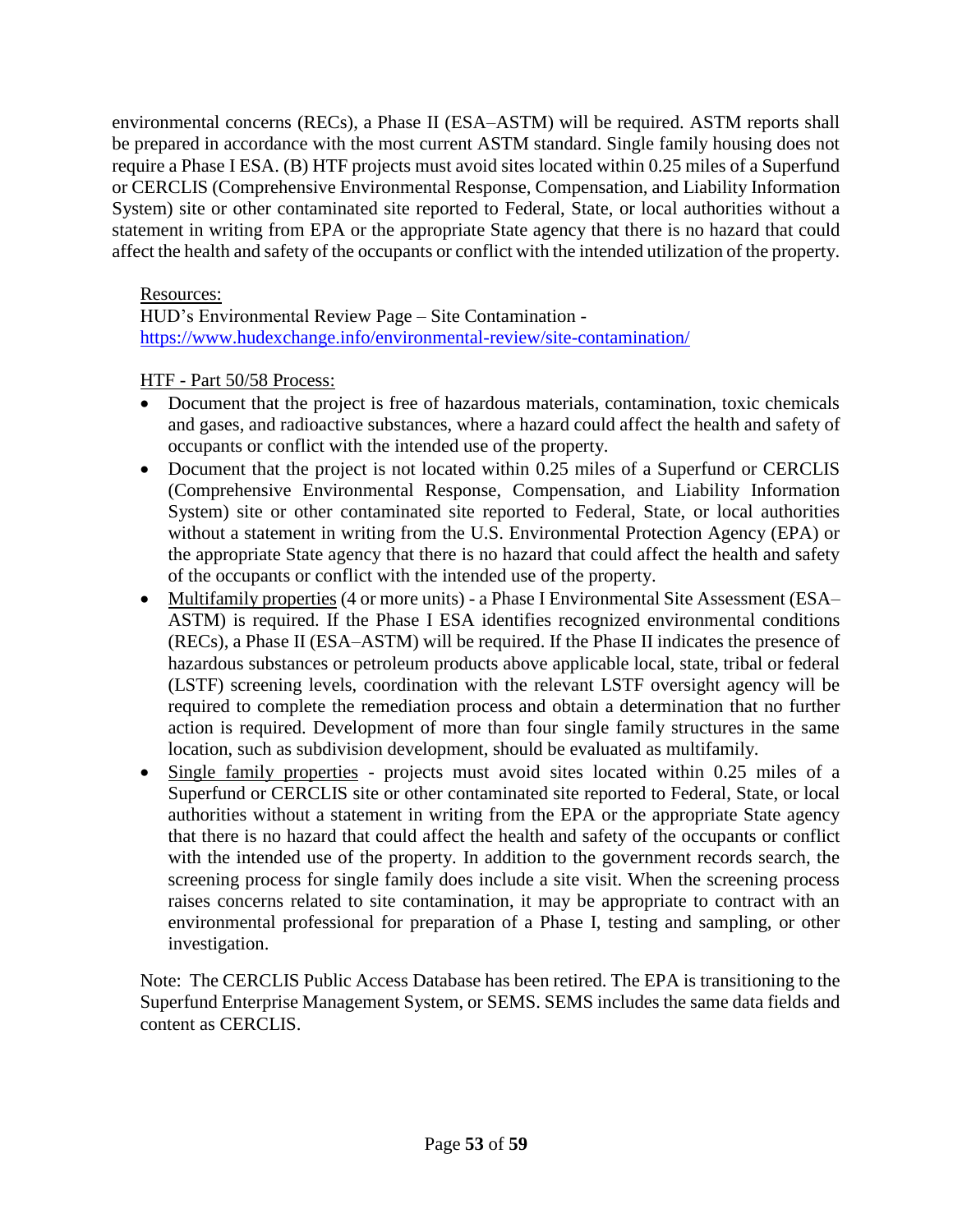**Noise**. (A) Internal noise levels. All activities will be developed to ensure an interior noise level of no more than 45 decibels (dB).

#### Resources:

HUD's Environmental Review Page – Noise Abatement and Control [https://www.hudexchange.info/programs/environmental-review/noise-abatement-and](https://www.hudexchange.info/programs/environmental-review/noise-abatement-and-control/)[control/](https://www.hudexchange.info/programs/environmental-review/noise-abatement-and-control/)

#### HTF - Part 50/58 Process:

Document that interior noise levels will be no more than 45 dB.

**Safe drinking water.** Projects with a potable water system must use only lead-free pipes, solder, and flux.

#### Resources:

EPA's Drinking Water Requirements for States and Public Water Systems <https://www.epa.gov/dwreginfo>

#### HTF - Part 50/58 Process:

Document that the project only uses lead-free pipes, solder, and flux. This may include architectural plans, building specifications, and certification by qualified professional.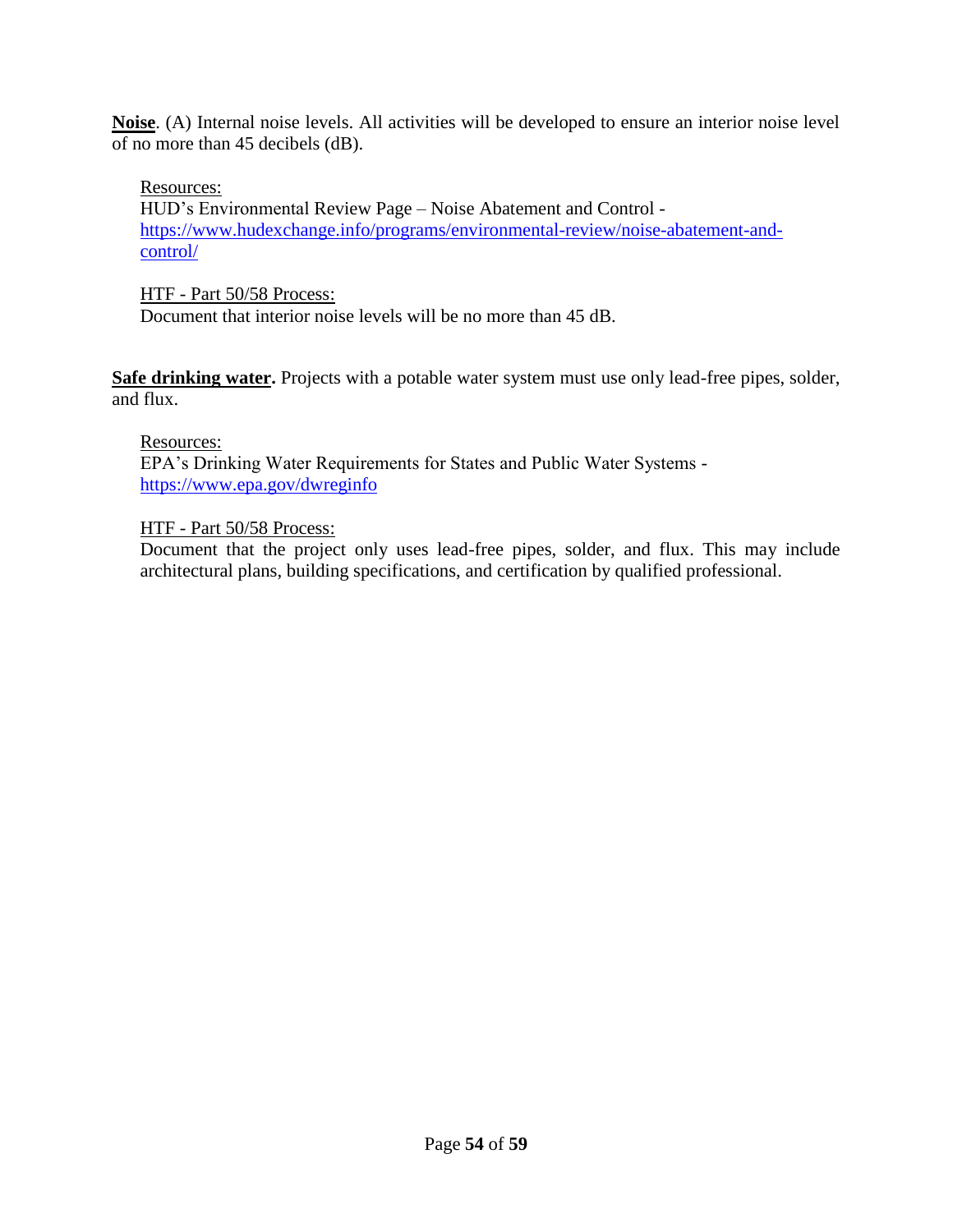## <span id="page-54-0"></span>**Suggested Format - HUD Part 50/58 Environmental Review with HTF Environmental Provisions - 24 CFR § 93.301(f)(2) – Rehabilitation**

(including rehabilitation of manufactured housing and existing housing that is acquired with HTF funds, and has not been newly constructed or rehabilitated less than 12 months before the commitment of HTF funds)

When combining HTF with other HUD funds, Part 50 and 58 compliance procedures must be used when they meet the HTF Environmental Provisions under 24 CFR § 93.301(f)(2). When Part 50 and 58 compliance procedures do not meet the HTF Environmental Provisions, Part 50 or 58 compliance procedures are not sufficient. When combining a Part 50/58 review and HTF Environmental Provisions, Environmental Justice must be analyzed as part of the environmental review.

Document compliance with the following Laws and Authorities in the Part 50 or Part 58 Environmental Review Record. Part 50 and 58 compliance with the following Laws and Authorities meet the HTF Environmental Provisions; therefore Part 50 or 58 compliance procedures must be followed-

- Coastal Barrier Resources
- Coastal Zone Management
- Sole Source Aquifers
- Endangered Species
- Wild and Scenic Rivers
- Explosives and Hazards
- Environmental Justice

Part 50 and 58 compliance with the following Laws and Authorities DOES NOT MEET the HTF Environmental Provisions under 24 CFR § 93.301(f)(2); therefore, Part 50 or 58 compliance procedures are not sufficient. More specific information on how to meet the HTF Environmental Provisions is provided in the section below.

- Historic Preservation
- Farmlands
- Airport Zones
- Floodplains
- Wetlands
- Contamination
- Noise
- Safe Drinking Water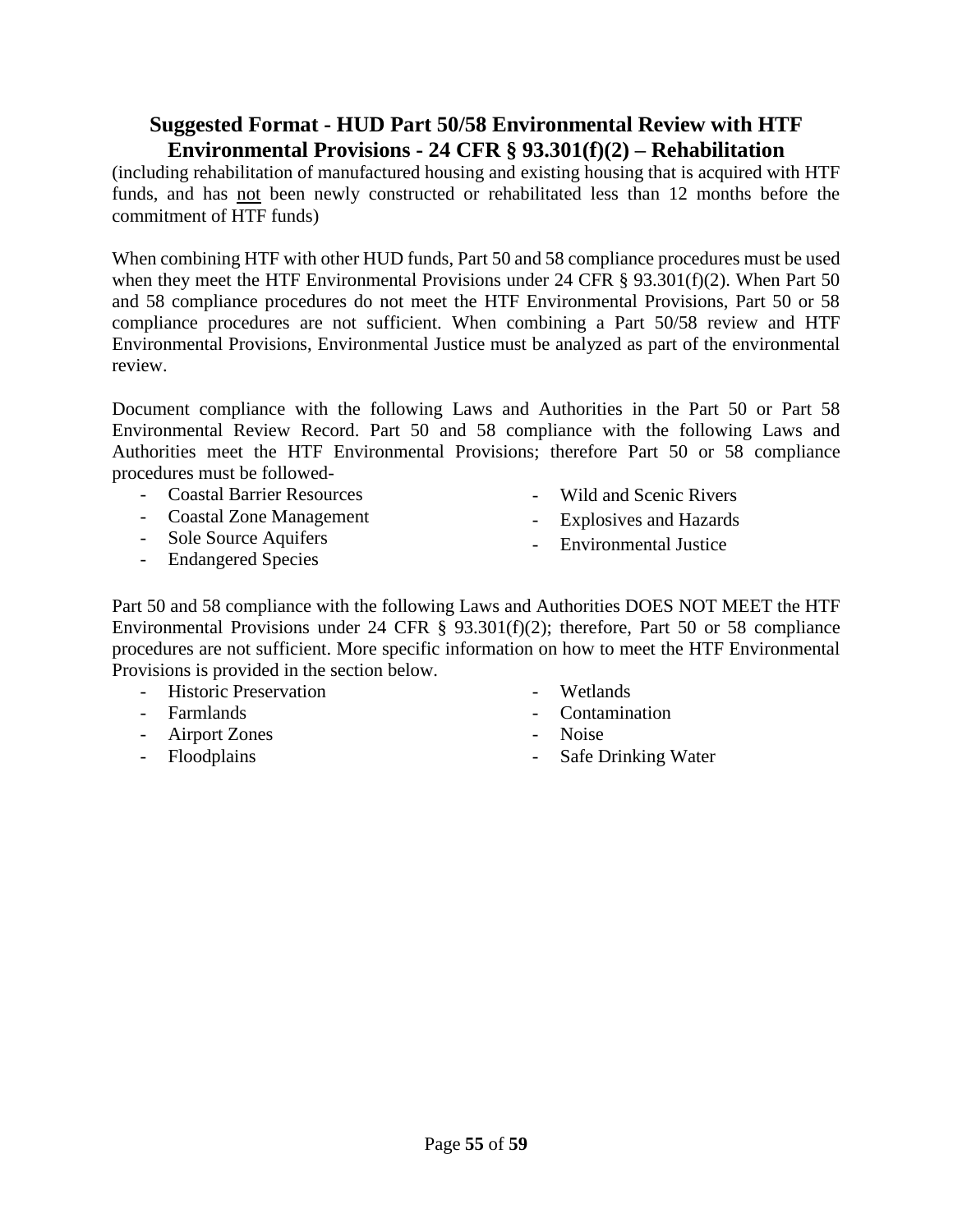| <b>Environmental Provision and Resource</b>                                                                                                                                                                                                                                                                                                                                                   | Yes/<br>N <sub>0</sub> | <b>Environmental Review Record</b>                                                                                                                                                                                                                                                                                                          |
|-----------------------------------------------------------------------------------------------------------------------------------------------------------------------------------------------------------------------------------------------------------------------------------------------------------------------------------------------------------------------------------------------|------------------------|---------------------------------------------------------------------------------------------------------------------------------------------------------------------------------------------------------------------------------------------------------------------------------------------------------------------------------------------|
| <b>Historic Preservation</b><br>Consultation with interested parties such as<br>the State Historic Preservation Officers,<br>federally recognized Indian tribes/Tribal<br>Historic Preservation Officers (THPOs); and<br>Native Hawaiian Organizations.                                                                                                                                       |                        | Document the consultation process.                                                                                                                                                                                                                                                                                                          |
| <b>AND</b>                                                                                                                                                                                                                                                                                                                                                                                    |                        | <b>AND</b>                                                                                                                                                                                                                                                                                                                                  |
| If the project is NOT listed or eligible for<br>listing in the National Register of Historic<br>Places individually or as part of an historic<br>district. http://www.nps.gov/nr/research/                                                                                                                                                                                                    |                        | Document that the project is not listed or eligible<br>to be listed on the National Register of Historic<br>Places.                                                                                                                                                                                                                         |
| <b>OR</b>                                                                                                                                                                                                                                                                                                                                                                                     |                        | <b>OR</b>                                                                                                                                                                                                                                                                                                                                   |
| The project is listed or eligible to be listed on<br>the National Register of Historic Places,<br>individually or as part of an historic district,<br>and the work MEETS the Secretary of<br>Interior's Standards for Rehabilitation.<br>https://www.nps.gov/tps/standards/four-<br>treatments/treatment-rehabilitation.htm                                                                   |                        | Document how the work meets the Secretary of<br>Interior's Standards for Rehabilitation.                                                                                                                                                                                                                                                    |
| <b>Archaeological Resources</b><br>If archaeological resources or human remains<br>are discovered on the project site during<br>construction, consult with affected tribes<br>and/or descendant communities and comply<br>with the Native American Graves Protection<br>and Repatriation Act (25 U.S.C. 3001-3013),<br>State law and/or local ordinance (e.g., State<br>unmarked burial law). |                        | Document all consultation correspondence with<br>affected<br>tribe<br>and/or<br>descendant<br>the<br>communities, and how compliance with the<br><b>Native</b><br>American<br>Graves<br>Protection<br>and<br>Repatriation Act (25 U.S.C. 3001-3013), State<br>law and/or local ordinance (e.g., State unmarked<br>burial law) has been met. |
| Farmlands<br>The project activity is strictly rehabilitation.                                                                                                                                                                                                                                                                                                                                 |                        | Document a summary of rehabilitation activities<br>that are part of the project.                                                                                                                                                                                                                                                            |
| <b>OR</b>                                                                                                                                                                                                                                                                                                                                                                                     |                        | <b>OR</b>                                                                                                                                                                                                                                                                                                                                   |
| The project will NOT convert unique, prime<br>or significant (state or local) farmland to an<br>urban use -<br>http://websoilsurvey.nrcs.usda.gov/app/Hom<br>ePage.htm                                                                                                                                                                                                                        |                        | A map from the Web Soil Survey showing that<br>the project site is not a unique, prime or statewide<br>or locally significant agricultural property.                                                                                                                                                                                        |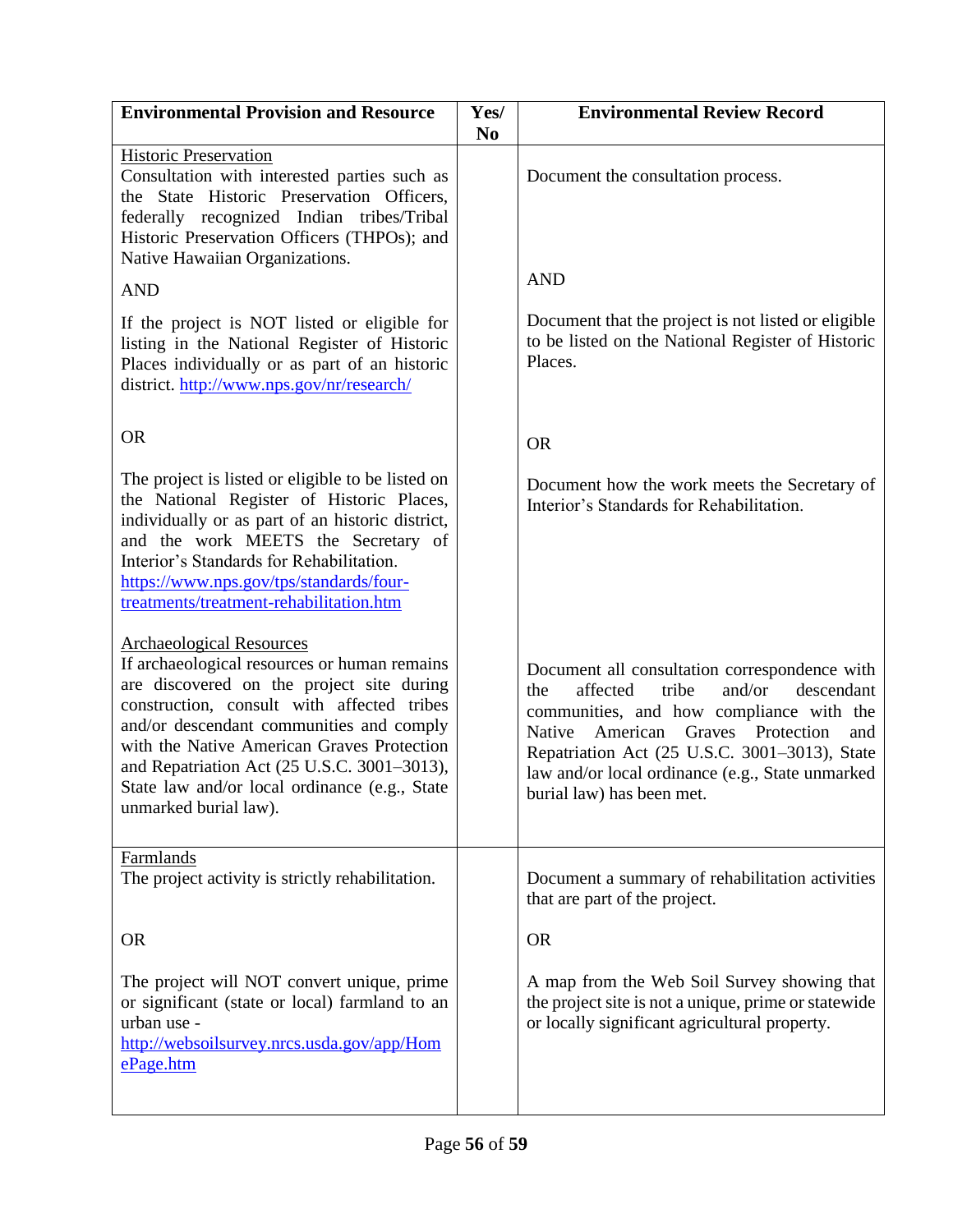| <b>Environmental Provision and Resource</b>                                                                                                                                                                                                                                                                                                                                                                                                                                                | Yes/<br>N <sub>0</sub> | <b>Environmental Review Record</b>                                                                                                                                                                                                                                                                                                                                                                                                                  |
|--------------------------------------------------------------------------------------------------------------------------------------------------------------------------------------------------------------------------------------------------------------------------------------------------------------------------------------------------------------------------------------------------------------------------------------------------------------------------------------------|------------------------|-----------------------------------------------------------------------------------------------------------------------------------------------------------------------------------------------------------------------------------------------------------------------------------------------------------------------------------------------------------------------------------------------------------------------------------------------------|
| <b>Airport Zones</b><br>The project is NOT located within a Runway<br>Protection Zone (RPZ) of a civilian airport or<br>the clear zone or Accident Potential Zone<br>(APZ) of a military airfield.<br>https://www.epa.gov/nepa/nepassist                                                                                                                                                                                                                                                   |                        | A map showing the site is not within 15,000 feet<br>of a military airport or within 2,500 feet of a<br>civilian airport. If within 15,000 feet of a military<br>airport, a map showing the site is not within a<br>designated APZ or a letter from the airport<br>operator stating so. If within 2,500 feet of a<br>civilian airport, a map showing the site is not<br>within a designated RPZ or a letter from the<br>airport operator stating so. |
| Floodplains<br>The project is NOT located in the Floodway,<br>Coastal High Hazard Area or 100-year or 500-<br>year floodplain on the latest FEMA floodmap<br>(including preliminary maps and Advisory<br>Base Flood Elevations).<br>https://msc.fema.gov/portal                                                                                                                                                                                                                            |                        | FEMA FIRM or other latest-available data from<br>FEMA showing the project location is not within<br>a floodplain.                                                                                                                                                                                                                                                                                                                                   |
| <b>OR</b>                                                                                                                                                                                                                                                                                                                                                                                                                                                                                  |                        | <b>OR</b>                                                                                                                                                                                                                                                                                                                                                                                                                                           |
| <u>100-year floodplain</u> -<br>If the project site is within the 100-year<br>floodplain, an 8-step Process including<br>notifications is required. Any substantially<br>improved structure located within the 100-<br>year floodplain WILL BE elevated to at least<br>the BFE or floodproofed to one foot above the<br>BFE. Elevated and floodproofed buildings<br>must adhere to National Flood Insurance<br>Program standards, and the project MUST<br><b>NOT BE a Critical Action.</b> |                        | Document the 8-step Process and required<br>notifications. Provide the FIRM or latest-<br>available FEMA data and, if the structure will be<br>substantially improved, document that the<br>structure will be elevated at least the BFE or<br>floodproofed to one foot above the BFE, that<br>elevated and floodproofed buildings adhere to<br>National Flood Insurance Program standards,<br>and that the project is not a Critical Action.        |
| <b>OR</b>                                                                                                                                                                                                                                                                                                                                                                                                                                                                                  |                        | <b>OR</b>                                                                                                                                                                                                                                                                                                                                                                                                                                           |
| $Floodway -$<br>The project IS a functionally dependent use.                                                                                                                                                                                                                                                                                                                                                                                                                               |                        | If the project site is within a Floodway, provide<br>the FIRM or latest-available FEMA data and<br>document that the structure is a functionally<br>dependent use.                                                                                                                                                                                                                                                                                  |
| <b>OR</b>                                                                                                                                                                                                                                                                                                                                                                                                                                                                                  |                        | <b>OR</b>                                                                                                                                                                                                                                                                                                                                                                                                                                           |
| <u>Coastal High Hazard Area -</u><br>The project IS designed for location in a<br>coastal high hazard area consistent with the<br>FEMA National Flood Insurance Program<br>requirements for V Zones                                                                                                                                                                                                                                                                                        |                        | If the project site is within a Coastal High Hazard<br>Area, provide the FIRM or later FEMA data and<br>document that the structure is designed for<br>location in a coastal high hazard area consistent<br>with the FEMA National Flood Insurance<br>Program requirements for V Zones, and that the<br>structure is not a Critical Action.                                                                                                         |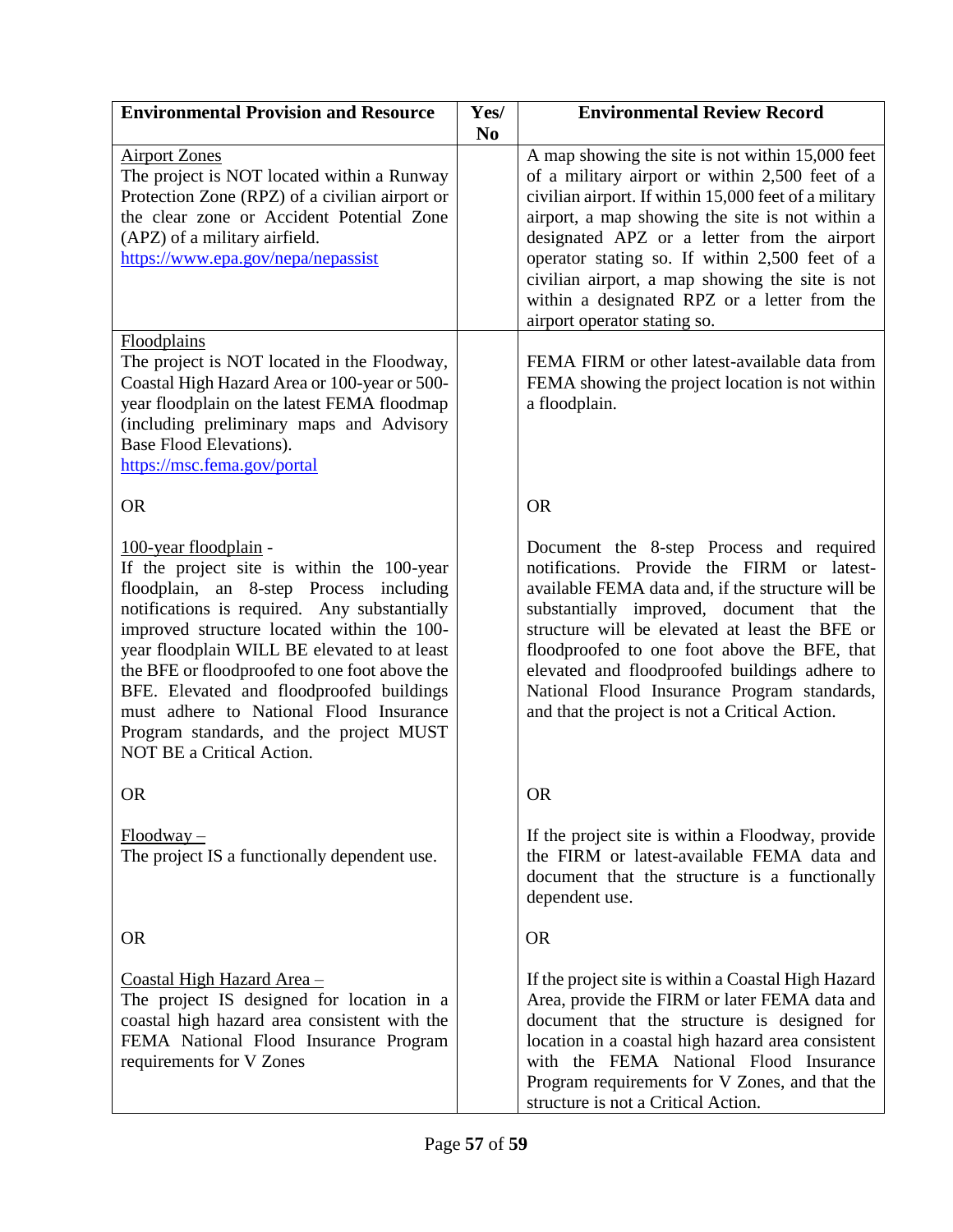| <b>Environmental Provision and Resource</b>                                                                                                                                                                                                                                                                                                                                                                                                                                                                                                                                                                                                                                                                                                                                                                                                                                                                                                                                                                                                                                                                                       | Yes/<br>N <sub>0</sub> | <b>Environmental Review Record</b>                                                                                                                                                                                                                                                                                                                                                                                                                                                                                                                                                                                                                                                                                                                                                                                                                                                                                                                                                                                                                                                                                                                                                                                                                                                                                                                                |
|-----------------------------------------------------------------------------------------------------------------------------------------------------------------------------------------------------------------------------------------------------------------------------------------------------------------------------------------------------------------------------------------------------------------------------------------------------------------------------------------------------------------------------------------------------------------------------------------------------------------------------------------------------------------------------------------------------------------------------------------------------------------------------------------------------------------------------------------------------------------------------------------------------------------------------------------------------------------------------------------------------------------------------------------------------------------------------------------------------------------------------------|------------------------|-------------------------------------------------------------------------------------------------------------------------------------------------------------------------------------------------------------------------------------------------------------------------------------------------------------------------------------------------------------------------------------------------------------------------------------------------------------------------------------------------------------------------------------------------------------------------------------------------------------------------------------------------------------------------------------------------------------------------------------------------------------------------------------------------------------------------------------------------------------------------------------------------------------------------------------------------------------------------------------------------------------------------------------------------------------------------------------------------------------------------------------------------------------------------------------------------------------------------------------------------------------------------------------------------------------------------------------------------------------------|
| <b>OR</b>                                                                                                                                                                                                                                                                                                                                                                                                                                                                                                                                                                                                                                                                                                                                                                                                                                                                                                                                                                                                                                                                                                                         |                        | <b>OR</b>                                                                                                                                                                                                                                                                                                                                                                                                                                                                                                                                                                                                                                                                                                                                                                                                                                                                                                                                                                                                                                                                                                                                                                                                                                                                                                                                                         |
| $\frac{500\text{-year}}{\text{floodplain}}$<br>The project is NOT a Critical Action.                                                                                                                                                                                                                                                                                                                                                                                                                                                                                                                                                                                                                                                                                                                                                                                                                                                                                                                                                                                                                                              |                        | If the project site is within the 500-year<br>floodplain provide the FIRM or latest-available<br>FEMA data and document that the structure is not<br>a Critical Action.                                                                                                                                                                                                                                                                                                                                                                                                                                                                                                                                                                                                                                                                                                                                                                                                                                                                                                                                                                                                                                                                                                                                                                                           |
| Wetlands<br>The project will NOT adversely impact a<br>wetland. The project will NOT drain, dredge,<br>channelize, fill, dike, impound, or perform<br>grading activities in wetlands.<br>http://www.fws.gov/wetlands/Data/Mapper.h<br>tml                                                                                                                                                                                                                                                                                                                                                                                                                                                                                                                                                                                                                                                                                                                                                                                                                                                                                         |                        | A map showing the project is not located in a<br>jurisdictional or non-jurisdictional wetland.                                                                                                                                                                                                                                                                                                                                                                                                                                                                                                                                                                                                                                                                                                                                                                                                                                                                                                                                                                                                                                                                                                                                                                                                                                                                    |
| Contamination<br>The project is FREE of hazardous materials,<br>contamination, toxic chemicals and gases, and<br>radioactive substances, where a hazard could<br>affect the health and safety of occupants or<br>conflict with the intended use of the property.<br><b>AND</b><br>The project IS NOT located within 0.25 miles<br>of a Superfund or CERCLIS (Comprehensive<br>Environmental Response, Compensation, and<br>Liability Information System) site or other<br>contaminated site reported to Federal, State,<br>or local authorities without a statement in<br>writing<br>from<br>the U.S. Environmental<br>Protection Agency (EPA) or the appropriate<br>State agency that there is no hazard that could<br>affect the health and safety of the occupants or<br>conflict with the intended use of the property.<br>Note: The CERCLIS Public Access Database<br>has been retired. The EPA is transitioning to<br>Superfund Enterprise Management<br>the<br>System, or SEMS. SEMS includes the same<br>data fields and content as CERCLIS.<br>https://www.hudexchange.info/environmenta<br>l-review/site-contamination/ |                        | Document that the project is free of hazardous<br>materials, contamination, toxic chemicals and<br>gases, and radioactive substances, where a hazard<br>could affect the health and safety of occupants or<br>conflict with the intended use of the property.<br>Document that the project is not located within<br>0.25 miles of a Superfund or CERCLIS site or<br>other contaminated site reported to Federal,<br>State, or local authorities without a statement in<br>writing from the EPA or the appropriate State<br>agency that there is no hazard that could affect<br>the health and safety of the occupants or conflict<br>with the intended use of the property.<br>Multifamily properties (4 or more units) a Phase<br>I ESA-ASTM is required. If the Phase I ESA<br>identifies RECs, a Phase II ESA-ASTM will be<br>required. If the Phase II indicates the presence of<br>hazardous substances or petroleum products<br>above applicable local, state, tribal or federal<br>(LSTF) screening levels, coordination with the<br>relevant LSTF oversight agency will be required<br>to complete the remediation process and obtain a<br>determination that no further action is required.<br>Development of more than four single family<br>structures in the same location, such as<br>subdivision development, should be evaluated as<br>multifamily |
|                                                                                                                                                                                                                                                                                                                                                                                                                                                                                                                                                                                                                                                                                                                                                                                                                                                                                                                                                                                                                                                                                                                                   |                        | Single family properties - projects must avoid<br>sites located within 0.25 miles of a Superfund or<br>CERCLIS site or other contaminated site                                                                                                                                                                                                                                                                                                                                                                                                                                                                                                                                                                                                                                                                                                                                                                                                                                                                                                                                                                                                                                                                                                                                                                                                                    |